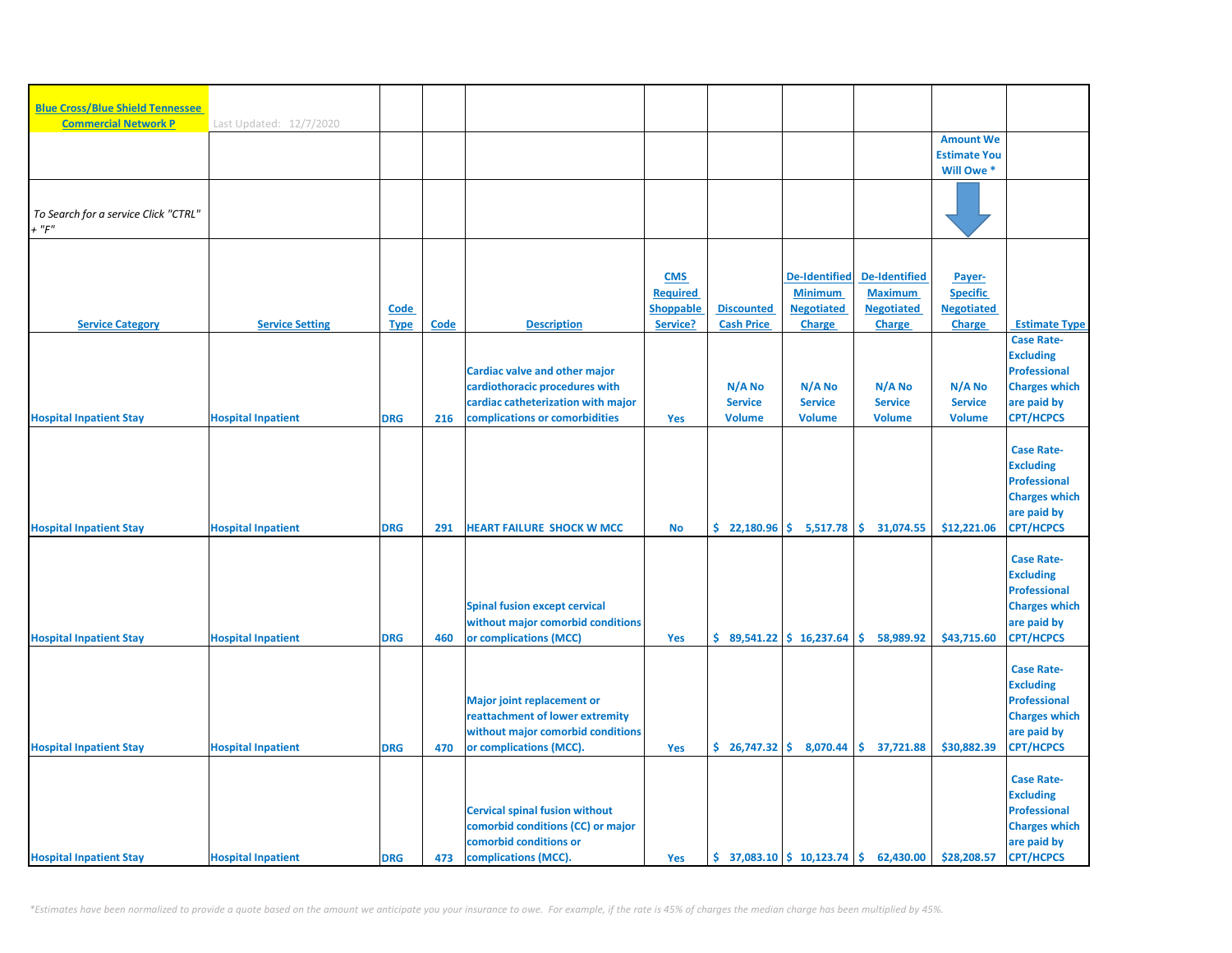|                                      |                           |             |             |                                     |                 |                   |                            |                                                                           | <b>Amount We</b>    |                      |
|--------------------------------------|---------------------------|-------------|-------------|-------------------------------------|-----------------|-------------------|----------------------------|---------------------------------------------------------------------------|---------------------|----------------------|
|                                      |                           |             |             |                                     |                 |                   |                            |                                                                           | <b>Estimate You</b> |                      |
|                                      |                           |             |             |                                     |                 |                   |                            |                                                                           | Will Owe *          |                      |
|                                      |                           |             |             |                                     |                 |                   |                            |                                                                           |                     |                      |
|                                      |                           |             |             |                                     |                 |                   |                            |                                                                           |                     |                      |
| To Search for a service Click "CTRL" |                           |             |             |                                     |                 |                   |                            |                                                                           |                     |                      |
|                                      |                           |             |             |                                     |                 |                   |                            |                                                                           |                     |                      |
| $+$ " $F"$                           |                           |             |             |                                     |                 |                   |                            |                                                                           |                     |                      |
|                                      |                           |             |             |                                     |                 |                   |                            |                                                                           |                     |                      |
|                                      |                           |             |             |                                     |                 |                   |                            |                                                                           |                     |                      |
|                                      |                           |             |             |                                     | <b>CMS</b>      |                   | De-Identified              | <b>De-Identified</b>                                                      | Payer-              |                      |
|                                      |                           |             |             |                                     | <b>Required</b> |                   | <b>Minimum</b>             | <b>Maximum</b>                                                            | <b>Specific</b>     |                      |
|                                      |                           |             |             |                                     |                 |                   |                            |                                                                           |                     |                      |
|                                      |                           | <b>Code</b> |             |                                     | Shoppable       | <b>Discounted</b> | <b>Negotiated</b>          | <b>Negotiated</b>                                                         | <b>Negotiated</b>   |                      |
| <b>Service Category</b>              | <b>Service Setting</b>    | <b>Type</b> | <b>Code</b> | <b>Description</b>                  | Service?        | <b>Cash Price</b> | <b>Charge</b>              | <b>Charge</b>                                                             | Charge              | <b>Estimate Type</b> |
|                                      |                           |             |             |                                     |                 |                   |                            |                                                                           |                     |                      |
|                                      |                           |             |             |                                     |                 |                   |                            |                                                                           |                     |                      |
|                                      |                           |             |             |                                     |                 |                   |                            |                                                                           |                     |                      |
|                                      |                           |             |             |                                     |                 |                   |                            |                                                                           |                     | <b>Case Rate-</b>    |
|                                      |                           |             |             |                                     |                 |                   |                            |                                                                           |                     | <b>Excluding</b>     |
|                                      |                           |             |             |                                     |                 |                   |                            |                                                                           |                     | Professional         |
|                                      |                           |             |             |                                     |                 |                   |                            |                                                                           |                     | <b>Charges which</b> |
|                                      |                           |             |             | <b>HIP FEMUR PROCEDURES EXCEPT</b>  |                 |                   |                            |                                                                           |                     | are paid by          |
|                                      |                           |             |             |                                     |                 |                   |                            |                                                                           |                     |                      |
| <b>Hospital Inpatient Stay</b>       | <b>Hospital Inpatient</b> | <b>DRG</b>  | 480         | <b>MAJOR JOINT W MCC</b>            | <b>No</b>       |                   | $$69,180.99$$ $$12,375.85$ | \$.<br>48,933.51                                                          | \$31,780.98         | <b>CPT/HCPCS</b>     |
|                                      |                           |             |             |                                     |                 |                   |                            |                                                                           |                     |                      |
|                                      |                           |             |             |                                     |                 |                   |                            |                                                                           |                     |                      |
|                                      |                           |             |             |                                     |                 |                   |                            |                                                                           |                     | <b>Case Rate-</b>    |
|                                      |                           |             |             |                                     |                 |                   |                            |                                                                           |                     | <b>Excluding</b>     |
|                                      |                           |             |             |                                     |                 |                   |                            |                                                                           |                     |                      |
|                                      |                           |             |             |                                     |                 |                   |                            |                                                                           |                     | <b>Professional</b>  |
|                                      |                           |             |             |                                     |                 |                   |                            |                                                                           |                     | <b>Charges which</b> |
|                                      |                           |             |             | <b>HIP FEMUR PROCEDURES EXCEPT</b>  |                 |                   |                            |                                                                           |                     | are paid by          |
| <b>Hospital Inpatient Stay</b>       | <b>Hospital Inpatient</b> | <b>DRG</b>  | 481         | <b>MAJOR JOINT W CC</b>             | <b>No</b>       |                   | $$45,651.13$$ $$8,559.98$  | \$.<br>38,996.68                                                          | \$28,254.77         | <b>CPT/HCPCS</b>     |
|                                      |                           |             |             |                                     |                 |                   |                            |                                                                           |                     |                      |
|                                      |                           |             |             |                                     |                 |                   |                            |                                                                           |                     |                      |
|                                      |                           |             |             |                                     |                 |                   |                            |                                                                           |                     |                      |
|                                      |                           |             |             |                                     |                 |                   |                            |                                                                           |                     |                      |
|                                      |                           |             |             |                                     |                 |                   |                            |                                                                           |                     | <b>Case Rate-</b>    |
|                                      |                           |             |             |                                     |                 |                   |                            |                                                                           |                     | <b>Excluding</b>     |
|                                      |                           |             |             |                                     |                 |                   |                            |                                                                           |                     |                      |
|                                      |                           |             |             |                                     |                 |                   |                            |                                                                           |                     | <b>Professional</b>  |
|                                      |                           |             |             |                                     |                 |                   |                            |                                                                           |                     | <b>Charges which</b> |
|                                      |                           |             |             | <b>HIP FEMUR PROCEDURES EXCEPT</b>  |                 |                   |                            |                                                                           |                     | are paid by          |
| <b>Hospital Inpatient Stay</b>       | <b>Hospital Inpatient</b> | <b>DRG</b>  | 482         | <b>MAJOR JOINT W/O CC/MCC</b>       | <b>No</b>       |                   |                            | $\frac{1}{5}$ 36,964.29 $\frac{1}{5}$ 6,745.73 $\frac{1}{5}$ 37,731.25    | \$21,353.64         | <b>CPT/HCPCS</b>     |
|                                      |                           |             |             |                                     |                 |                   |                            |                                                                           |                     |                      |
|                                      |                           |             |             |                                     |                 |                   |                            |                                                                           |                     |                      |
|                                      |                           |             |             |                                     |                 |                   |                            |                                                                           |                     |                      |
|                                      |                           |             |             |                                     |                 |                   |                            |                                                                           |                     |                      |
|                                      |                           |             |             |                                     |                 |                   |                            |                                                                           |                     | <b>Case Rate-</b>    |
|                                      |                           |             |             |                                     |                 |                   |                            |                                                                           |                     | <b>Excluding</b>     |
|                                      |                           |             |             |                                     |                 |                   |                            |                                                                           |                     | <b>Professional</b>  |
|                                      |                           |             |             |                                     |                 |                   |                            |                                                                           |                     |                      |
|                                      |                           |             |             |                                     |                 |                   |                            |                                                                           |                     | <b>Charges which</b> |
|                                      |                           |             |             | <b>LOWER EXTREM HUMER PROC</b>      |                 |                   |                            |                                                                           |                     | are paid by          |
| <b>Hospital Inpatient Stay</b>       | <b>Hospital Inpatient</b> | <b>DRG</b>  | 493         | <b>EXCEPT HIP, FOOT, FEMUR W CC</b> | No              |                   |                            | $\binom{1}{2}$ 45,467.21 $\binom{2}{3}$ 9,438.20 $\binom{3}{3}$ 41,283.64 | \$24,029.78         | <b>CPT/HCPCS</b>     |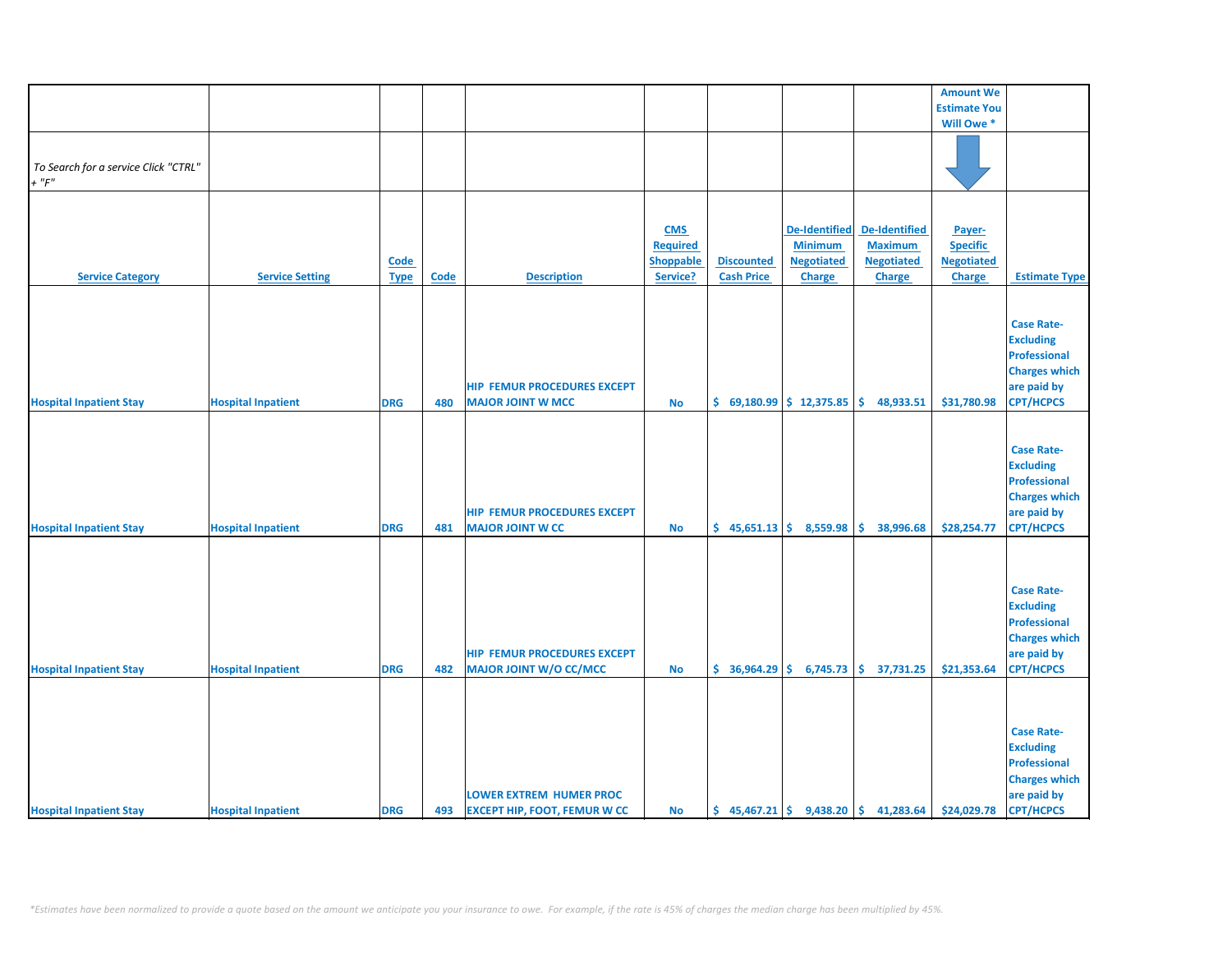|                                                     |                           |                            |      |                                                                                                                                                       |                                                 |                                        |                                                                              |                                                                              | <b>Amount We</b>                                                |                                                                                                                         |
|-----------------------------------------------------|---------------------------|----------------------------|------|-------------------------------------------------------------------------------------------------------------------------------------------------------|-------------------------------------------------|----------------------------------------|------------------------------------------------------------------------------|------------------------------------------------------------------------------|-----------------------------------------------------------------|-------------------------------------------------------------------------------------------------------------------------|
|                                                     |                           |                            |      |                                                                                                                                                       |                                                 |                                        |                                                                              |                                                                              | <b>Estimate You</b>                                             |                                                                                                                         |
|                                                     |                           |                            |      |                                                                                                                                                       |                                                 |                                        |                                                                              |                                                                              | Will Owe *                                                      |                                                                                                                         |
| To Search for a service Click "CTRL"<br>$+$ " $F$ " |                           |                            |      |                                                                                                                                                       |                                                 |                                        |                                                                              |                                                                              |                                                                 |                                                                                                                         |
| <b>Service Category</b>                             | <b>Service Setting</b>    | <b>Code</b><br><b>Type</b> | Code | <b>Description</b>                                                                                                                                    | <b>CMS</b><br>Required<br>Shoppable<br>Service? | <b>Discounted</b><br><b>Cash Price</b> | <b>De-Identified</b><br><b>Minimum</b><br><b>Negotiated</b><br><b>Charge</b> | <b>De-Identified</b><br><b>Maximum</b><br><b>Negotiated</b><br><b>Charge</b> | Payer-<br><b>Specific</b><br><b>Negotiated</b><br><b>Charge</b> | <b>Estimate Type</b>                                                                                                    |
|                                                     |                           |                            |      |                                                                                                                                                       |                                                 |                                        |                                                                              |                                                                              |                                                                 |                                                                                                                         |
| <b>Hospital Inpatient Stay</b>                      | <b>Hospital Inpatient</b> | <b>DRG</b>                 | 494  | <b>LOWER EXTREM HUMER PROC</b><br><b>EXCEPT HIP, FOOT, FEMUR W/O</b><br><b>CC/MCC</b>                                                                 | No                                              | $$34,101.03 \mid $7,426.74$            |                                                                              | \$.<br>43,066.25                                                             | \$16,403.31                                                     | <b>Case Rate-</b><br><b>Excluding</b><br><b>Professional</b><br><b>Charges which</b><br>are paid by<br><b>CPT/HCPCS</b> |
| <b>Hospital Inpatient Stay</b>                      | <b>Hospital Inpatient</b> | <b>DRG</b>                 | 743  | <b>Uterine and adnexa procedures for</b><br>non-malignancy without comorbid<br>conditions (CC) or major comorbid<br>conditions or complications (MCC) | Yes                                             | \$18,033.90                            | 3,828.29                                                                     | 28,968.03<br>Ŝ.                                                              | \$8,188.95                                                      | <b>Case Rate-</b><br><b>Excluding</b><br><b>Professional</b><br><b>Charges which</b><br>are paid by<br><b>CPT/HCPCS</b> |
| <b>Hospital Inpatient Stay</b>                      | <b>Hospital Inpatient</b> | <b>DRG</b>                 | 811  | <b>RED BLOOD CELL DISORDERS W</b><br><b>MCC</b>                                                                                                       | <b>No</b>                                       | \$16,643.21                            | 4,255.93                                                                     | \$.<br>31,015.82                                                             | \$9,103.71                                                      | <b>Case Rate-</b><br><b>Excluding</b><br><b>Professional</b><br><b>Charges which</b><br>are paid by<br><b>CPT/HCPCS</b> |
| <b>Hospital Inpatient Stay</b>                      | <b>Hospital Inpatient</b> | <b>DRG</b>                 | 812  | <b>RED BLOOD CELL DISORDERS W/O</b><br><b>MCC</b>                                                                                                     | No                                              |                                        |                                                                              | $\binom{12,941.86}{ }$ $\binom{2,955.18}{ }$ $\binom{2,902.03}{ }$           | \$6,321.32                                                      | <b>Case Rate-</b><br><b>Excluding</b><br><b>Professional</b><br><b>Charges which</b><br>are paid by<br><b>CPT/HCPCS</b> |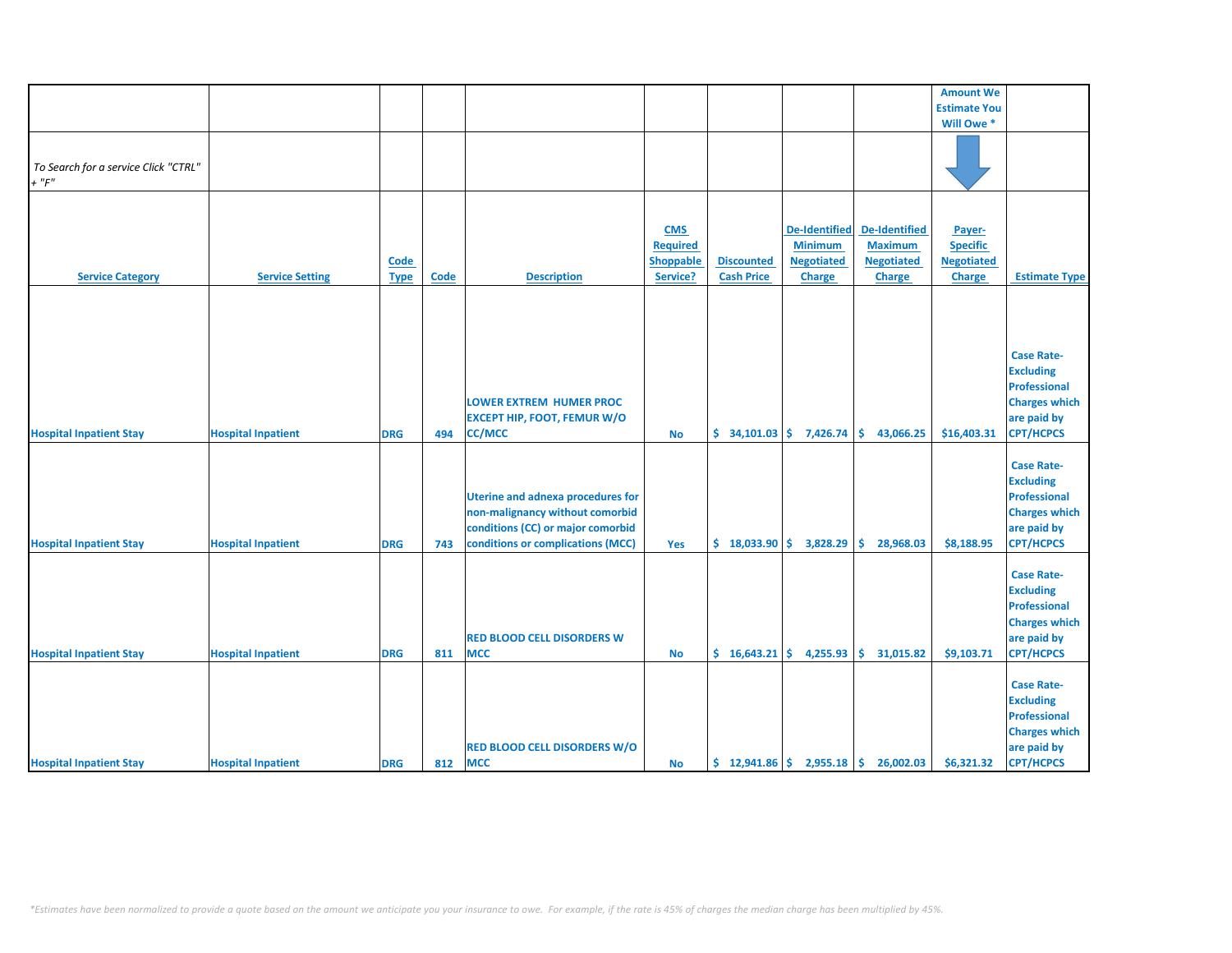|                                      |                           |             |             |                                      |                 |                                  |                      |                                                                           | <b>Amount We</b>    |                      |
|--------------------------------------|---------------------------|-------------|-------------|--------------------------------------|-----------------|----------------------------------|----------------------|---------------------------------------------------------------------------|---------------------|----------------------|
|                                      |                           |             |             |                                      |                 |                                  |                      |                                                                           | <b>Estimate You</b> |                      |
|                                      |                           |             |             |                                      |                 |                                  |                      |                                                                           | Will Owe *          |                      |
|                                      |                           |             |             |                                      |                 |                                  |                      |                                                                           |                     |                      |
|                                      |                           |             |             |                                      |                 |                                  |                      |                                                                           |                     |                      |
|                                      |                           |             |             |                                      |                 |                                  |                      |                                                                           |                     |                      |
| To Search for a service Click "CTRL" |                           |             |             |                                      |                 |                                  |                      |                                                                           |                     |                      |
| $+$ " $F$ "                          |                           |             |             |                                      |                 |                                  |                      |                                                                           |                     |                      |
|                                      |                           |             |             |                                      |                 |                                  |                      |                                                                           |                     |                      |
|                                      |                           |             |             |                                      |                 |                                  |                      |                                                                           |                     |                      |
|                                      |                           |             |             |                                      | <b>CMS</b>      |                                  | <b>De-Identified</b> | <b>De-Identified</b>                                                      | Payer-              |                      |
|                                      |                           |             |             |                                      | <b>Required</b> |                                  | <b>Minimum</b>       | <b>Maximum</b>                                                            | <b>Specific</b>     |                      |
|                                      |                           |             |             |                                      |                 |                                  |                      |                                                                           |                     |                      |
|                                      |                           | <b>Code</b> |             |                                      | Shoppable       | <b>Discounted</b>                | <b>Negotiated</b>    | <b>Negotiated</b>                                                         | <b>Negotiated</b>   |                      |
| <b>Service Category</b>              | <b>Service Setting</b>    | <b>Type</b> | <b>Code</b> | <b>Description</b>                   | Service?        | <b>Cash Price</b>                | <b>Charge</b>        | <b>Charge</b>                                                             | Charge              | <b>Estimate Type</b> |
|                                      |                           |             |             |                                      |                 |                                  |                      |                                                                           |                     |                      |
|                                      |                           |             |             |                                      |                 |                                  |                      |                                                                           |                     |                      |
|                                      |                           |             |             |                                      |                 |                                  |                      |                                                                           |                     | <b>Case Rate-</b>    |
|                                      |                           |             |             |                                      |                 |                                  |                      |                                                                           |                     |                      |
|                                      |                           |             |             |                                      |                 |                                  |                      |                                                                           |                     | <b>Excluding</b>     |
|                                      |                           |             |             |                                      |                 |                                  |                      |                                                                           |                     | Professional         |
|                                      |                           |             |             |                                      |                 |                                  |                      |                                                                           |                     | <b>Charges which</b> |
|                                      |                           |             |             | <b>FULL THICKNESS BURN W SKIN</b>    |                 |                                  |                      |                                                                           |                     | are paid by          |
| <b>Hospital Inpatient Stay</b>       | <b>Hospital Inpatient</b> | <b>DRG</b>  | 928         | <b>GRAFT OR INHAL INJ W CC/MCC</b>   | <b>No</b>       |                                  |                      | $\frac{1}{2}$ 100,447.05 $\frac{1}{2}$ 21,639.28 $\frac{1}{2}$ 150,000.00 | \$46,287.78         | <b>CPT/HCPCS</b>     |
|                                      |                           |             |             |                                      |                 |                                  |                      |                                                                           |                     |                      |
|                                      |                           |             |             |                                      |                 |                                  |                      |                                                                           |                     |                      |
|                                      |                           |             |             |                                      |                 |                                  |                      |                                                                           |                     |                      |
|                                      |                           |             |             |                                      |                 |                                  |                      |                                                                           |                     | <b>Case Rate-</b>    |
|                                      |                           |             |             |                                      |                 |                                  |                      |                                                                           |                     | <b>Excluding</b>     |
|                                      |                           |             |             |                                      |                 |                                  |                      |                                                                           |                     | <b>Professional</b>  |
|                                      |                           |             |             |                                      |                 |                                  |                      |                                                                           |                     | <b>Charges which</b> |
|                                      |                           |             |             | <b>FULL THICKNESS BURN W SKIN</b>    |                 |                                  |                      |                                                                           |                     | are paid by          |
|                                      |                           |             |             |                                      |                 |                                  |                      |                                                                           |                     |                      |
| <b>Hospital Inpatient Stay</b>       | <b>Hospital Inpatient</b> | <b>DRG</b>  | 929         | <b>GRAFT OR INHAL INJ W/O CC/MCC</b> | <b>No</b>       | \$53,042.00                      | 6,540.49             | \$.<br>50,000.00                                                          | \$13,990.52         | <b>CPT/HCPCS</b>     |
|                                      |                           |             |             |                                      |                 |                                  |                      |                                                                           |                     |                      |
|                                      |                           |             |             |                                      |                 |                                  |                      |                                                                           |                     | <b>Case Rate-</b>    |
|                                      |                           |             |             |                                      |                 |                                  |                      |                                                                           |                     | <b>Excluding</b>     |
|                                      |                           |             |             |                                      |                 |                                  |                      |                                                                           |                     | <b>Professional</b>  |
|                                      |                           |             |             |                                      |                 |                                  |                      |                                                                           |                     | <b>Charges which</b> |
|                                      |                           |             |             |                                      |                 |                                  |                      |                                                                           |                     |                      |
|                                      |                           |             |             |                                      |                 |                                  |                      |                                                                           |                     | are paid by          |
| <b>Hospital Inpatient Stay</b>       | <b>Hospital Inpatient</b> | <b>DRG</b>  | 935         | <b>NON-EXTENSIVE BURNS</b>           | <b>No</b>       | $\binom{21}{298.22}$ \$ 3,301.83 |                      | 50,000.00<br>\$.                                                          | \$7,062.83          | <b>CPT/HCPCS</b>     |
|                                      |                           |             |             |                                      |                 |                                  |                      |                                                                           |                     |                      |
|                                      |                           |             |             |                                      |                 |                                  |                      |                                                                           |                     |                      |
|                                      |                           |             |             |                                      |                 |                                  |                      |                                                                           |                     |                      |
|                                      |                           |             |             |                                      |                 |                                  |                      |                                                                           |                     |                      |
|                                      |                           |             |             |                                      |                 |                                  |                      |                                                                           |                     |                      |
|                                      |                           |             |             |                                      |                 |                                  |                      |                                                                           |                     | <b>Case Rate-</b>    |
|                                      |                           |             |             |                                      |                 |                                  |                      |                                                                           |                     | <b>Excluding</b>     |
|                                      |                           |             |             |                                      |                 |                                  |                      |                                                                           |                     | <b>Professional</b>  |
|                                      |                           |             |             | LIMB REATTACHMENT, HIP               |                 |                                  |                      |                                                                           |                     | <b>Charges which</b> |
|                                      |                           |             |             | <b>FEMUR PROC FOR MULTIPLE</b>       |                 |                                  |                      |                                                                           |                     | are paid by          |
| <b>Hospital Inpatient Stay</b>       | <b>Hospital Inpatient</b> | <b>DRG</b>  | 956         | <b>SIGNIFICANT TRAUMA</b>            | <b>No</b>       |                                  |                      | $\frac{1}{2}$ 105,373.59 $\frac{1}{2}$ 16,085.53 $\frac{1}{2}$ 200,000.00 | \$98,363.27         | <b>CPT/HCPCS</b>     |
|                                      |                           |             |             |                                      |                 |                                  |                      |                                                                           |                     |                      |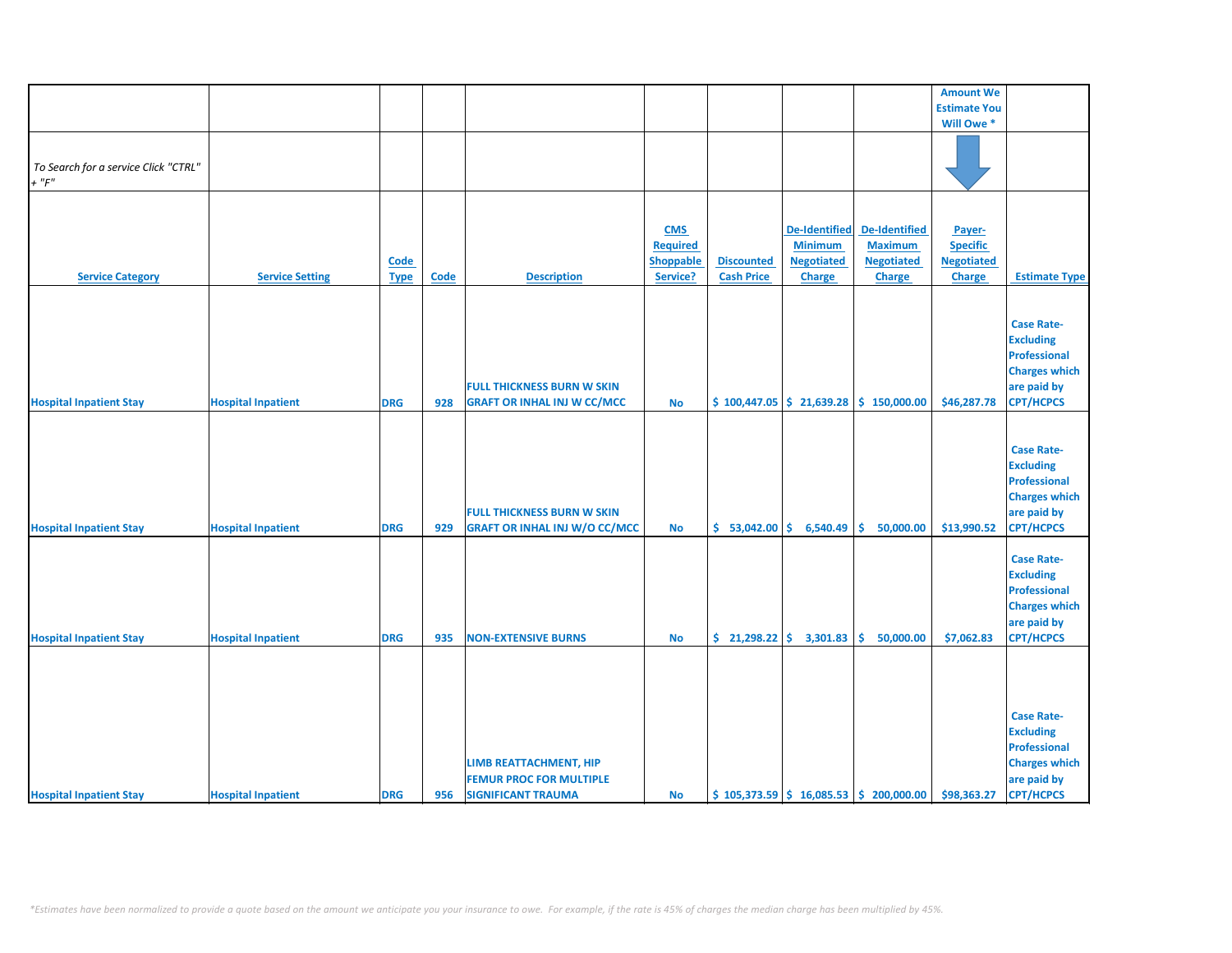|                                      |                           |             |             |                                       |            |                             |                      |                                                                             | <b>Amount We</b>    |                      |
|--------------------------------------|---------------------------|-------------|-------------|---------------------------------------|------------|-----------------------------|----------------------|-----------------------------------------------------------------------------|---------------------|----------------------|
|                                      |                           |             |             |                                       |            |                             |                      |                                                                             | <b>Estimate You</b> |                      |
|                                      |                           |             |             |                                       |            |                             |                      |                                                                             | Will Owe *          |                      |
|                                      |                           |             |             |                                       |            |                             |                      |                                                                             |                     |                      |
|                                      |                           |             |             |                                       |            |                             |                      |                                                                             |                     |                      |
| To Search for a service Click "CTRL" |                           |             |             |                                       |            |                             |                      |                                                                             |                     |                      |
| $+$ " $F$ "                          |                           |             |             |                                       |            |                             |                      |                                                                             |                     |                      |
|                                      |                           |             |             |                                       |            |                             |                      |                                                                             |                     |                      |
|                                      |                           |             |             |                                       |            |                             |                      |                                                                             |                     |                      |
|                                      |                           |             |             |                                       |            |                             |                      |                                                                             |                     |                      |
|                                      |                           |             |             |                                       | <b>CMS</b> |                             | <b>De-Identified</b> | <b>De-Identified</b>                                                        | Payer-              |                      |
|                                      |                           |             |             |                                       | Required   |                             | <b>Minimum</b>       | <b>Maximum</b>                                                              | <b>Specific</b>     |                      |
|                                      |                           | Code        |             |                                       | Shoppable  | <b>Discounted</b>           | <b>Negotiated</b>    | <b>Negotiated</b>                                                           | <b>Negotiated</b>   |                      |
| <b>Service Category</b>              | <b>Service Setting</b>    | <b>Type</b> | <b>Code</b> | <b>Description</b>                    | Service?   | <b>Cash Price</b>           | <b>Charge</b>        | Charge                                                                      | Charge              | <b>Estimate Type</b> |
|                                      |                           |             |             |                                       |            |                             |                      |                                                                             |                     |                      |
|                                      |                           |             |             |                                       |            |                             |                      |                                                                             |                     |                      |
|                                      |                           |             |             |                                       |            |                             |                      |                                                                             |                     |                      |
|                                      |                           |             |             |                                       |            |                             |                      |                                                                             |                     | <b>Case Rate-</b>    |
|                                      |                           |             |             |                                       |            |                             |                      |                                                                             |                     | <b>Excluding</b>     |
|                                      |                           |             |             |                                       |            |                             |                      |                                                                             |                     |                      |
|                                      |                           |             |             |                                       |            |                             |                      |                                                                             |                     | <b>Professional</b>  |
|                                      |                           |             |             | <b>OTHER O.R. PROCEDURES FOR</b>      |            |                             |                      |                                                                             |                     | <b>Charges which</b> |
|                                      |                           |             |             | <b>MULTIPLE SIGNIFICANT TRAUMA</b>    |            |                             |                      |                                                                             |                     | are paid by          |
| <b>Hospital Inpatient Stay</b>       | <b>Hospital Inpatient</b> | <b>DRG</b>  | 957         | <b>W MCC</b>                          | <b>No</b>  |                             |                      | $\frac{1}{2}$ 139,128.72 $\frac{1}{2}$ 30,888.17 $\frac{1}{2}$ 200,000.00   | \$73,632.41         | <b>CPT/HCPCS</b>     |
|                                      |                           |             |             |                                       |            |                             |                      |                                                                             |                     |                      |
|                                      |                           |             |             |                                       |            |                             |                      |                                                                             |                     |                      |
|                                      |                           |             |             |                                       |            |                             |                      |                                                                             |                     |                      |
|                                      |                           |             |             |                                       |            |                             |                      |                                                                             |                     | <b>Case Rate-</b>    |
|                                      |                           |             |             |                                       |            |                             |                      |                                                                             |                     | <b>Excluding</b>     |
|                                      |                           |             |             |                                       |            |                             |                      |                                                                             |                     | <b>Professional</b>  |
|                                      |                           |             |             |                                       |            |                             |                      |                                                                             |                     |                      |
|                                      |                           |             |             | <b>OTHER O.R. PROCEDURES FOR</b>      |            |                             |                      |                                                                             |                     | <b>Charges which</b> |
|                                      |                           |             |             | <b>MULTIPLE SIGNIFICANT TRAUMA</b>    |            |                             |                      |                                                                             |                     | are paid by          |
| <b>Hospital Inpatient Stay</b>       | <b>Hospital Inpatient</b> | <b>DRG</b>  | 958         | <b>WCC</b>                            | <b>No</b>  |                             |                      | $\binom{2}{5}$ 73,933.71 $\binom{2}{3}$ 17,182.69 $\binom{2}{3}$ 125,000.00 | \$49,656.92         | <b>CPT/HCPCS</b>     |
|                                      |                           |             |             |                                       |            |                             |                      |                                                                             |                     |                      |
|                                      |                           |             |             |                                       |            |                             |                      |                                                                             |                     | <b>Case Rate-</b>    |
|                                      |                           |             |             |                                       |            |                             |                      |                                                                             |                     | <b>Excluding</b>     |
|                                      |                           |             |             |                                       |            |                             |                      |                                                                             |                     | <b>Professional</b>  |
|                                      |                           |             |             |                                       |            |                             |                      |                                                                             |                     | <b>Charges which</b> |
|                                      |                           |             |             | <b>OTHER MULTIPLE SIGNIFICANT</b>     |            |                             |                      |                                                                             |                     | are paid by          |
| <b>Hospital Inpatient Stay</b>       | <b>Hospital Inpatient</b> | <b>DRG</b>  | 964         | <b>TRAUMA W CC</b>                    | <b>No</b>  | $$34,761.85 \mid $6,123.35$ |                      | \$.<br>50,000.00                                                            | \$19,655.79         | <b>CPT/HCPCS</b>     |
|                                      |                           |             |             |                                       |            |                             |                      |                                                                             |                     |                      |
|                                      |                           |             |             |                                       |            |                             |                      |                                                                             |                     |                      |
|                                      |                           |             |             |                                       |            |                             |                      |                                                                             |                     | <b>Case Rate-</b>    |
|                                      |                           |             |             |                                       |            |                             |                      |                                                                             |                     | <b>Excluding</b>     |
|                                      |                           |             |             |                                       |            |                             |                      |                                                                             |                     | <b>Professional</b>  |
|                                      |                           |             |             |                                       |            |                             |                      |                                                                             |                     | <b>Charges which</b> |
|                                      |                           |             |             | <b>VAGINAL DELIVERY W O.R. PROC</b>   |            |                             |                      |                                                                             |                     | are paid by          |
| <b>Maternity/Delivery</b>            | <b>Hospital Inpatient</b> | <b>DRG</b>  | 768         | <b>EXCEPT STERIL &amp;/OR D&amp;C</b> | <b>No</b>  |                             |                      | $\binom{10,335.01}{5}$ 2,464.00 $\binom{10,335.01}{5}$ 27,462.61            | \$18,335.63         | <b>CPT/HCPCS</b>     |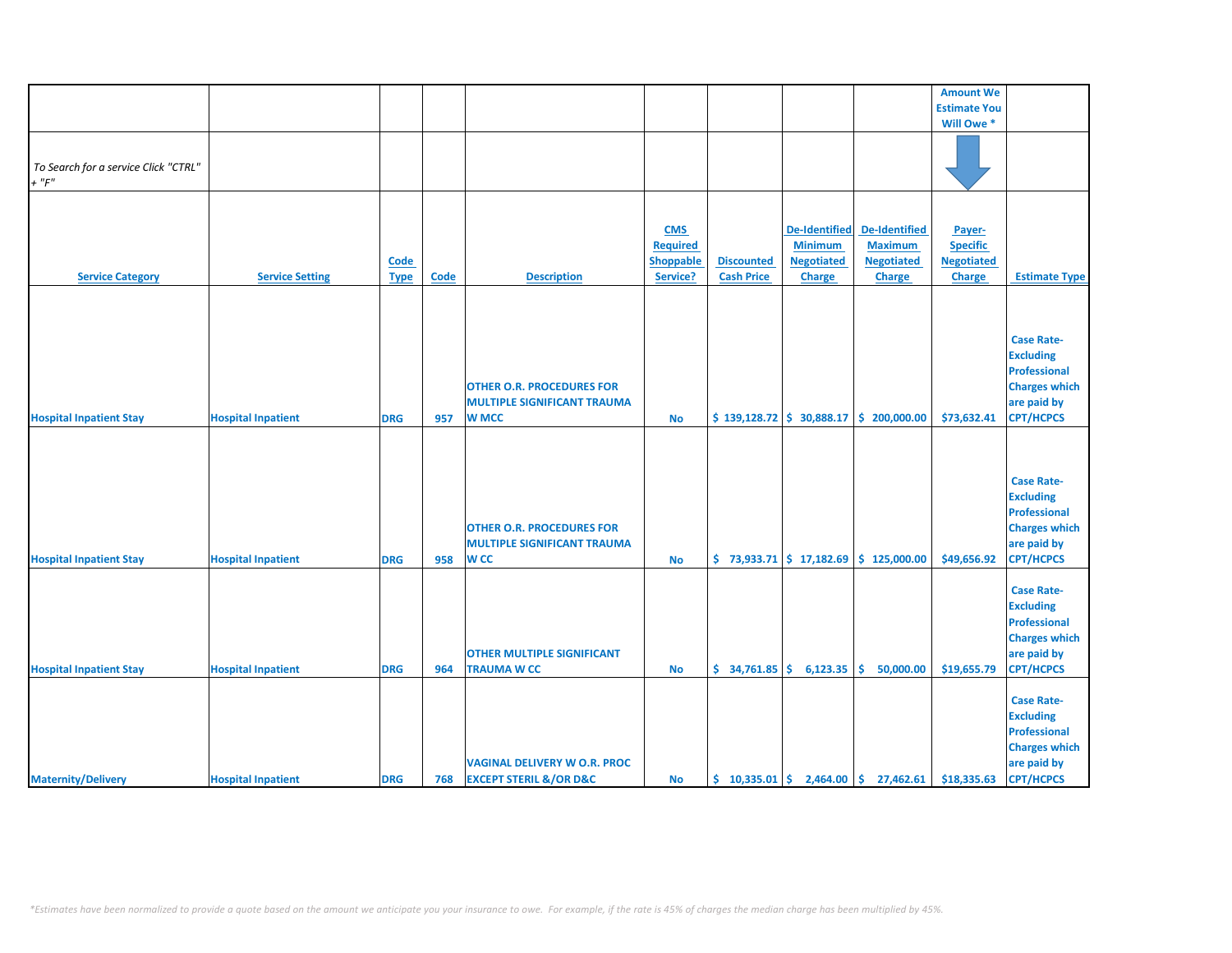|                                                     |                           |             |      |                                                              |                 |                             |                                                |                                                        | <b>Amount We</b>    |                                                                                                                         |
|-----------------------------------------------------|---------------------------|-------------|------|--------------------------------------------------------------|-----------------|-----------------------------|------------------------------------------------|--------------------------------------------------------|---------------------|-------------------------------------------------------------------------------------------------------------------------|
|                                                     |                           |             |      |                                                              |                 |                             |                                                |                                                        | <b>Estimate You</b> |                                                                                                                         |
|                                                     |                           |             |      |                                                              |                 |                             |                                                |                                                        | Will Owe *          |                                                                                                                         |
|                                                     |                           |             |      |                                                              |                 |                             |                                                |                                                        |                     |                                                                                                                         |
| To Search for a service Click "CTRL"<br>$+$ " $F$ " |                           |             |      |                                                              |                 |                             |                                                |                                                        |                     |                                                                                                                         |
|                                                     |                           |             |      |                                                              |                 |                             |                                                |                                                        |                     |                                                                                                                         |
|                                                     |                           |             |      |                                                              | <b>CMS</b>      |                             | <b>De-Identified</b>                           | De-Identified                                          | Payer-              |                                                                                                                         |
|                                                     |                           |             |      |                                                              | <b>Required</b> |                             | <b>Minimum</b>                                 | <b>Maximum</b>                                         | <b>Specific</b>     |                                                                                                                         |
|                                                     |                           | <b>Code</b> |      |                                                              | Shoppable       | <b>Discounted</b>           | <b>Negotiated</b>                              | <b>Negotiated</b>                                      | <b>Negotiated</b>   |                                                                                                                         |
| <b>Service Category</b>                             | <b>Service Setting</b>    | <b>Type</b> | Code | <b>Description</b>                                           | Service?        | <b>Cash Price</b>           | <b>Charge</b>                                  | <b>Charge</b>                                          | Charge              | <b>Estimate Type</b>                                                                                                    |
| <b>Maternity/Delivery</b>                           | <b>Hospital Inpatient</b> | <b>DRG</b>  | 783  | <b>CESAREAN SECTION W</b><br><b>STERILIZATION W MCC</b>      | No              | $$11,915.22 \mid $3,570.00$ |                                                | \$<br>39,605.25                                        | \$20,160.53         | <b>Case Rate-</b><br><b>Excluding</b><br><b>Professional</b><br><b>Charges which</b><br>are paid by<br><b>CPT/HCPCS</b> |
| <b>Maternity/Delivery</b>                           | <b>Hospital Inpatient</b> | <b>DRG</b>  | 784  | <b>CESAREAN SECTION W</b><br><b>STERILIZATION W CC</b>       | <b>No</b>       | \$.                         | $9,940.40 \div 3,570.00$                       | \$27,865.12                                            | \$12,729.26         | <b>Case Rate-</b><br><b>Excluding</b><br><b>Professional</b><br><b>Charges which</b><br>are paid by<br><b>CPT/HCPCS</b> |
| <b>Maternity/Delivery</b>                           | <b>Hospital Inpatient</b> | <b>DRG</b>  | 785  | <b>CESAREAN SECTION W</b><br><b>STERILIZATION W/O CC/MCC</b> | <b>No</b>       | \$.                         | 8,988.27 \$ 3,519.44                           | \$.<br>25,870.71                                       | \$9,765.53          | <b>Case Rate-</b><br><b>Excluding</b><br><b>Professional</b><br><b>Charges which</b><br>are paid by<br><b>CPT/HCPCS</b> |
| <b>Maternity/Delivery</b>                           | <b>Hospital Inpatient</b> | <b>DRG</b>  | 786  | <b>CESAREAN SECTION W/O</b><br><b>STERILIZATION W MCC</b>    | No              |                             | $\frac{1}{2}$ 12,696.27 $\frac{1}{2}$ 3,570.00 | \$.<br>35,011.06                                       | \$17,957.94         | <b>Case Rate-</b><br><b>Excluding</b><br><b>Professional</b><br><b>Charges which</b><br>are paid by<br><b>CPT/HCPCS</b> |
| <b>Maternity/Delivery</b>                           | <b>Hospital Inpatient</b> | <b>DRG</b>  | 787  | <b>CESAREAN SECTION W/O</b><br><b>STERILIZATION W CC</b>     | <b>No</b>       |                             |                                                | $\binom{1322.59}{5}$ 2,835.00 $\binom{1}{2}$ 27,868.32 | \$12,486.71         | <b>Case Rate-</b><br><b>Excluding</b><br>Professional<br><b>Charges which</b><br>are paid by<br><b>CPT/HCPCS</b>        |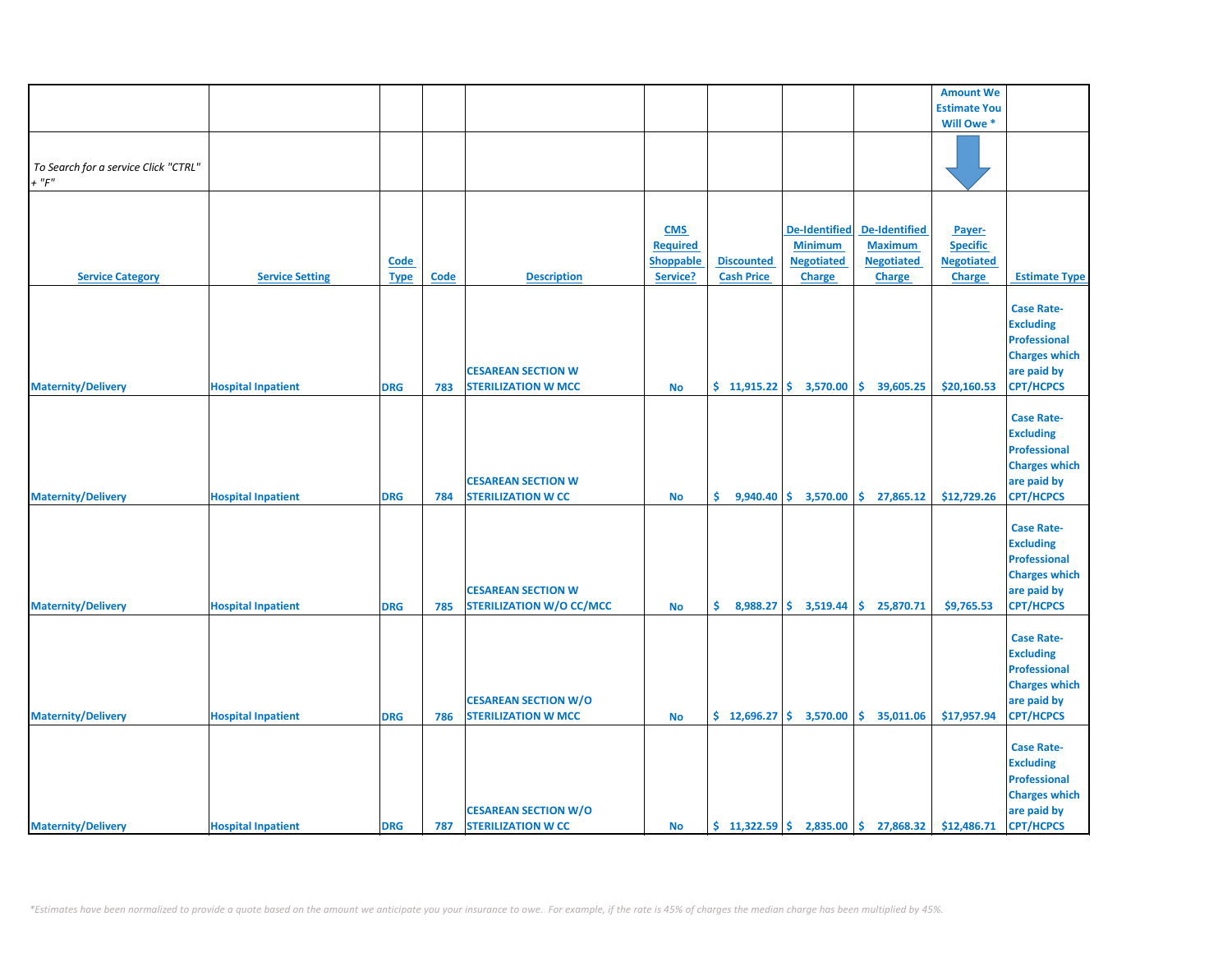|                                                     |                           |                     |             |                                                                      |                                                               |                                                  |                                                                              |                                                                              | <b>Amount We</b>                                                |                                                                                                                         |
|-----------------------------------------------------|---------------------------|---------------------|-------------|----------------------------------------------------------------------|---------------------------------------------------------------|--------------------------------------------------|------------------------------------------------------------------------------|------------------------------------------------------------------------------|-----------------------------------------------------------------|-------------------------------------------------------------------------------------------------------------------------|
|                                                     |                           |                     |             |                                                                      |                                                               |                                                  |                                                                              |                                                                              | <b>Estimate You</b>                                             |                                                                                                                         |
|                                                     |                           |                     |             |                                                                      |                                                               |                                                  |                                                                              |                                                                              | Will Owe *                                                      |                                                                                                                         |
| To Search for a service Click "CTRL"<br>$+$ " $F$ " |                           |                     |             |                                                                      |                                                               |                                                  |                                                                              |                                                                              |                                                                 |                                                                                                                         |
|                                                     |                           |                     |             |                                                                      |                                                               |                                                  |                                                                              |                                                                              |                                                                 |                                                                                                                         |
| <b>Service Category</b>                             | <b>Service Setting</b>    | Code<br><b>Type</b> | <b>Code</b> | <b>Description</b>                                                   | <b>CMS</b><br><b>Required</b><br><b>Shoppable</b><br>Service? | <b>Discounted</b><br><b>Cash Price</b>           | <b>De-Identified</b><br><b>Minimum</b><br><b>Negotiated</b><br><b>Charge</b> | <b>De-Identified</b><br><b>Maximum</b><br><b>Negotiated</b><br><b>Charge</b> | Payer-<br><b>Specific</b><br><b>Negotiated</b><br><b>Charge</b> | <b>Estimate Type</b>                                                                                                    |
| <b>Maternity/Delivery</b>                           | <b>Hospital Inpatient</b> | <b>DRG</b>          | 788         | <b>CESAREAN SECTION W/O</b><br><b>STERILIZATION W/O CC/MCC</b>       | No                                                            | \$.                                              | $9,626.23$ \$ 3,242.44                                                       | \$<br>26,381.06                                                              | \$10,403.09                                                     | <b>Case Rate-</b><br><b>Excluding</b><br><b>Professional</b><br><b>Charges which</b><br>are paid by<br><b>CPT/HCPCS</b> |
| <b>Maternity/Delivery</b>                           | <b>Hospital Inpatient</b> | <b>DRG</b>          | 795         | <b>NORMAL NEWBORN</b>                                                | <b>No</b>                                                     | \$1,400.10                                       | Ŝ.<br>626.89                                                                 | \$18,705.56                                                                  | \$1,340.96                                                      | <b>Case Rate-</b><br><b>Excluding</b><br><b>Professional</b><br><b>Charges which</b><br>are paid by<br><b>CPT/HCPCS</b> |
| <b>Maternity/Delivery</b>                           | <b>Hospital Inpatient</b> | <b>DRG</b>          | 797         | <b>VAGINAL DELIVERY W</b><br><b>STERILIZATION/D&amp;C W CC</b>       | <b>No</b>                                                     | \$12,785.73                                      | 2,464.00                                                                     | \$.<br>25,917.69                                                             | \$9,781.70                                                      | <b>Case Rate-</b><br><b>Excluding</b><br><b>Professional</b><br><b>Charges which</b><br>are paid by<br><b>CPT/HCPCS</b> |
| <b>Maternity/Delivery</b>                           | <b>Hospital Inpatient</b> | <b>DRG</b>          | 798         | <b>VAGINAL DELIVERY W</b><br><b>STERILIZATION/D&amp;C W/O CC/MCC</b> | <b>No</b>                                                     | $\binom{6}{5}$ 10,897.11 $\binom{6}{5}$ 2,464.00 |                                                                              | \$.<br>25,917.69                                                             | \$9,781.70                                                      | <b>Case Rate-</b><br><b>Excluding</b><br>Professional<br><b>Charges which</b><br>are paid by<br><b>CPT/HCPCS</b>        |
| <b>Maternity/Delivery</b>                           | <b>Hospital Inpatient</b> | <b>DRG</b>          |             | <b>VAGINAL DELIVERY W/O</b><br>805 STERILIZATION/D&C W MCC           | <b>No</b>                                                     |                                                  |                                                                              | $\binom{10,518.03}{5}$ $\binom{2,464.00}{5}$ 27,817.08                       | \$11,817.96                                                     | <b>Case Rate-</b><br><b>Excluding</b><br><b>Professional</b><br><b>Charges which</b><br>are paid by<br><b>CPT/HCPCS</b> |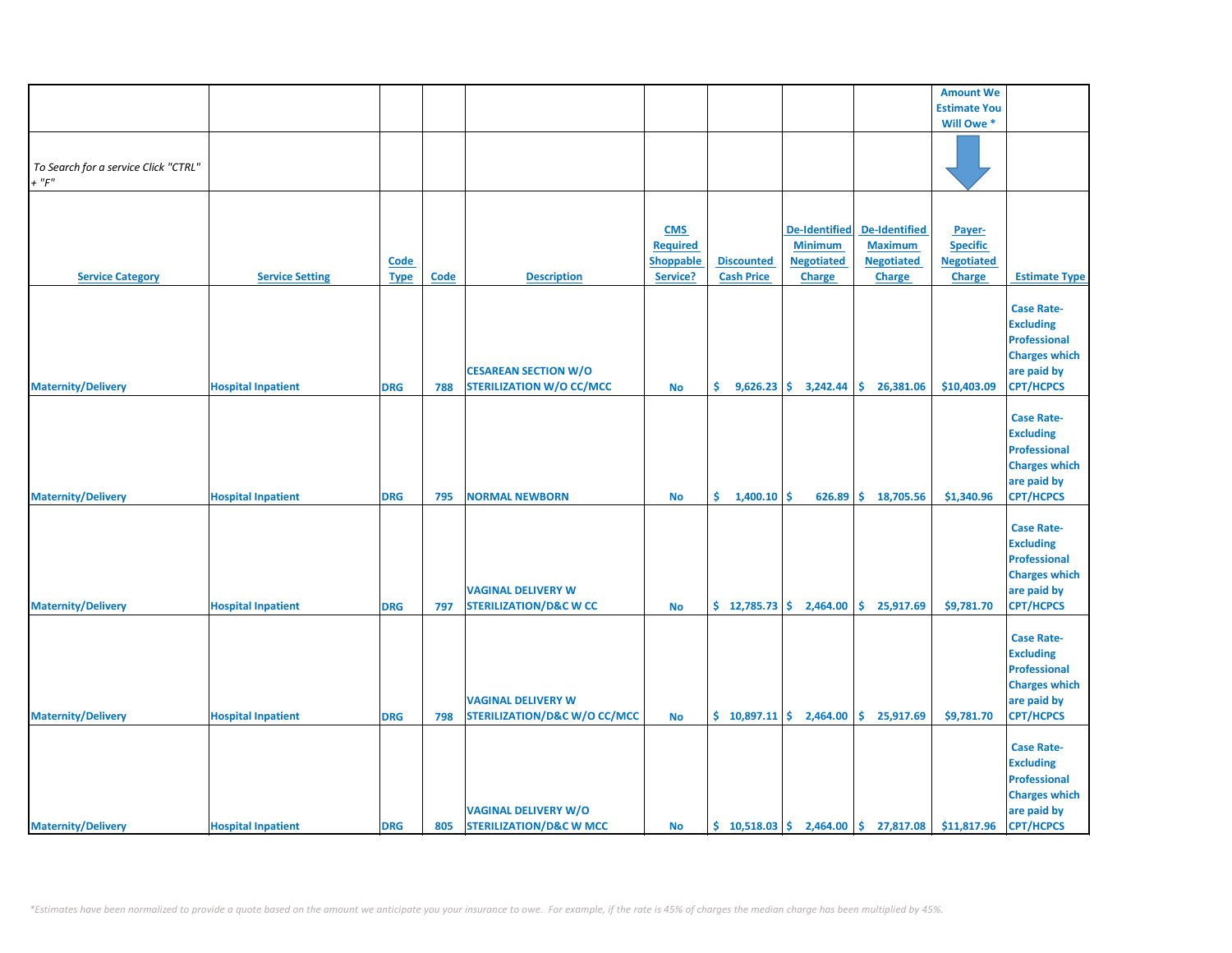|                                                         |                                              |                     |             |                                                                        |                                                               |                                                             |                                                                              |                                                                              | <b>Amount We</b>                                                |                                                                                                                         |
|---------------------------------------------------------|----------------------------------------------|---------------------|-------------|------------------------------------------------------------------------|---------------------------------------------------------------|-------------------------------------------------------------|------------------------------------------------------------------------------|------------------------------------------------------------------------------|-----------------------------------------------------------------|-------------------------------------------------------------------------------------------------------------------------|
|                                                         |                                              |                     |             |                                                                        |                                                               |                                                             |                                                                              |                                                                              | <b>Estimate You</b>                                             |                                                                                                                         |
|                                                         |                                              |                     |             |                                                                        |                                                               |                                                             |                                                                              |                                                                              | Will Owe *                                                      |                                                                                                                         |
| To Search for a service Click "CTRL"<br>$+$ " $F$ "     |                                              |                     |             |                                                                        |                                                               |                                                             |                                                                              |                                                                              |                                                                 |                                                                                                                         |
| <b>Service Category</b>                                 | <b>Service Setting</b>                       | Code<br><b>Type</b> | <b>Code</b> | <b>Description</b>                                                     | <b>CMS</b><br><b>Required</b><br><b>Shoppable</b><br>Service? | <b>Discounted</b><br><b>Cash Price</b>                      | <b>De-Identified</b><br><b>Minimum</b><br><b>Negotiated</b><br><b>Charge</b> | <b>De-Identified</b><br><b>Maximum</b><br><b>Negotiated</b><br><b>Charge</b> | Payer-<br><b>Specific</b><br><b>Negotiated</b><br><b>Charge</b> | <b>Estimate Type</b><br><b>Case Rate-</b><br><b>Excluding</b>                                                           |
| <b>Maternity/Delivery</b>                               | <b>Hospital Inpatient</b>                    | <b>DRG</b>          | 806         | <b>VAGINAL DELIVERY W/O</b><br><b>STERILIZATION/D&amp;C W CC</b>       | <b>No</b>                                                     | \$.                                                         | $8,616.42$ \$ 2,464.00                                                       | \$.<br>24,277.74                                                             | \$8,170.47                                                      | <b>Professional</b><br><b>Charges which</b><br>are paid by<br><b>CPT/HCPCS</b>                                          |
| <b>Maternity/Delivery</b>                               | <b>Hospital Inpatient</b>                    | <b>DRG</b>          | 807         | <b>VAGINAL DELIVERY W/O</b><br><b>STERILIZATION/D&amp;C W/O CC/MCC</b> | <b>No</b>                                                     | \$.                                                         | $7,318.91$ \$ 2,464.00                                                       | \$23,397.98                                                                  | \$7,091.70                                                      | <b>Case Rate-</b><br><b>Excluding</b><br><b>Professional</b><br><b>Charges which</b><br>are paid by<br><b>CPT/HCPCS</b> |
| <b>Inpatient Rehabilitation Hospital</b><br><b>Stay</b> | <b>Inpatient Rehabilitation Hospital DRG</b> |                     | 945         | <b>REHABILITATION W CC/MCC</b>                                         | <b>No</b>                                                     | N/A                                                         | \$14,553.00                                                                  | \$14,553.00                                                                  | N/A                                                             | <b>Case Rate-</b><br><b>Excluding</b><br><b>Professional</b><br><b>Charges which</b><br>are paid by<br><b>CPT/HCPCS</b> |
| <b>Inpatient Rehabilitation Hospital</b><br><b>Stay</b> | <b>Inpatient Rehabilitation Hospital DRG</b> |                     | 946         | <b>REHABILITATION W/O CC/MCC</b>                                       | <b>No</b>                                                     | N/A                                                         | \$10,870.00                                                                  | \$.<br>10,870.00                                                             | N/A                                                             | <b>Case Rate-</b><br><b>Excluding</b><br><b>Professional</b><br><b>Charges which</b><br>are paid by<br><b>CPT/HCPCS</b> |
| <b>Inpatient Rehabilitation Hospital</b>                |                                              |                     |             | <b>Inpatient Rehabilitation Hospital</b>                               |                                                               | <b>52% Charges</b><br><b>Estimated at</b><br>\$2,341.96 Per |                                                                              |                                                                              | \$826 Per                                                       | <b>Per Diem Per</b>                                                                                                     |
| <b>Stay</b>                                             | <b>Inpatient Rehabilitation Hospital UB</b>  |                     | 118         | <b>Room &amp; Board</b>                                                | <b>No</b>                                                     | <b>Diem</b>                                                 |                                                                              |                                                                              | <b>Diem</b>                                                     | Day                                                                                                                     |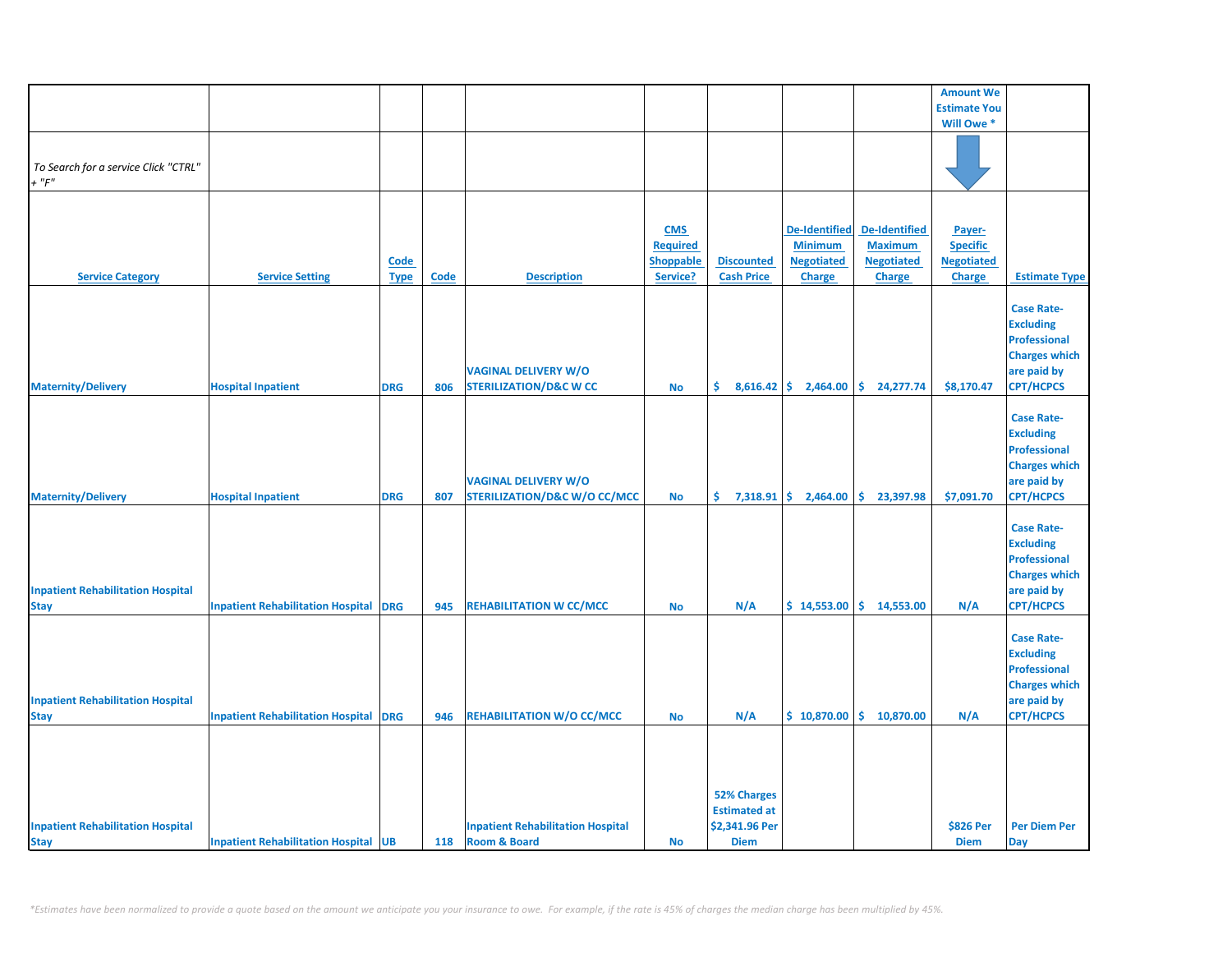|                                       |                                  |             |                |                                         |                 |                   |                      |                              | <b>Amount We</b>    |                      |
|---------------------------------------|----------------------------------|-------------|----------------|-----------------------------------------|-----------------|-------------------|----------------------|------------------------------|---------------------|----------------------|
|                                       |                                  |             |                |                                         |                 |                   |                      |                              | <b>Estimate You</b> |                      |
|                                       |                                  |             |                |                                         |                 |                   |                      |                              | Will Owe *          |                      |
|                                       |                                  |             |                |                                         |                 |                   |                      |                              |                     |                      |
|                                       |                                  |             |                |                                         |                 |                   |                      |                              |                     |                      |
| To Search for a service Click "CTRL"  |                                  |             |                |                                         |                 |                   |                      |                              |                     |                      |
| $+$ " $F$ "                           |                                  |             |                |                                         |                 |                   |                      |                              |                     |                      |
|                                       |                                  |             |                |                                         |                 |                   |                      |                              |                     |                      |
|                                       |                                  |             |                |                                         |                 |                   |                      |                              |                     |                      |
|                                       |                                  |             |                |                                         |                 |                   |                      |                              |                     |                      |
|                                       |                                  |             |                |                                         | <b>CMS</b>      |                   | <b>De-Identified</b> | <b>De-Identified</b>         | Payer-              |                      |
|                                       |                                  |             |                |                                         | <b>Required</b> |                   | <b>Minimum</b>       | <b>Maximum</b>               | <b>Specific</b>     |                      |
|                                       |                                  | Code        |                |                                         | Shoppable       | <b>Discounted</b> | <b>Negotiated</b>    | <b>Negotiated</b>            | <b>Negotiated</b>   |                      |
| <b>Service Category</b>               | <b>Service Setting</b>           | <b>Type</b> | <b>Code</b>    | <b>Description</b>                      | Service?        | <b>Cash Price</b> | <b>Charge</b>        | <b>Charge</b>                | <b>Charge</b>       | <b>Estimate Type</b> |
|                                       |                                  |             |                |                                         |                 |                   |                      |                              |                     |                      |
|                                       |                                  |             |                |                                         |                 |                   |                      |                              |                     | <b>Case Rate-</b>    |
|                                       |                                  |             |                |                                         |                 |                   |                      |                              |                     |                      |
|                                       |                                  |             |                |                                         |                 |                   |                      |                              |                     | <b>Excluding</b>     |
|                                       |                                  |             |                |                                         |                 |                   |                      |                              |                     | <b>Professional</b>  |
|                                       |                                  |             |                | AFTERCARE, MUSCULOSKELETAL              |                 |                   |                      |                              |                     | <b>Charges which</b> |
|                                       |                                  |             |                | <b>SYSTEM AND CONNECTIVE TISSUE</b>     |                 |                   |                      |                              |                     | are paid by          |
| <b>Inpatient Skilled Nursing</b>      | <b>Inpatient Skilled Nursing</b> | <b>DRG</b>  | 559            | <b>WITH MCC</b>                         | No              | N/A               | \$18,018.00          | \$.<br>18,018.00             | N/A                 | <b>CPT/HCPCS</b>     |
|                                       |                                  |             |                |                                         |                 |                   |                      |                              |                     |                      |
|                                       |                                  |             |                |                                         |                 |                   |                      |                              |                     | <b>Case Rate-</b>    |
|                                       |                                  |             |                |                                         |                 |                   |                      |                              |                     |                      |
|                                       |                                  |             |                |                                         |                 |                   |                      |                              |                     | <b>Excluding</b>     |
|                                       |                                  |             |                |                                         |                 |                   |                      |                              |                     | <b>Professional</b>  |
|                                       |                                  |             |                | <b>AFTERCARE, MUSCULOSKELETAL</b>       |                 |                   |                      |                              |                     | <b>Charges which</b> |
|                                       |                                  |             |                | <b>SYSTEM &amp; CONNECTIVE TISSUE W</b> |                 |                   |                      |                              |                     | are paid by          |
| <b>Inpatient Skilled Nursing</b>      | <b>Inpatient Skilled Nursing</b> | <b>DRG</b>  | 560            | <b>CC</b>                               | <b>No</b>       | N/A               |                      | $$10,435.00 \mid $10,435.00$ | N/A                 | <b>CPT/HCPCS</b>     |
|                                       |                                  |             |                |                                         |                 |                   |                      |                              |                     |                      |
|                                       |                                  |             |                |                                         |                 |                   |                      |                              |                     | <b>Case Rate-</b>    |
|                                       |                                  |             |                |                                         |                 |                   |                      |                              |                     | <b>Excluding</b>     |
|                                       |                                  |             |                |                                         |                 |                   |                      |                              |                     |                      |
|                                       |                                  |             |                |                                         |                 |                   |                      |                              |                     | <b>Professional</b>  |
|                                       |                                  |             |                | AFTERCARE, MUSCULOSKELETAL              |                 |                   |                      |                              |                     | <b>Charges which</b> |
|                                       |                                  |             |                | <b>SYSTEM &amp; CONNECTIVE TISSUE</b>   |                 |                   |                      |                              |                     | are paid by          |
| <b>Inpatient Skilled Nursing</b>      | <b>Inpatient Skilled Nursing</b> | <b>DRG</b>  | 561            | W/O CC/MCC                              | <b>No</b>       | N/A               | \$7,474.00           | \$<br>7,474.00               | N/A                 | <b>CPT/HCPCS</b>     |
|                                       |                                  |             |                |                                         |                 |                   |                      |                              |                     |                      |
|                                       |                                  |             |                |                                         |                 |                   |                      |                              |                     | <b>Case Rate-</b>    |
|                                       |                                  |             |                |                                         |                 |                   |                      |                              |                     | <b>Excluding</b>     |
|                                       |                                  |             |                |                                         |                 |                   |                      |                              |                     |                      |
|                                       |                                  |             |                |                                         |                 |                   |                      |                              |                     | <b>Professional</b>  |
|                                       |                                  |             |                |                                         |                 |                   |                      |                              |                     | <b>Charges which</b> |
| <b>Long Term Acute Care Inpatient</b> | <b>Inpatient Long-Term Care</b>  |             |                | <b>Pulmonary edema respiratory</b>      |                 |                   |                      |                              |                     | are paid by          |
| <b>Stay</b>                           | <b>Hospital</b>                  | <b>DRG</b>  | LTC189 failure |                                         | No              | N/A               |                      | $$74,931.49 \mid $74,931.49$ | N/A                 | <b>CPT/HCPCS</b>     |
|                                       |                                  |             |                |                                         |                 |                   |                      |                              |                     |                      |
|                                       |                                  |             |                |                                         |                 |                   |                      |                              |                     | <b>Case Rate-</b>    |
|                                       |                                  |             |                |                                         |                 |                   |                      |                              |                     | <b>Excluding</b>     |
|                                       |                                  |             |                |                                         |                 |                   |                      |                              |                     |                      |
|                                       |                                  |             |                |                                         |                 |                   |                      |                              |                     | Professional         |
|                                       |                                  |             |                |                                         |                 |                   |                      |                              |                     | <b>Charges which</b> |
| <b>Long Term Acute Care Inpatient</b> | <b>Inpatient Long-Term Care</b>  |             |                | <b>Respiratory system diagnosis w</b>   |                 |                   |                      |                              |                     | are paid by          |
| <b>Stay</b>                           | <b>Hospital</b>                  | <b>DRG</b>  |                | LTC207 ventilator support >96 hours     | <b>No</b>       | N/A               |                      | $$37,703.24$ $$37,703.24$    | N/A                 | <b>CPT/HCPCS</b>     |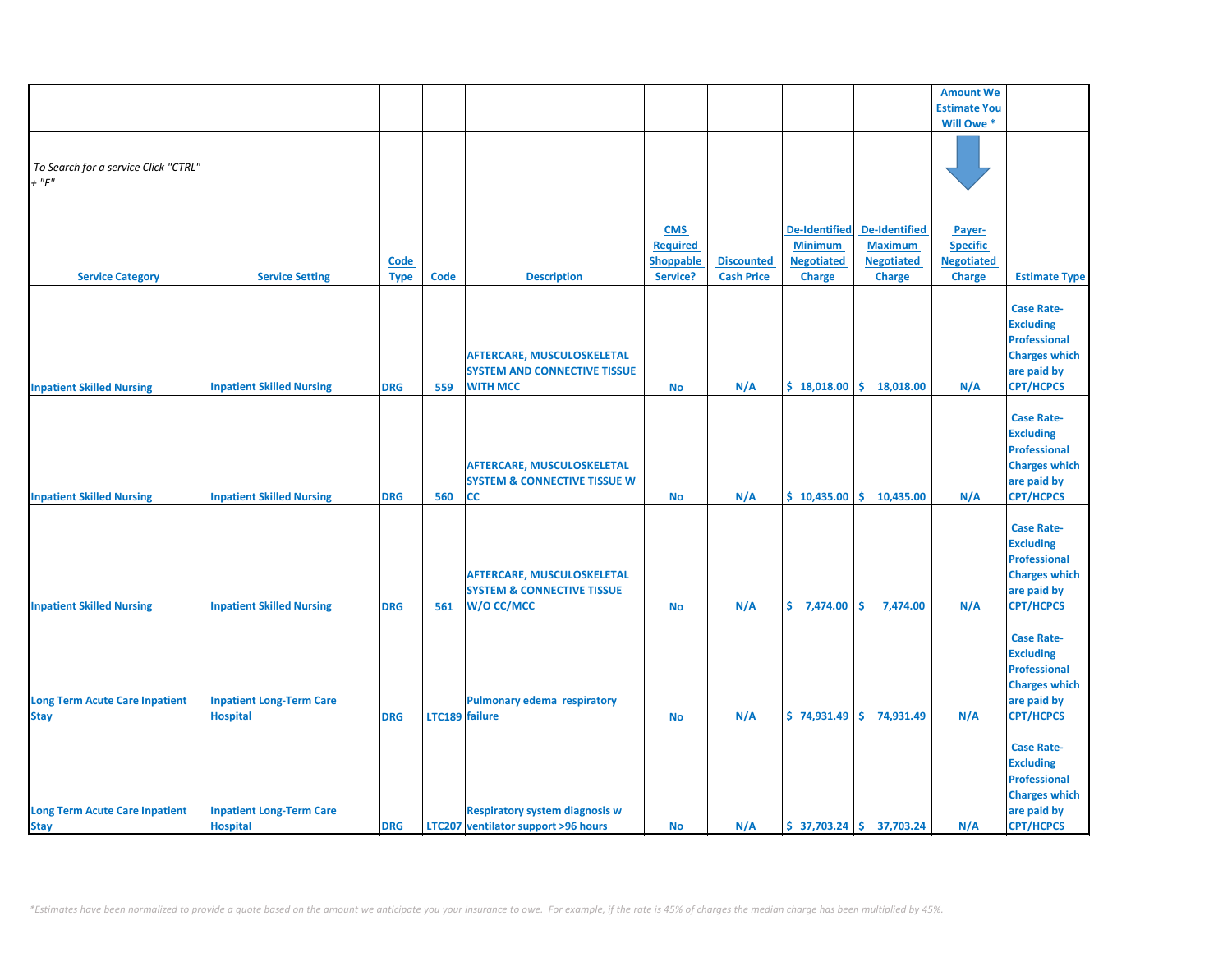|                                             |                                  |             |      |                                            |                               |                      |                                        |                                        | <b>Amount We</b>          |                      |
|---------------------------------------------|----------------------------------|-------------|------|--------------------------------------------|-------------------------------|----------------------|----------------------------------------|----------------------------------------|---------------------------|----------------------|
|                                             |                                  |             |      |                                            |                               |                      |                                        |                                        | <b>Estimate You</b>       |                      |
|                                             |                                  |             |      |                                            |                               |                      |                                        |                                        | Will Owe *                |                      |
|                                             |                                  |             |      |                                            |                               |                      |                                        |                                        |                           |                      |
| To Search for a service Click "CTRL"        |                                  |             |      |                                            |                               |                      |                                        |                                        |                           |                      |
| $+$ " $F$ "                                 |                                  |             |      |                                            |                               |                      |                                        |                                        |                           |                      |
|                                             |                                  |             |      |                                            |                               |                      |                                        |                                        |                           |                      |
|                                             |                                  |             |      |                                            |                               |                      |                                        |                                        |                           |                      |
|                                             |                                  |             |      |                                            | <b>CMS</b><br><b>Required</b> |                      | <b>De-Identified</b><br><b>Minimum</b> | <b>De-Identified</b><br><b>Maximum</b> | Payer-<br><b>Specific</b> |                      |
|                                             |                                  | <u>Code</u> |      |                                            | <b>Shoppable</b>              | <b>Discounted</b>    | <b>Negotiated</b>                      | <b>Negotiated</b>                      | <b>Negotiated</b>         |                      |
| <b>Service Category</b>                     | <b>Service Setting</b>           | <b>Type</b> | Code | <b>Description</b>                         | Service?                      | <b>Cash Price</b>    | <b>Charge</b>                          | <b>Charge</b>                          | <b>Charge</b>             | <b>Estimate Type</b> |
|                                             |                                  |             |      |                                            |                               |                      |                                        |                                        |                           |                      |
|                                             |                                  |             |      |                                            |                               |                      |                                        |                                        |                           |                      |
|                                             |                                  |             |      |                                            |                               | <b>70% Charges</b>   |                                        |                                        |                           |                      |
|                                             |                                  |             |      |                                            |                               | <b>(Estimated as</b> |                                        |                                        |                           |                      |
| <b>Long Term Acute Care Inpatient</b>       | <b>Inpatient Long-Term Care</b>  |             |      | <b>Long Term Care Intensive Care</b>       |                               | \$6,047.26 per       | \$1,040 Per                            | \$1,929 Per                            | \$1,929 Per               | <b>Per Diem Per</b>  |
| <b>Stay</b>                                 | <b>Hospital</b>                  | UB          | 200  | <b>Room &amp; Board</b>                    | <b>No</b>                     | diem)                | <b>Diem</b>                            | <b>Diem</b>                            | <b>Diem</b>               | Day                  |
|                                             |                                  |             |      |                                            |                               |                      |                                        |                                        |                           |                      |
|                                             |                                  |             |      |                                            |                               | <b>52% Charges</b>   |                                        |                                        |                           |                      |
|                                             |                                  |             |      |                                            |                               | <b>Estimated at</b>  |                                        |                                        |                           |                      |
| <b>Skilled Nursing Inpatient Room &amp;</b> |                                  |             |      |                                            |                               | \$1,109.30 Per       |                                        |                                        | \$253 Per                 | <b>Per Diem Per</b>  |
| <b>Board</b>                                | <b>Inpatient Skilled Nursing</b> | UB          | 191  | <b>Subacute Care Level 1- Skilled Care</b> | <b>No</b>                     | <b>Diem</b>          | 227.70<br>\$.                          | <b>S</b><br>850.00                     | <b>Diem</b>               | <b>Day</b>           |
|                                             |                                  |             |      |                                            |                               |                      |                                        |                                        |                           |                      |
|                                             |                                  |             |      |                                            |                               |                      |                                        |                                        |                           |                      |
|                                             |                                  |             |      |                                            |                               | <b>52% Charges</b>   |                                        |                                        |                           |                      |
|                                             |                                  |             |      |                                            |                               | <b>Estimated at</b>  |                                        |                                        |                           |                      |
| <b>Skilled Nursing Inpatient Room &amp;</b> |                                  |             |      | <b>Subacute Care Level 2-</b>              |                               | \$1,109.30 Per       | Ś                                      | <b>S</b>                               | \$333 Per                 | <b>Per Diem Per</b>  |
| <b>Board</b>                                | <b>Inpatient Skilled Nursing</b> | <b>UB</b>   | 192  | <b>Comprehensive Care</b>                  | <b>No</b>                     | <b>Diem</b>          | 299.70                                 | 850.00                                 | <b>Diem</b>               | <b>Day</b>           |
|                                             |                                  |             |      |                                            |                               |                      |                                        |                                        |                           |                      |
|                                             |                                  |             |      |                                            |                               | <b>52% Charges</b>   |                                        |                                        |                           |                      |
|                                             |                                  |             |      |                                            |                               | <b>Estimated at</b>  |                                        |                                        |                           |                      |
| <b>Skilled Nursing Inpatient Room &amp;</b> |                                  |             |      | <b>Subacute Care Level 3- Complex</b>      |                               | \$1,109.30 Per       |                                        |                                        | \$564 Per                 | <b>Per Diem Per</b>  |
| <b>Board</b>                                | <b>Inpatient Skilled Nursing</b> | UB          | 193  | Care                                       | <b>No</b>                     | <b>Diem</b>          | Ŝ.<br>370.00                           | Ŝ<br>850.00                            | <b>Diem</b>               | Day                  |
|                                             |                                  |             |      |                                            |                               |                      |                                        |                                        |                           |                      |
|                                             |                                  |             |      |                                            |                               |                      |                                        |                                        |                           |                      |
| <b>Hospital Outpatient Procedure</b>        | <b>Hospital Outpatient</b>       | <b>CPT</b>  |      | 11102 Biopsy - Tangential Biopsy of Skin   | <b>No</b>                     | Ŝ<br>530.90          | Ś<br>161.58                            | \$.<br>1,803.41                        | \$1,381.00                | <b>Case Rate</b>     |
|                                             |                                  |             |      |                                            |                               |                      |                                        |                                        |                           |                      |
| <b>Hospital Outpatient Procedure</b>        | <b>Hospital Outpatient</b>       | <b>CPT</b>  |      | 11104 Biopsy - Punch Biopsy of Skin        | <b>No</b>                     | Ŝ.<br>584.92         | \$.<br>167.15                          | \$<br>1,829.27                         | \$1,381.00                | <b>Case Rate</b>     |
|                                             |                                  |             |      |                                            |                               |                      |                                        |                                        |                           |                      |
|                                             |                                  |             |      |                                            |                               |                      |                                        |                                        |                           |                      |
| <b>Hospital Outpatient Procedure</b>        | <b>Hospital Outpatient</b>       | <b>CPT</b>  |      | 17000 Destruction of Lesion (outpatient)   | No                            | \$1,131.70           | \$.<br>157.92                          | Ŝ.<br>1,634.10                         | \$1,433.56                | <b>Case Rate</b>     |
|                                             |                                  |             |      |                                            |                               |                      |                                        |                                        |                           |                      |
|                                             |                                  |             |      |                                            |                               |                      |                                        |                                        |                           |                      |
| <b>Hospital Outpatient Procedure</b>        | <b>Hospital Outpatient</b>       | <b>CPT</b>  |      | 19083 Bx breast 1st lesion us imag         | <b>No</b>                     | \$.<br>3,052.42      | \$<br>381.25                           | \$.<br>2,964.36                        | \$1,923.78                | <b>Case Rate</b>     |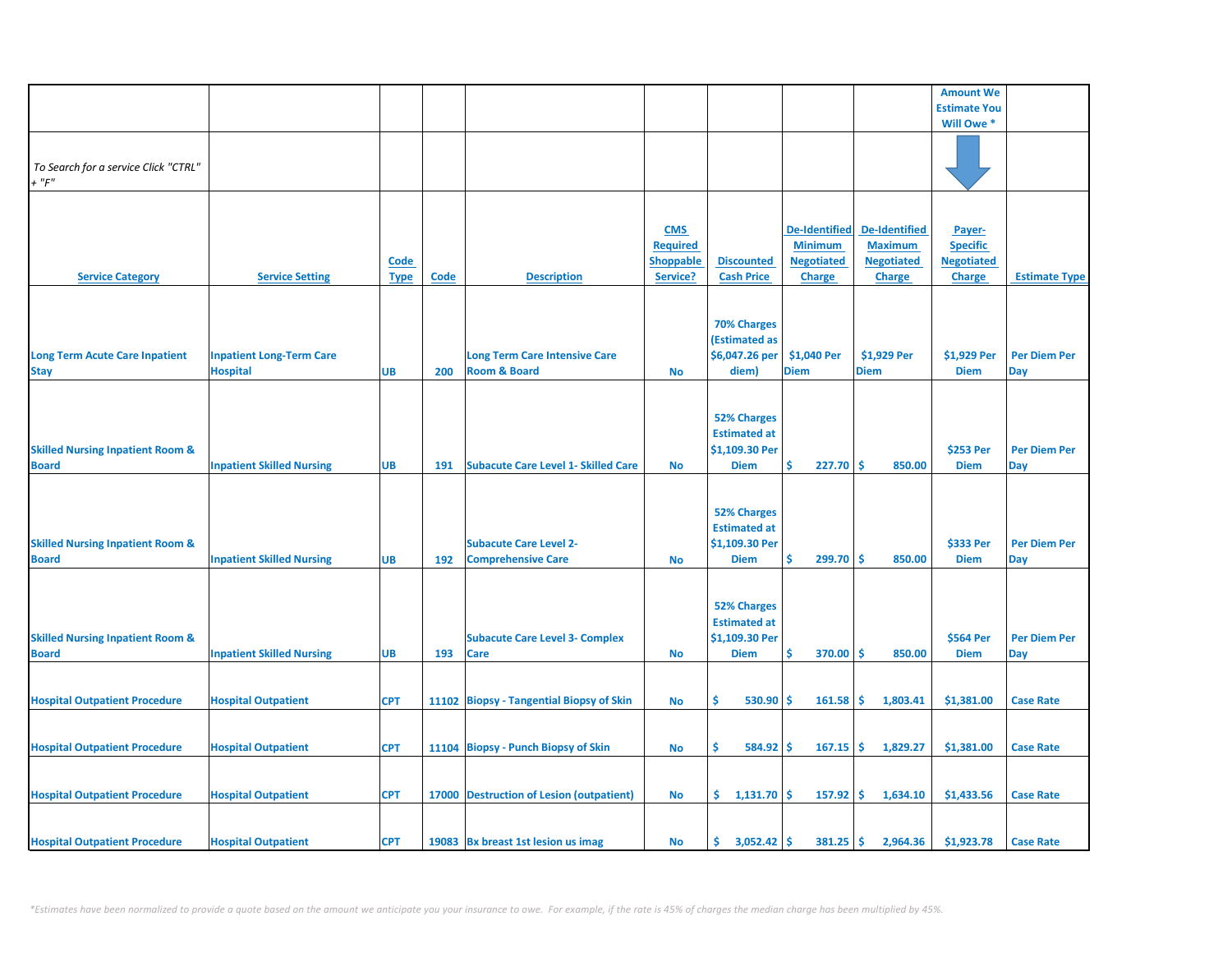|                                      |                            |             |       |                                           |                  |                   |                      |                      | <b>Amount We</b>    |                      |
|--------------------------------------|----------------------------|-------------|-------|-------------------------------------------|------------------|-------------------|----------------------|----------------------|---------------------|----------------------|
|                                      |                            |             |       |                                           |                  |                   |                      |                      | <b>Estimate You</b> |                      |
|                                      |                            |             |       |                                           |                  |                   |                      |                      | Will Owe *          |                      |
|                                      |                            |             |       |                                           |                  |                   |                      |                      |                     |                      |
|                                      |                            |             |       |                                           |                  |                   |                      |                      |                     |                      |
| To Search for a service Click "CTRL" |                            |             |       |                                           |                  |                   |                      |                      |                     |                      |
|                                      |                            |             |       |                                           |                  |                   |                      |                      |                     |                      |
| $+$ " $F$ "                          |                            |             |       |                                           |                  |                   |                      |                      |                     |                      |
|                                      |                            |             |       |                                           |                  |                   |                      |                      |                     |                      |
|                                      |                            |             |       |                                           |                  |                   |                      |                      |                     |                      |
|                                      |                            |             |       |                                           | <b>CMS</b>       |                   | <b>De-Identified</b> | <b>De-Identified</b> | Payer-              |                      |
|                                      |                            |             |       |                                           |                  |                   |                      |                      |                     |                      |
|                                      |                            |             |       |                                           | <b>Required</b>  |                   | <b>Minimum</b>       | <b>Maximum</b>       | <b>Specific</b>     |                      |
|                                      |                            | <b>Code</b> |       |                                           | <b>Shoppable</b> | <b>Discounted</b> | <b>Negotiated</b>    | <b>Negotiated</b>    | <b>Negotiated</b>   |                      |
| <b>Service Category</b>              | <b>Service Setting</b>     | <b>Type</b> | Code  | <b>Description</b>                        | Service?         | <b>Cash Price</b> | <b>Charge</b>        | <b>Charge</b>        | <b>Charge</b>       | <b>Estimate Type</b> |
|                                      |                            |             |       |                                           |                  | N/A No            |                      |                      | N/A No              |                      |
|                                      |                            |             |       | <b>Removal of 1 or more breast</b>        |                  | <b>Service</b>    |                      |                      | <b>Service</b>      |                      |
|                                      |                            |             |       |                                           |                  |                   |                      |                      |                     |                      |
| <b>Hospital Outpatient Procedure</b> | <b>Hospital Outpatient</b> | <b>CPT</b>  |       | 19120 growth, open procedure              | Yes              | <b>Volume</b>     | \$.<br>$\omega$      | \$                   | <b>Volume</b>       | <b>Case Rate</b>     |
|                                      |                            |             |       |                                           |                  |                   |                      |                      |                     |                      |
|                                      |                            |             |       |                                           |                  |                   |                      |                      |                     |                      |
| <b>Injections</b>                    | <b>Hospital Outpatient</b> | <b>CPT</b>  |       | 20610 Arthrocentesis (outpatient)         | <b>No</b>        | Ś.<br>370.58      | 182.39<br>Ŝ          | Ŝ<br>1,461.73        | \$1,455.44          | <b>Case Rate</b>     |
|                                      |                            |             |       |                                           |                  |                   |                      |                      |                     |                      |
|                                      |                            |             |       |                                           |                  |                   |                      |                      |                     |                      |
|                                      |                            |             |       |                                           |                  |                   |                      |                      |                     |                      |
| <b>Hospital Outpatient Procedure</b> | <b>Hospital Outpatient</b> | <b>CPT</b>  |       | 27818 Treatment of ankle fracture         | <b>No</b>        | \$.<br>1,243.48   | \$<br>395.00         | Ŝ.<br>2,581.00       | \$2,346.09          | <b>Case Rate</b>     |
|                                      |                            |             |       |                                           |                  | $N/A$ No          |                      |                      | $N/A$ No            |                      |
|                                      |                            |             |       |                                           |                  | <b>Service</b>    |                      |                      | <b>Service</b>      |                      |
| <b>Hospital Outpatient Procedure</b> | <b>Hospital Outpatient</b> | <b>CPT</b>  |       | 29826 Arthroscopic Shoulder Surgery       |                  | <b>Volume</b>     | \$<br>$\sim$         | <b>S</b>             | <b>Volume</b>       | <b>Case Rate</b>     |
|                                      |                            |             |       |                                           | Yes              |                   |                      |                      |                     |                      |
|                                      |                            |             |       |                                           |                  | N/A No            |                      |                      | N/A No              |                      |
|                                      |                            |             |       | <b>Arthroscopic Knee Surgery</b>          |                  | <b>Service</b>    |                      |                      | <b>Service</b>      |                      |
| <b>Hospital Outpatient Procedure</b> | <b>Hospital Outpatient</b> | <b>CPT</b>  |       | 29881 (outpatient)                        | Yes              | <b>Volume</b>     | \$<br>$\sim$         | \$                   | <b>Volume</b>       | <b>Case Rate</b>     |
|                                      |                            |             |       |                                           |                  |                   |                      |                      |                     |                      |
|                                      |                            |             |       |                                           |                  |                   |                      |                      |                     |                      |
|                                      |                            |             |       |                                           |                  |                   |                      |                      |                     |                      |
| <b>Hospital Outpatient Procedure</b> | <b>Hospital Outpatient</b> | <b>CPT</b>  |       | 31575 Laryngoscopy - Diagnostic           | <b>No</b>        | Ŝ<br>449.87       | \$.<br>135.86        | Ŝ.<br>1,978.02       | \$1,487.72          | <b>Case Rate</b>     |
|                                      |                            |             |       |                                           |                  |                   |                      |                      |                     |                      |
|                                      |                            |             |       |                                           |                  |                   |                      |                      |                     |                      |
| <b>Hospital Outpatient Procedure</b> | <b>Hospital Outpatient</b> | <b>CPT</b>  | 32555 | Aspirate pleura w/ imaging                | <b>No</b>        | Ŝ.<br>608.39      | \$<br>288.54         | Ŝ.<br>1,852.06       | \$1,556.58          | <b>Case Rate</b>     |
|                                      |                            |             |       |                                           |                  | $N/A$ No          |                      |                      | $N/A$ No            |                      |
|                                      |                            |             |       |                                           |                  |                   |                      |                      |                     |                      |
|                                      |                            |             |       | <b>Tonsillectomy with Adenoidectomy</b>   |                  | <b>Service</b>    |                      |                      | <b>Service</b>      |                      |
| <b>Hospital Outpatient Procedure</b> | <b>Hospital Outpatient</b> | <b>CPT</b>  |       | 42820 (outpatient)                        | Yes              | <b>Volume</b>     | \$<br>$\sim$         | \$                   | <b>Volume</b>       | <b>Case Rate</b>     |
|                                      |                            |             |       |                                           |                  |                   |                      |                      |                     |                      |
|                                      |                            |             |       | <b>Upper Gastrointestinal Endoscopy -</b> |                  |                   |                      |                      |                     |                      |
| <b>Hospital Outpatient Procedure</b> | <b>Hospital Outpatient</b> | <b>CPT</b>  |       | 43235 Diagnostic                          | Yes              | \$2,027.21        | 61.00<br>\$          | \$<br>1,867.74       | \$1,580.53          | <b>Case Rate</b>     |
|                                      |                            |             |       |                                           |                  |                   |                      |                      |                     |                      |
|                                      |                            |             |       |                                           |                  |                   |                      |                      |                     |                      |
|                                      |                            |             |       | <b>Upper Gastrointestinal Endoscopy</b>   |                  |                   |                      |                      |                     |                      |
| <b>Hospital Outpatient Procedure</b> | <b>Hospital Outpatient</b> | <b>CPT</b>  |       | 43239 With Biopsy                         | Yes              | 1,259.34<br>Ş.    | S<br>372.00          | \$.<br>2,229.48      | \$1,606.84          | <b>Case Rate</b>     |
|                                      |                            |             |       |                                           |                  |                   |                      |                      |                     |                      |
|                                      |                            |             |       | <b>Colonoscopy - Diagnostic</b>           |                  |                   |                      |                      |                     |                      |
|                                      |                            |             |       |                                           |                  |                   |                      |                      |                     |                      |
| <b>Hospital Outpatient Procedure</b> | <b>Hospital Outpatient</b> | <b>CPT</b>  |       | 45378 (outpatient)                        | Yes              | \$.<br>2,117.86   | Ŝ<br>335.79          | Ŝ.<br>2,220.88       | \$1,681.61          | <b>Case Rate</b>     |
|                                      |                            |             |       |                                           |                  |                   |                      |                      |                     |                      |
|                                      |                            |             |       | <b>Colonoscopy - With Biopsy</b>          |                  |                   |                      |                      |                     |                      |
| <b>Hospital Outpatient Procedure</b> | <b>Hospital Outpatient</b> | <b>CPT</b>  |       | 45380 (outpatient)                        | Yes              | 3,082.66<br>\$.   | Ś<br>343.06          | Ś.<br>4,110.45       | \$1,984.84          | <b>Case Rate</b>     |
|                                      |                            |             |       |                                           |                  |                   |                      |                      |                     |                      |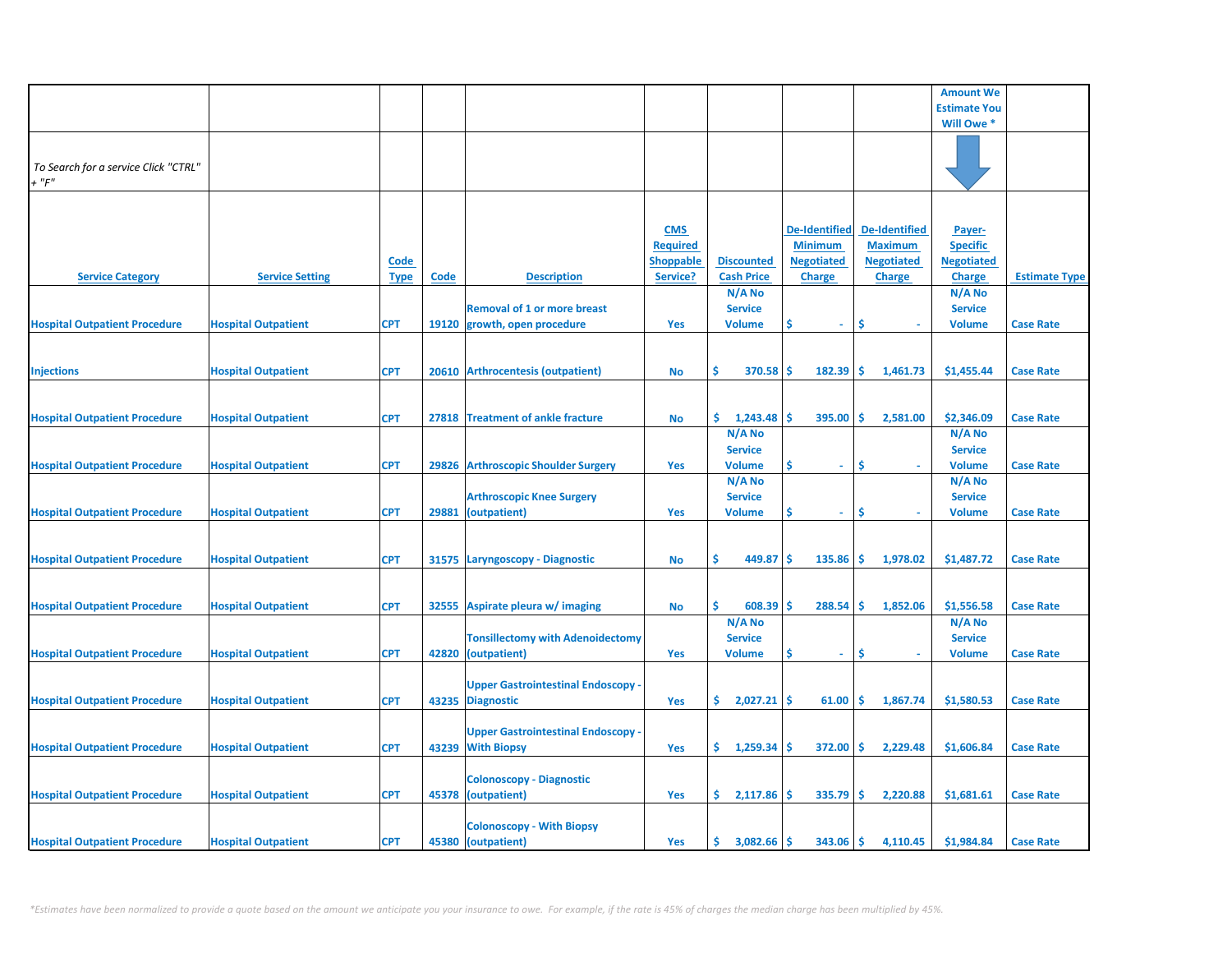|                                      |                            |             |       |                                         |                                     |                      |                                     |                                        | <b>Amount We</b>                     |                      |
|--------------------------------------|----------------------------|-------------|-------|-----------------------------------------|-------------------------------------|----------------------|-------------------------------------|----------------------------------------|--------------------------------------|----------------------|
|                                      |                            |             |       |                                         |                                     |                      |                                     |                                        | <b>Estimate You</b>                  |                      |
|                                      |                            |             |       |                                         |                                     |                      |                                     |                                        | Will Owe *                           |                      |
|                                      |                            |             |       |                                         |                                     |                      |                                     |                                        |                                      |                      |
| To Search for a service Click "CTRL" |                            |             |       |                                         |                                     |                      |                                     |                                        |                                      |                      |
| $+$ " $F$ "                          |                            |             |       |                                         |                                     |                      |                                     |                                        |                                      |                      |
|                                      |                            |             |       |                                         |                                     |                      |                                     |                                        |                                      |                      |
|                                      |                            |             |       |                                         |                                     |                      |                                     |                                        |                                      |                      |
|                                      |                            |             |       |                                         | <b>CMS</b>                          |                      | <b>De-Identified</b>                | <b>De-Identified</b><br><b>Maximum</b> | Payer-                               |                      |
|                                      |                            | <b>Code</b> |       |                                         | <b>Required</b><br><b>Shoppable</b> | <b>Discounted</b>    | <b>Minimum</b><br><b>Negotiated</b> | <b>Negotiated</b>                      | <b>Specific</b><br><b>Negotiated</b> |                      |
| <b>Service Category</b>              | <b>Service Setting</b>     | <b>Type</b> | Code  | <b>Description</b>                      | Service?                            | <b>Cash Price</b>    | <b>Charge</b>                       | <b>Charge</b>                          | <b>Charge</b>                        | <b>Estimate Type</b> |
|                                      |                            |             |       |                                         |                                     |                      |                                     |                                        |                                      |                      |
|                                      |                            |             |       | <b>Colonoscopy - With Polyp Removal</b> |                                     |                      |                                     |                                        |                                      |                      |
| <b>Hospital Outpatient Procedure</b> | <b>Hospital Outpatient</b> | <b>CPT</b>  |       | 45385 (outpatient)                      | Yes                                 | \$.<br>3,317.89      | \$.<br>354.50                       | -\$<br>4,434.15                        | \$2,072.65                           | <b>Case Rate</b>     |
|                                      |                            |             |       |                                         |                                     | N/A No               |                                     |                                        | N/A No                               |                      |
|                                      |                            |             |       | <b>Ultrasound examination of lower</b>  |                                     | <b>Service</b>       |                                     |                                        | <b>Service</b>                       |                      |
| <b>Hospital Outpatient Procedure</b> | <b>Hospital Outpatient</b> | <b>CPT</b>  | 45391 | large bowel using an endoscope          | <b>Yes</b>                          | <b>Volume</b>        | S<br>÷                              | \$.                                    | <b>Volume</b>                        | <b>Case Rate</b>     |
|                                      |                            |             |       |                                         |                                     |                      |                                     |                                        |                                      |                      |
| <b>Hospital Outpatient Procedure</b> | <b>Hospital Outpatient</b> | <b>CPT</b>  |       | 47562 Gall Bladder Surgery (outpatient) | Yes                                 | \$12,062.52          | -\$<br>504.75                       | ∣\$.<br>18,374.88                      | \$3,786.99                           | <b>Case Rate</b>     |
|                                      |                            |             |       |                                         |                                     |                      |                                     |                                        |                                      |                      |
|                                      |                            |             |       |                                         |                                     |                      |                                     |                                        |                                      |                      |
| <b>Hospital Outpatient Procedure</b> | <b>Hospital Outpatient</b> | <b>CPT</b>  |       | 49440 Place gastrostomy tube perc       | No                                  | \$.<br>3,111.60      | 445.12<br><b>S</b>                  | \$<br>3,166.61                         | \$1,996.46                           | <b>Case Rate</b>     |
|                                      |                            |             |       |                                         |                                     |                      |                                     |                                        |                                      |                      |
|                                      |                            |             |       | Repair of groin hernia patient age 5    |                                     |                      |                                     |                                        |                                      |                      |
| <b>Hospital Outpatient Procedure</b> | <b>Hospital Outpatient</b> | <b>CPT</b>  |       | 49505 years or older                    | Yes                                 | \$.<br>9,867.85      | $470.98$ \$<br>-S                   | 15,040.03                              | \$3,240.28                           | <b>Case Rate</b>     |
|                                      |                            |             |       |                                         |                                     |                      |                                     |                                        |                                      |                      |
| <b>Hospital Outpatient Procedure</b> | <b>Hospital Outpatient</b> | <b>CPT</b>  |       | <b>51798 Urine Capacity Measurement</b> | No                                  | \$.<br>97.04         | -\$<br>$\omega$                     | \$<br>1,579.20                         | \$1,410.20                           | <b>Case Rate</b>     |
|                                      |                            |             |       |                                         |                                     |                      |                                     |                                        |                                      |                      |
|                                      |                            |             |       |                                         |                                     |                      |                                     |                                        |                                      |                      |
| <b>Hospital Outpatient Procedure</b> | <b>Hospital Outpatient</b> | <b>CPT</b>  |       | 52000 Cystoscopy                        | No                                  | \$.<br>$1,173.22$ \$ | 282.78                              | -\$<br>1,596.52                        | \$1,574.61                           | <b>Case Rate</b>     |
|                                      |                            |             |       |                                         |                                     |                      |                                     |                                        |                                      |                      |
|                                      |                            |             |       |                                         |                                     |                      |                                     |                                        |                                      |                      |
| <b>Hospital Outpatient Procedure</b> | <b>Hospital Outpatient</b> | <b>CPT</b>  |       | 55700 Biopsy of prostate gland          | Yes                                 | \$.<br>1,165.04      | Ŝ.<br>284.76                        | -Ś<br>2,631.84                         | \$2,134.74                           | <b>Case Rate</b>     |
|                                      |                            |             |       | <b>Surgical removal of prostate and</b> |                                     | N/A No               | N/A No                              | N/A No                                 | N/A No                               |                      |
|                                      |                            |             |       | surrounding lymph nodes using an        |                                     | <b>Service</b>       | <b>Service</b>                      | <b>Service</b>                         | <b>Service</b>                       |                      |
| <b>Hospital Outpatient Procedure</b> | <b>Hospital Outpatient</b> | <b>CPT</b>  | 55866 | endoscope                               | Yes                                 | <b>Volume</b>        | <b>Volume</b>                       | <b>Volume</b>                          | <b>Volume</b>                        | <b>Case Rate</b>     |
|                                      |                            |             |       |                                         |                                     |                      |                                     |                                        |                                      |                      |
| <b>Hospital Outpatient Procedure</b> | <b>Hospital Outpatient</b> | <b>CPT</b>  |       | 58100 Biopsy - Endometrial (Uterus)     | No                                  | \$<br>375.83         | 144.00<br>-\$                       | -\$<br>1,697.39                        | \$1,521.00                           | <b>Case Rate</b>     |
|                                      |                            |             |       |                                         |                                     |                      |                                     |                                        |                                      |                      |
|                                      |                            |             |       |                                         |                                     |                      |                                     |                                        |                                      |                      |
| <b>Hospital Outpatient Procedure</b> | <b>Hospital Outpatient</b> | <b>CPT</b>  |       | 58300 Insert intrauterine device        | No                                  | $632.24$ \$<br>\$    | 48.93                               | -\$<br>1,749.37                        | \$1,739.84                           | <b>Case Rate</b>     |
|                                      |                            |             |       |                                         |                                     |                      |                                     |                                        |                                      |                      |
|                                      |                            |             |       |                                         |                                     | Ś                    | Ŝ                                   |                                        |                                      |                      |
| <b>Hospital Outpatient Procedure</b> | <b>Hospital Outpatient</b> | <b>CPT</b>  |       | 58301 Remove intrauterine device        | No                                  | 273.85               | 32.34                               | ۱\$.<br>1,495.58                       | \$1,489.15                           | <b>Case Rate</b>     |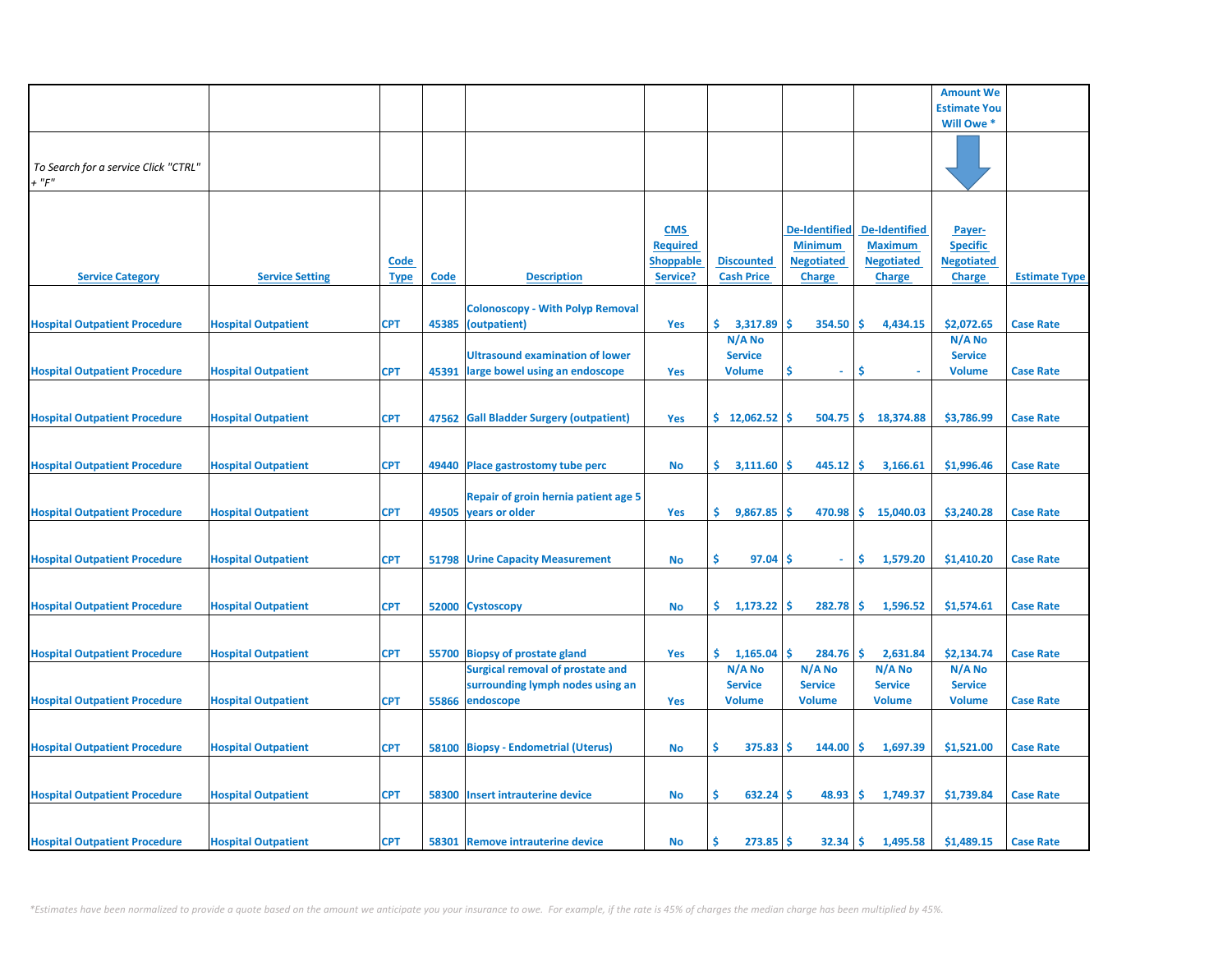|                                         |                              |             |       |                                           |                  |                   |                      |                      | <b>Amount We</b>    |                      |
|-----------------------------------------|------------------------------|-------------|-------|-------------------------------------------|------------------|-------------------|----------------------|----------------------|---------------------|----------------------|
|                                         |                              |             |       |                                           |                  |                   |                      |                      | <b>Estimate You</b> |                      |
|                                         |                              |             |       |                                           |                  |                   |                      |                      | Will Owe *          |                      |
|                                         |                              |             |       |                                           |                  |                   |                      |                      |                     |                      |
|                                         |                              |             |       |                                           |                  |                   |                      |                      |                     |                      |
| To Search for a service Click "CTRL"    |                              |             |       |                                           |                  |                   |                      |                      |                     |                      |
| $+$ " $F$ "                             |                              |             |       |                                           |                  |                   |                      |                      |                     |                      |
|                                         |                              |             |       |                                           |                  |                   |                      |                      |                     |                      |
|                                         |                              |             |       |                                           |                  |                   |                      |                      |                     |                      |
|                                         |                              |             |       |                                           |                  |                   |                      |                      |                     |                      |
|                                         |                              |             |       |                                           | <b>CMS</b>       |                   | <b>De-Identified</b> | <b>De-Identified</b> | Payer-              |                      |
|                                         |                              |             |       |                                           | <b>Required</b>  |                   | <b>Minimum</b>       | <b>Maximum</b>       | <b>Specific</b>     |                      |
|                                         |                              | Code        |       |                                           | <b>Shoppable</b> | <b>Discounted</b> | <b>Negotiated</b>    | <b>Negotiated</b>    | <b>Negotiated</b>   |                      |
| <b>Service Category</b>                 | <b>Service Setting</b>       | <b>Type</b> | Code  | <b>Description</b>                        | Service?         | <b>Cash Price</b> | <b>Charge</b>        | <b>Charge</b>        | <b>Charge</b>       | <b>Estimate Type</b> |
|                                         |                              |             |       |                                           |                  |                   |                      |                      |                     |                      |
|                                         |                              |             |       |                                           |                  |                   |                      |                      |                     |                      |
| <b>Hospital Outpatient Procedure</b>    | <b>Hospital Outpatient</b>   | <b>CPT</b>  | 59025 | <b>Fetal Non-Stress Test</b>              | <b>No</b>        | Ś.<br>260.79      | 118.53<br>Ŝ          | Ŝ.<br>1,596.22       | \$1,427.22          | <b>Case Rate</b>     |
|                                         |                              |             |       | Routine obstetric care for vaginal        |                  |                   |                      |                      |                     |                      |
| <b>Professional Services Associated</b> |                              |             |       | delivery, including pre-and post-         |                  |                   |                      |                      |                     |                      |
| with Inpatient Stay                     | <b>Professional Services</b> | <b>CPT</b>  |       | 59400 delivery care                       | Yes              | \$.<br>4,496.21   | 242.00<br>Ŝ          | Ŝ.<br>3,278.48       | \$3,278.48          | <b>Case Rate</b>     |
|                                         |                              |             |       |                                           |                  |                   |                      |                      |                     |                      |
| <b>Professional Services Associated</b> |                              |             |       |                                           |                  |                   |                      |                      |                     |                      |
| with Inpatient Stay                     | <b>Professional Services</b> | <b>CPT</b>  | 59410 | <b>Obstetrical care</b>                   | <b>No</b>        | \$.<br>2,230.06   | .S<br>133.91         | ۱\$.<br>1,625.81     | \$1,625.81          | <b>Case Rate</b>     |
|                                         |                              |             |       | Routine obstetric care for cesarean       |                  |                   |                      |                      |                     |                      |
| <b>Professional Services Associated</b> |                              |             |       | delivery, including pre-and post-         |                  |                   |                      |                      |                     |                      |
| with Inpatient Stay                     | <b>Professional Services</b> | <b>CPT</b>  |       | 59510 delivery care                       | Yes              | \$.<br>4,966.56   | 246.05<br>.Ŝ         | <b>S</b><br>3,619.13 | \$3,619.13          | <b>Case Rate</b>     |
|                                         |                              |             |       | Routine obstetric care for vaginal        |                  |                   |                      |                      |                     |                      |
|                                         |                              |             |       |                                           |                  |                   |                      |                      |                     |                      |
|                                         |                              |             |       | delivery after prior cesarean             |                  |                   |                      |                      |                     |                      |
| <b>Professional Services Associated</b> |                              |             |       | delivery including pre-and post-          |                  |                   |                      |                      |                     |                      |
| with Inpatient Stay                     | <b>Professional Services</b> | <b>CPT</b>  |       | 59610 delivery care                       | Yes              | \$.<br>4,706.58   | 305.08               | Ŝ.<br>3,429.34       | \$3,429.34          | <b>Case Rate</b>     |
|                                         |                              |             |       | <b>Injection of substance into spinal</b> |                  |                   |                      |                      |                     |                      |
|                                         |                              |             |       | canal of lower back or sacrum using       |                  |                   |                      |                      |                     |                      |
| <b>Hospital Outpatient Procedure</b>    | <b>Hospital Outpatient</b>   | <b>CPT</b>  | 62322 | imaging guidance                          | Yes              | \$.<br>1,055.18   | 379.33<br>-S         | ١\$<br>1,880.39      | \$1,525.26          | <b>Case Rate</b>     |
|                                         |                              |             |       | Injection of substance into spinal        |                  |                   |                      |                      |                     |                      |
|                                         |                              |             |       | canal of lower back or sacrum using       |                  |                   |                      |                      |                     |                      |
| <b>Hospital Outpatient Procedure</b>    | <b>Hospital Outpatient</b>   | <b>CPT</b>  | 62323 | imaging guidance                          | Yes              | \$.<br>1,665.98   | Ŝ.<br>305.01         | -Ś.<br>1,988.33      | \$1,546.09          | <b>Case Rate</b>     |
|                                         |                              |             |       | Injections of anesthetic and/or           |                  |                   |                      |                      |                     |                      |
|                                         |                              |             |       | steroid drug into lower or sacral         |                  |                   |                      |                      |                     |                      |
|                                         |                              |             |       | spine nerve root using imaging            |                  |                   |                      |                      |                     |                      |
| <b>Hospital Outpatient Procedure</b>    | <b>Hospital Outpatient</b>   | <b>CPT</b>  | 64483 | guidance                                  | Yes              | \$.<br>1,776.21   | $358.46$ \$<br>'\$   | 1,980.49             | \$1,841.82          | <b>Case Rate</b>     |
|                                         |                              |             |       |                                           |                  | N/A No            |                      |                      | $N/A$ No            |                      |
|                                         |                              |             |       | <b>Removal of recurring cataract in</b>   |                  | <b>Service</b>    |                      |                      | <b>Service</b>      |                      |
| <b>Hospital Outpatient Procedure</b>    | <b>Hospital Outpatient</b>   | <b>CPT</b>  | 66821 | lens capsule using laser                  | Yes              | <b>Volume</b>     | \$<br>$\omega$       | Ŝ<br>$\sim$          | <b>Volume</b>       | <b>Case Rate</b>     |
|                                         |                              |             |       |                                           |                  | N/A No            |                      |                      | $N/A$ No            |                      |
|                                         |                              |             |       |                                           |                  |                   |                      |                      |                     |                      |
|                                         |                              |             |       | <b>Removal of cataract with insertion</b> |                  | <b>Service</b>    |                      |                      | <b>Service</b>      |                      |
| <b>Hospital Outpatient Procedure</b>    | <b>Hospital Outpatient</b>   | <b>CPT</b>  |       | 66984 of lens                             | Yes              | <b>Volume</b>     | Ś<br>$\sim$          | \$,                  | <b>Volume</b>       | <b>Case Rate</b>     |
|                                         |                              |             |       |                                           |                  |                   |                      |                      |                     |                      |
|                                         |                              |             |       |                                           |                  |                   |                      |                      |                     |                      |
| <b>Hospital Outpatient Procedure</b>    | <b>Hospital Outpatient</b>   | <b>CPT</b>  |       | 69210 Remove impacted ear wax             | <b>No</b>        | 168.99            | 48.93                | ١\$<br>1,604.78      | \$1,433.87          | <b>Case Rate</b>     |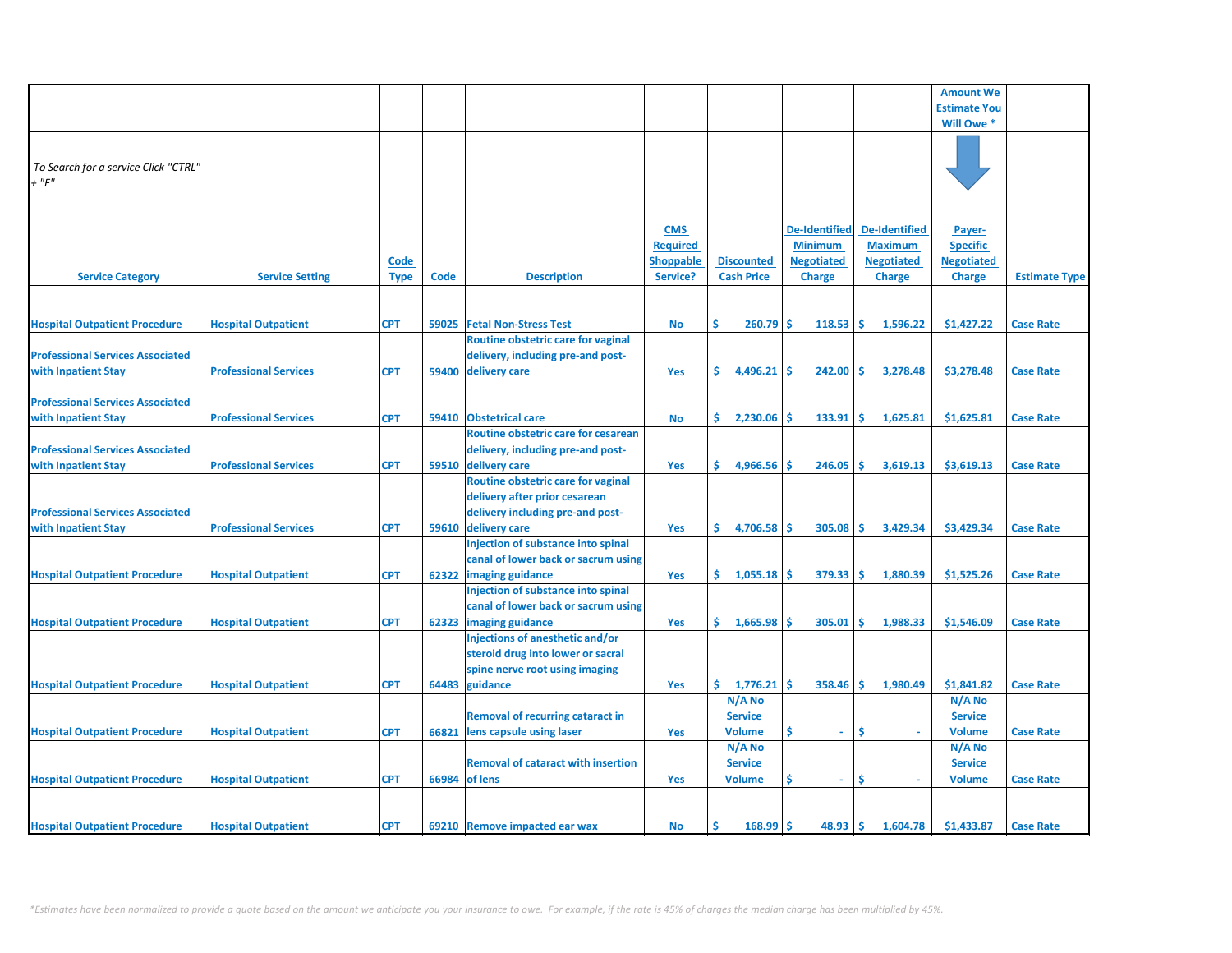|                                                     |                            |             |             |                                      |                  |                      |                      |                      | <b>Amount We</b>          |                      |
|-----------------------------------------------------|----------------------------|-------------|-------------|--------------------------------------|------------------|----------------------|----------------------|----------------------|---------------------------|----------------------|
|                                                     |                            |             |             |                                      |                  |                      |                      |                      | <b>Estimate You</b>       |                      |
|                                                     |                            |             |             |                                      |                  |                      |                      |                      | Will Owe *                |                      |
|                                                     |                            |             |             |                                      |                  |                      |                      |                      |                           |                      |
| To Search for a service Click "CTRL"<br>$+$ " $F$ " |                            |             |             |                                      |                  |                      |                      |                      |                           |                      |
|                                                     |                            |             |             |                                      |                  |                      |                      |                      |                           |                      |
|                                                     |                            |             |             |                                      | <b>CMS</b>       |                      | <b>De-Identified</b> | <b>De-Identified</b> |                           |                      |
|                                                     |                            |             |             |                                      | <b>Required</b>  |                      | <b>Minimum</b>       | <b>Maximum</b>       | Payer-<br><b>Specific</b> |                      |
|                                                     |                            | <b>Code</b> |             |                                      | <b>Shoppable</b> | <b>Discounted</b>    | <b>Negotiated</b>    | <b>Negotiated</b>    | <b>Negotiated</b>         |                      |
| <b>Service Category</b>                             | <b>Service Setting</b>     | <b>Type</b> | <b>Code</b> | <b>Description</b>                   | Service?         | <b>Cash Price</b>    | <b>Charge</b>        | <b>Charge</b>        | <b>Charge</b>             | <b>Estimate Type</b> |
|                                                     |                            |             |             | <b>CT Scan - Head/Brain, without</b> |                  |                      |                      |                      |                           |                      |
| <b>Radiology Services</b>                           | <b>Hospital Outpatient</b> | <b>CPT</b>  |             | 70450 Contrast                       | No               | \$<br>901.06         | Ŝ.<br>127.22         | -\$<br>1,318.18      | \$240.92                  | <b>Per Unit</b>      |
|                                                     |                            |             |             | <b>CT Scan - Head/Brain, without</b> |                  |                      |                      |                      |                           |                      |
| <b>Radiology Services</b>                           | <b>Hospital Outpatient</b> | <b>CPT</b>  |             | 70450 Contrast                       | <b>Yes</b>       | Ŝ<br>901.06          | 127.22<br>s          | ۱\$.<br>1,318.18     | \$240.92                  | <b>Per Unit</b>      |
|                                                     |                            |             |             |                                      |                  |                      |                      |                      |                           |                      |
| <b>Radiology Services</b>                           | <b>Hospital Outpatient</b> | <b>CPT</b>  |             | 70482 Ct orbit/ear/fossa w/o&w/dye   | No               | \$.<br>2,339.66      | 207.79<br>-S         | -\$<br>2,657.02      | \$664.74                  | <b>Per Unit</b>      |
|                                                     |                            |             |             |                                      |                  |                      |                      |                      |                           |                      |
|                                                     |                            |             |             |                                      |                  |                      |                      |                      |                           |                      |
| <b>Radiology Services</b>                           | <b>Hospital Outpatient</b> | <b>CPT</b>  |             | 70486 Ct maxillofacial w/o dye       | <b>No</b>        | \$.<br>1,668.57      | 127.52<br>Ŝ.         | -\$<br>2,259.85      | \$415.35                  | <b>Per Unit</b>      |
|                                                     |                            |             |             |                                      |                  |                      |                      |                      |                           |                      |
| <b>Radiology Services</b>                           | <b>Hospital Outpatient</b> | <b>CPT</b>  |             | 70496 Ct angiography head            | No               | \$.<br>1,871.05      | 223.05<br>-S         | -\$<br>1,996.31      | \$929.56                  | <b>Per Unit</b>      |
|                                                     |                            |             |             |                                      |                  |                      |                      |                      |                           |                      |
| <b>Radiology Services</b>                           | <b>Hospital Outpatient</b> | <b>CPT</b>  |             | 70498 Ct angiography neck            | No               | \$.<br>$1,632.72$ \$ | 223.05               | ۱\$.<br>1,677.63     | \$968.96                  | <b>Per Unit</b>      |
|                                                     |                            |             |             |                                      |                  |                      |                      |                      |                           |                      |
| <b>Radiology Services</b>                           | <b>Hospital Outpatient</b> | <b>CPT</b>  |             | 70551 MRI BRAIN STEM W/O DYE         | No               | \$.<br>1,518.19      | 252.20<br>-S         | ١\$<br>2,270.30      | \$486.19                  | <b>Per Unit</b>      |
|                                                     |                            |             |             |                                      |                  |                      |                      |                      |                           |                      |
|                                                     |                            |             |             |                                      |                  |                      |                      |                      |                           |                      |
| <b>Radiology Services</b>                           | <b>Hospital Outpatient</b> | <b>CPT</b>  |             | 70553 MRI - Brain (outpatient)       | Yes              | \$.<br>2,314.59      | 406.50<br>-S         | ∣\$<br>3,409.54      | \$788.17                  | <b>Per Unit</b>      |
|                                                     |                            |             |             |                                      |                  |                      |                      |                      |                           |                      |
| <b>Radiology Services</b>                           | <b>Hospital Outpatient</b> | <b>CPT</b>  |             | 71045 X-ray exam chest 1 view        | No               | \$<br>138.11         | 19.91<br>-S          | -\$<br>181.37        | \$36.82                   | <b>Per Unit</b>      |
|                                                     |                            |             |             |                                      |                  |                      |                      |                      |                           |                      |
| <b>Radiology Services</b>                           | <b>Hospital Outpatient</b> | <b>CPT</b>  |             | 71046   X-Ray - Chest (outpatient)   |                  | \$<br>$148.99$ \$    | 31.50                | -\$<br>193.55        | \$59.59                   | <b>Per Unit</b>      |
|                                                     |                            |             |             |                                      | No               |                      |                      |                      |                           |                      |
|                                                     |                            |             |             |                                      |                  |                      |                      |                      |                           |                      |
| <b>Radiology Services</b>                           | <b>Hospital Outpatient</b> | <b>CPT</b>  |             | 71110 X-ray exam ribs bil 3 views    | No               | \$.<br>205.20        | 38.07<br><b>S</b>    | \$.<br>271.73        | \$80.97                   | <b>Per Unit</b>      |
|                                                     |                            |             |             |                                      |                  |                      |                      |                      |                           |                      |
| <b>Radiology Services</b>                           | <b>Hospital Outpatient</b> | <b>CPT</b>  |             | 71250 CT THORAX W/O DYE              | <b>No</b>        | $1,024.52$ \$<br>\$. | 141.11               | <b>S</b><br>1,468.48 | \$385.80                  | <b>Per Unit</b>      |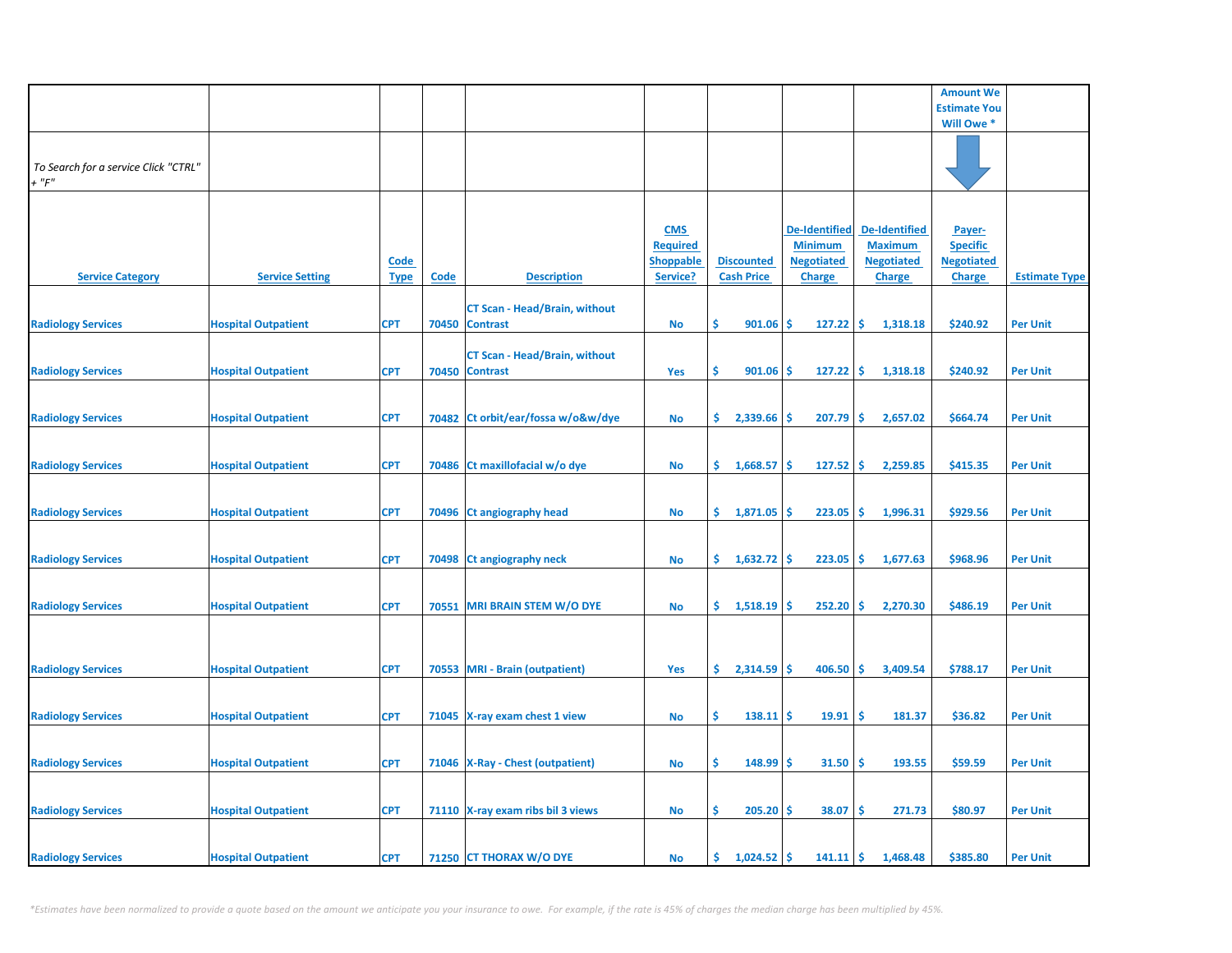|                                                     |                            |                            |                    |                                                             |                                                               |                                        |                                                                              |                                                                              | <b>Amount We</b>                                                |                      |
|-----------------------------------------------------|----------------------------|----------------------------|--------------------|-------------------------------------------------------------|---------------------------------------------------------------|----------------------------------------|------------------------------------------------------------------------------|------------------------------------------------------------------------------|-----------------------------------------------------------------|----------------------|
|                                                     |                            |                            |                    |                                                             |                                                               |                                        |                                                                              |                                                                              | <b>Estimate You</b>                                             |                      |
|                                                     |                            |                            |                    |                                                             |                                                               |                                        |                                                                              |                                                                              | Will Owe *                                                      |                      |
| To Search for a service Click "CTRL"<br>$+$ " $F$ " |                            |                            |                    |                                                             |                                                               |                                        |                                                                              |                                                                              |                                                                 |                      |
| <b>Service Category</b>                             | <b>Service Setting</b>     | <b>Code</b><br><b>Type</b> | <b>Code</b>        | <b>Description</b>                                          | <b>CMS</b><br><b>Required</b><br><b>Shoppable</b><br>Service? | <b>Discounted</b><br><b>Cash Price</b> | <b>De-Identified</b><br><b>Minimum</b><br><b>Negotiated</b><br><b>Charge</b> | <b>De-Identified</b><br><b>Maximum</b><br><b>Negotiated</b><br><b>Charge</b> | Payer-<br><b>Specific</b><br><b>Negotiated</b><br><b>Charge</b> | <b>Estimate Type</b> |
| <b>Radiology Services</b>                           | <b>Hospital Outpatient</b> | <b>CPT</b>                 |                    | <b>CT Scan - Chest, with Contrast</b><br>71260 (outpatient) | No                                                            | \$.<br>$1,448.52$ \$                   | 200.76                                                                       | -\$<br>2,034.88                                                              | \$484.12                                                        | <b>Per Unit</b>      |
| <b>Radiology Services</b>                           | <b>Hospital Outpatient</b> | <b>CPT</b>                 |                    | 71275 Ct angiography chest                                  | No                                                            | \$.<br>1,935.65                        | 226.19<br>Ŝ                                                                  | -\$<br>2,092.27                                                              | \$755.96                                                        | <b>Per Unit</b>      |
| <b>Radiology Services</b>                           | <b>Hospital Outpatient</b> | <b>CPT</b>                 |                    | 72040   X-Ray - Neck, Cervical Spine                        | <b>No</b>                                                     | Ŝ.<br>154.65                           | 37.93<br>-\$                                                                 | -\$<br>204.42                                                                | \$70.87                                                         | <b>Per Unit</b>      |
| <b>Radiology Services</b>                           | <b>Hospital Outpatient</b> | <b>CPT</b>                 |                    | 72070 X-Ray - Middle Back, Thoracic Spine                   | <b>No</b>                                                     | \$<br>251.61                           | 33.93<br><b>S</b>                                                            | \$,<br>338.99                                                                | \$66.33                                                         | <b>Per Unit</b>      |
| <b>Radiology Services</b>                           | <b>Hospital Outpatient</b> | <b>CPT</b>                 |                    | 72100   X-Ray - Spine (outpatient)                          | No                                                            | \$<br>$199.60$ \$                      | 37.93                                                                        | ۱\$<br>265.13                                                                | \$70.87                                                         | <b>Per Unit</b>      |
| <b>Radiology Services</b>                           | <b>Hospital Outpatient</b> | <b>CPT</b>                 | <b>72110 views</b> | X-Ray, lower back, minimum four                             | Yes                                                           | \$<br>$213.64$ \$                      | 52.80                                                                        | -\$<br>284.93                                                                | \$97.62                                                         | <b>Per Unit</b>      |
| <b>Radiology Services</b>                           | <b>Hospital Outpatient</b> | <b>CPT</b>                 | 72125              | Ct neck spine w/o dye                                       | <b>No</b>                                                     | \$.<br>1,459.37                        | 136.86<br>-S                                                                 | -\$<br>1,750.92                                                              | \$393.20                                                        | <b>Per Unit</b>      |
| <b>Radiology Services</b>                           | <b>Hospital Outpatient</b> | <b>CPT</b>                 |                    | 72126 Ct neck spine w/dye                                   | No                                                            | 1,293.16<br>\$.                        | 260.86<br>-Ś                                                                 | -\$<br>1,821.59                                                              | \$484.63                                                        | <b>Per Unit</b>      |
| <b>Radiology Services</b>                           | <b>Hospital Outpatient</b> | <b>CPT</b>                 |                    | 72127 Ct neck spine w/o & w/dye                             | <b>No</b>                                                     | \$1,815.93                             | 201.73<br>\$.                                                                | \$<br>2,118.48                                                               | \$586.12                                                        | <b>Per Unit</b>      |
| <b>Radiology Services</b>                           | <b>Hospital Outpatient</b> | <b>CPT</b>                 |                    | 72129 Ct chest spine w/dye                                  | No                                                            | \$.<br>1,520.66                        | 199.82<br>-S                                                                 | -\$<br>1,805.90                                                              | \$484.63                                                        | <b>Per Unit</b>      |
| <b>Radiology Services</b>                           | <b>Hospital Outpatient</b> | <b>CPT</b>                 |                    | 72132 Ct lumbar spine w/dye                                 | No                                                            | \$1,518.43                             | $260.86$ \$                                                                  | 1,805.90                                                                     | \$483.03                                                        | <b>Per Unit</b>      |
| <b>Radiology Services</b>                           | <b>Hospital Outpatient</b> | <b>CPT</b>                 |                    | 72133 Ct lumbar spine w/o & w/dye                           | No                                                            | 1,904.42<br>\$.                        | 201.90<br>-Ś                                                                 | l \$<br>2,238.70                                                             | \$586.47                                                        | <b>Per Unit</b>      |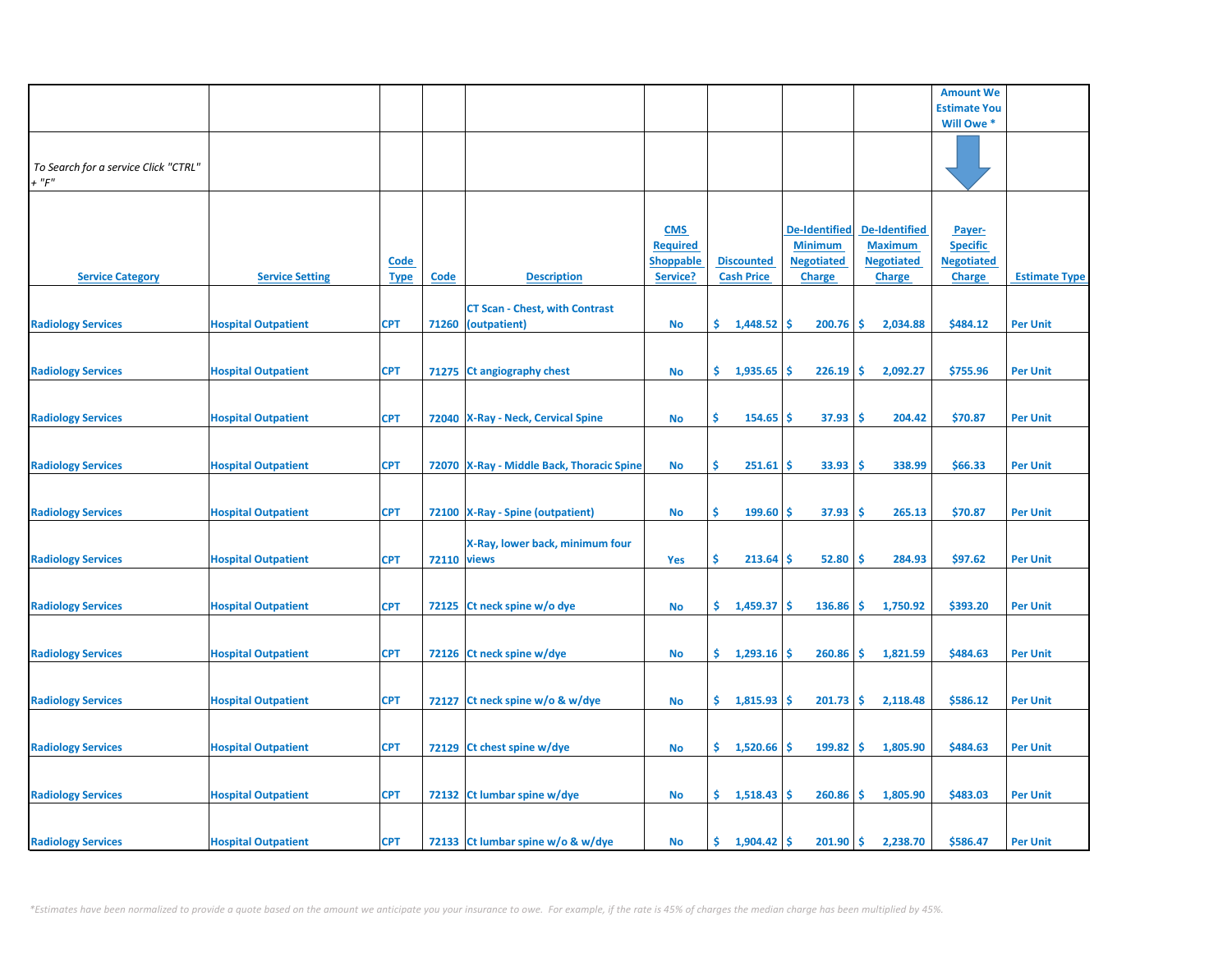|                                                     |                            |                            |             |                                      |                                                               |                                        |                                                                              |                                                                              | <b>Amount We</b>                                                |                      |
|-----------------------------------------------------|----------------------------|----------------------------|-------------|--------------------------------------|---------------------------------------------------------------|----------------------------------------|------------------------------------------------------------------------------|------------------------------------------------------------------------------|-----------------------------------------------------------------|----------------------|
|                                                     |                            |                            |             |                                      |                                                               |                                        |                                                                              |                                                                              | <b>Estimate You</b>                                             |                      |
|                                                     |                            |                            |             |                                      |                                                               |                                        |                                                                              |                                                                              | Will Owe *                                                      |                      |
| To Search for a service Click "CTRL"<br>$+$ " $F$ " |                            |                            |             |                                      |                                                               |                                        |                                                                              |                                                                              |                                                                 |                      |
| <b>Service Category</b>                             | <b>Service Setting</b>     | <u>Code</u><br><b>Type</b> | <b>Code</b> | <b>Description</b>                   | <b>CMS</b><br><b>Required</b><br><b>Shoppable</b><br>Service? | <b>Discounted</b><br><b>Cash Price</b> | <b>De-Identified</b><br><b>Minimum</b><br><b>Negotiated</b><br><b>Charge</b> | <b>De-Identified</b><br><b>Maximum</b><br><b>Negotiated</b><br><b>Charge</b> | Payer-<br><b>Specific</b><br><b>Negotiated</b><br><b>Charge</b> | <b>Estimate Type</b> |
| <b>Radiology Services</b>                           | <b>Hospital Outpatient</b> | <b>CPT</b>                 |             | 72141 MRI NECK SPINE W/O DYE         | No                                                            | \$.<br>1,441.84                        | 252.20<br><b>S</b>                                                           | -\$<br>2,177.11                                                              | \$488.83                                                        | <b>Per Unit</b>      |
| <b>Radiology Services</b>                           | <b>Hospital Outpatient</b> | <b>CPT</b>                 |             | 72148 MRI - Back (outpatient)        | Yes                                                           | \$.<br>1,381.13                        | 252.20<br><b>S</b>                                                           | \$<br>2,137.12                                                               | \$481.08                                                        | <b>Per Unit</b>      |
| <b>Radiology Services</b>                           | <b>Hospital Outpatient</b> | <b>CPT</b>                 |             | 72170 X-Ray - Pelvis                 | No                                                            | \$<br>249.04                           | 28.72<br><b>S</b>                                                            | -\$<br>327.10                                                                | \$57.05                                                         | <b>Per Unit</b>      |
| <b>Radiology Services</b>                           | <b>Hospital Outpatient</b> | <b>CPT</b>                 |             | 72190 X-RAY EXAM OF PELVIS           | <b>No</b>                                                     | \$<br>208.53                           | 39.60<br>-\$                                                                 | \$,<br>264.73                                                                | \$87.28                                                         | <b>Per Unit</b>      |
| <b>Radiology Services</b>                           | <b>Hospital Outpatient</b> | <b>CPT</b>                 |             | 72193 CT scan, pelvis, with contrast | Yes                                                           | \$.<br>1,536.96                        | $197.29$ \$<br>-S                                                            | 2,142.05                                                                     | \$478.35                                                        | <b>Per Unit</b>      |
| <b>Radiology Services</b>                           | <b>Hospital Outpatient</b> | <b>CPT</b>                 |             | 72197 MRI - Pelvis (outpatient)      | No                                                            | \$.<br>$2,448.72$ \$                   | 402.71                                                                       | -\$<br>3,522.33                                                              | \$1,067.98                                                      | <b>Per Unit</b>      |
| <b>Radiology Services</b>                           | <b>Hospital Outpatient</b> | <b>CPT</b>                 |             | 73000 X-ray exam of collar bone      | <b>No</b>                                                     | Ŝ.<br>$147.59$ \$                      | 22.40                                                                        | -\$<br>185.92                                                                | \$58.46                                                         | <b>Per Unit</b>      |
| <b>Radiology Services</b>                           | <b>Hospital Outpatient</b> | <b>CPT</b>                 |             | 73010 X-ray exam of shoulder blade   | <b>No</b>                                                     | \$<br>$196.93$ \$                      | 26.01                                                                        | -\$<br>251.93                                                                | \$63.92                                                         | <b>Per Unit</b>      |
| <b>Radiology Services</b>                           | <b>Hospital Outpatient</b> | <b>CPT</b>                 |             | 73030 X-Ray - Shoulder (outpatient)  | No                                                            | \$<br>$149.50$ \$                      | 28.33                                                                        | -\$<br>196.92                                                                | \$61.22                                                         | <b>Per Unit</b>      |
| <b>Radiology Services</b>                           | <b>Hospital Outpatient</b> | <b>CPT</b>                 |             | 73060 X-RAY EXAM OF HUMERUS          | <b>No</b>                                                     | \$<br>$147.62$ \$                      | 29.40                                                                        | \$<br>195.82                                                                 | \$58.13                                                         | <b>Per Unit</b>      |
| <b>Radiology Services</b>                           | <b>Hospital Outpatient</b> | <b>CPT</b>                 |             | 73070 X-ray exam of elbow            | No                                                            | \$.<br>146.83                          | 25.07<br>-S                                                                  | \$,<br>191.42                                                                | \$57.13                                                         | <b>Per Unit</b>      |
| <b>Radiology Services</b>                           | <b>Hospital Outpatient</b> | <b>CPT</b>                 |             | 73080 X-RAY EXAM OF ELBOW            | No                                                            | 122.83<br>Ś                            | 26.72<br><b>S</b>                                                            | ١\$<br>154.02                                                                | \$68.61                                                         | <b>Per Unit</b>      |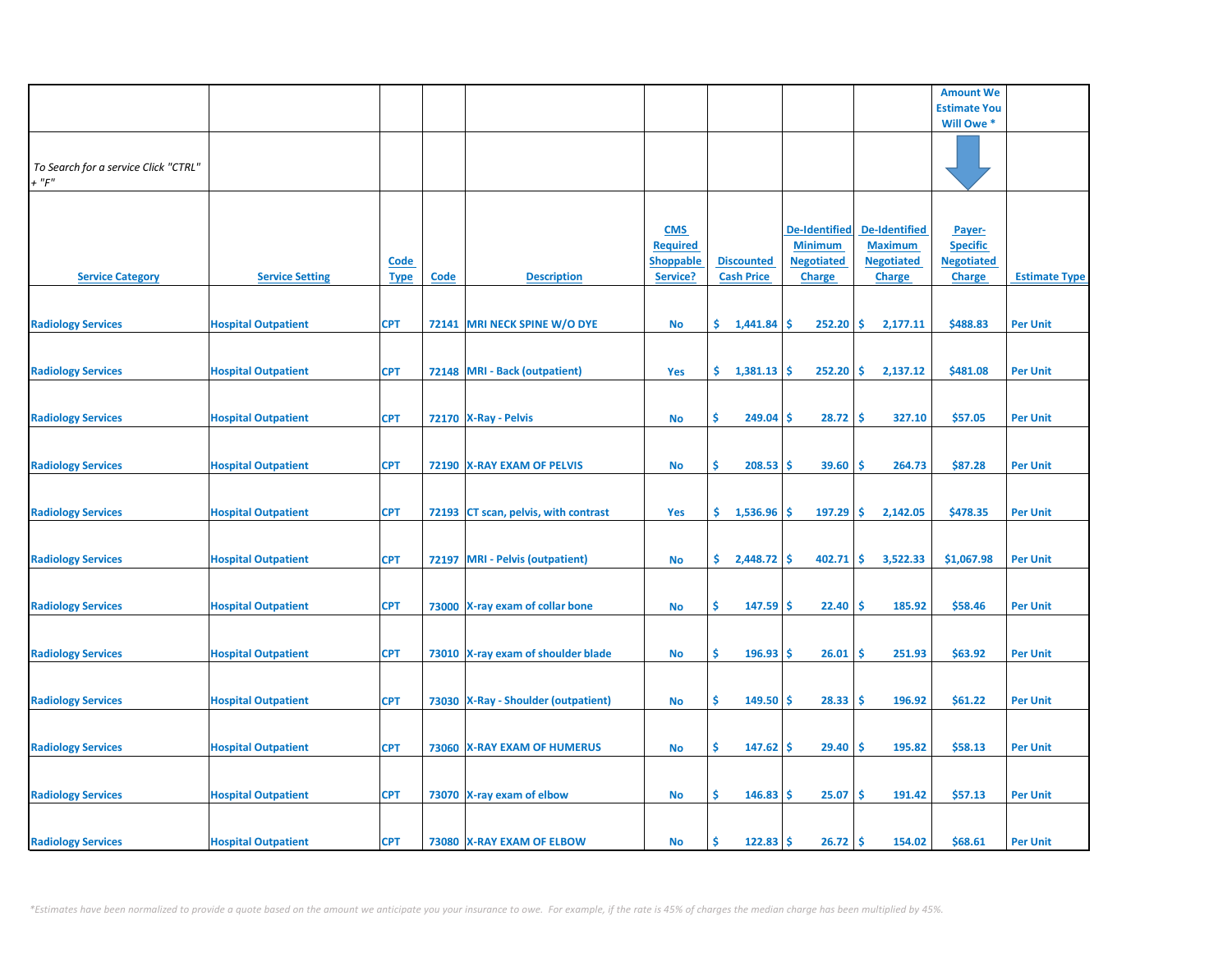|                                                     |                            |                            |             |                                       |                                                               |                                        |                                                                              |                                                                              | <b>Amount We</b>                                                |                      |
|-----------------------------------------------------|----------------------------|----------------------------|-------------|---------------------------------------|---------------------------------------------------------------|----------------------------------------|------------------------------------------------------------------------------|------------------------------------------------------------------------------|-----------------------------------------------------------------|----------------------|
|                                                     |                            |                            |             |                                       |                                                               |                                        |                                                                              |                                                                              | <b>Estimate You</b>                                             |                      |
|                                                     |                            |                            |             |                                       |                                                               |                                        |                                                                              |                                                                              | Will Owe *                                                      |                      |
| To Search for a service Click "CTRL"<br>$+$ " $F$ " |                            |                            |             |                                       |                                                               |                                        |                                                                              |                                                                              |                                                                 |                      |
| <b>Service Category</b>                             | <b>Service Setting</b>     | <u>Code</u><br><b>Type</b> | <b>Code</b> | <b>Description</b>                    | <b>CMS</b><br><b>Required</b><br><b>Shoppable</b><br>Service? | <b>Discounted</b><br><b>Cash Price</b> | <b>De-Identified</b><br><b>Minimum</b><br><b>Negotiated</b><br><b>Charge</b> | <b>De-Identified</b><br><b>Maximum</b><br><b>Negotiated</b><br><b>Charge</b> | Payer-<br><b>Specific</b><br><b>Negotiated</b><br><b>Charge</b> | <b>Estimate Type</b> |
| <b>Radiology Services</b>                           | <b>Hospital Outpatient</b> | <b>CPT</b>                 |             | 73090 X-RAY EXAM OF FOREARM           | No                                                            | Š.<br>$117.10$ \$                      | 26.40                                                                        | \$,<br>151.82                                                                | \$56.03                                                         | <b>Per Unit</b>      |
| <b>Radiology Services</b>                           | <b>Hospital Outpatient</b> | <b>CPT</b>                 |             | 73110   X-Ray - Wrist (outpatient)    | No                                                            | \$<br>$156.52$ \$                      | 30.72                                                                        | -\$<br>196.19                                                                | \$78.26                                                         | <b>Per Unit</b>      |
| <b>Radiology Services</b>                           | <b>Hospital Outpatient</b> | <b>CPT</b>                 |             | 73120 X-RAY EXAM OF HAND              | No                                                            | \$<br>$192.03$ \$                      | 24.40                                                                        | \$,<br>249.73                                                                | \$55.23                                                         | <b>Per Unit</b>      |
| <b>Radiology Services</b>                           | <b>Hospital Outpatient</b> | <b>CPT</b>                 |             | 73130   X-Ray - Hand                  | <b>No</b>                                                     | \$<br>151.54                           | 32.72<br>\$.                                                                 | \$,<br>198.42                                                                | \$66.98                                                         | <b>Per Unit</b>      |
| <b>Radiology Services</b>                           | <b>Hospital Outpatient</b> | <b>CPT</b>                 |             | 73221 MRI - Shoulder, Elbow, or Wrist | No                                                            | \$.<br>$1,211.82$ \$                   | $246.65$ \$                                                                  | 1,702.46                                                                     | \$511.88                                                        | <b>Per Unit</b>      |
| <b>Radiology Services</b>                           | <b>Hospital Outpatient</b> | <b>CPT</b>                 |             | 73502 X-Ray - Hip                     | <b>No</b>                                                     | \$<br>$129.58$ \$                      | 37.77                                                                        | \$<br>197.91                                                                 | \$83.18                                                         | <b>Per Unit</b>      |
| <b>Radiology Services</b>                           | <b>Hospital Outpatient</b> | <b>CPT</b>                 |             | 73552 X-RAY EXAM OF FEMUR 2/>         | <b>No</b>                                                     | Ŝ.<br>$150.51$ \$                      | 29.51                                                                        | -\$<br>189.38                                                                | \$64.53                                                         | <b>Per Unit</b>      |
| <b>Radiology Services</b>                           | <b>Hospital Outpatient</b> | <b>CPT</b>                 |             | 73560 X-RAY EXAM OF KNEE 1 OR 2       | <b>No</b>                                                     | \$<br>$201.92$ \$                      | 32.40                                                                        | \$,<br>266.82                                                                | \$61.52                                                         | <b>Per Unit</b>      |
| <b>Radiology Services</b>                           | <b>Hospital Outpatient</b> | <b>CPT</b>                 |             | 73562 X-Ray - Knee (outpatient)       | No                                                            | \$<br>$263.50$ \$                      | 36.52                                                                        | -\$<br>351.25                                                                | \$75.69                                                         | <b>Per Unit</b>      |
| <b>Radiology Services</b>                           | <b>Hospital Outpatient</b> | <b>CPT</b>                 |             | 73590 X-ray exam of lower leg         | <b>No</b>                                                     | \$<br>$239.62$ \$                      | 32.40                                                                        | \$<br>321.48                                                                 | \$54.93                                                         | <b>Per Unit</b>      |
| <b>Radiology Services</b>                           | <b>Hospital Outpatient</b> | <b>CPT</b>                 |             | 73600 X-RAY EXAM OF ANKLE             | No                                                            | Ŝ.<br>$191.55$ \$                      | 31.98                                                                        | -\$<br>278.60                                                                | \$57.63                                                         | <b>Per Unit</b>      |
| <b>Radiology Services</b>                           | <b>Hospital Outpatient</b> | <b>CPT</b>                 |             | 73610   X-Ray - Ankle (outpatient)    | No                                                            | 239.05<br>Ś                            | 25.72<br><b>S</b>                                                            | ١\$<br>311.14                                                                | \$68.61                                                         | <b>Per Unit</b>      |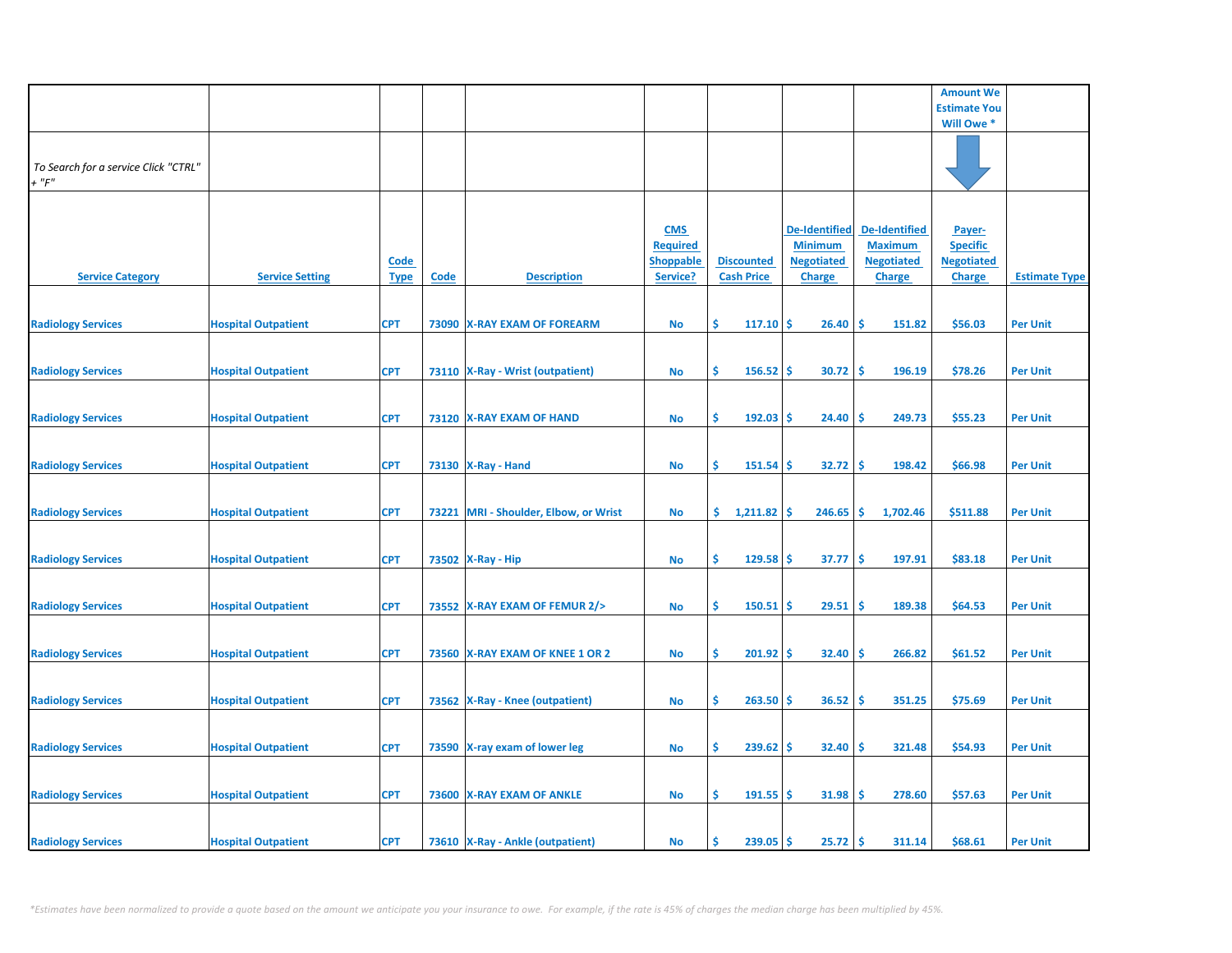|                                                     |                            |                            |      |                                                             |                                                               |                                        |                                                                              |                                                                              | <b>Amount We</b>                                                |                      |
|-----------------------------------------------------|----------------------------|----------------------------|------|-------------------------------------------------------------|---------------------------------------------------------------|----------------------------------------|------------------------------------------------------------------------------|------------------------------------------------------------------------------|-----------------------------------------------------------------|----------------------|
|                                                     |                            |                            |      |                                                             |                                                               |                                        |                                                                              |                                                                              | <b>Estimate You</b>                                             |                      |
|                                                     |                            |                            |      |                                                             |                                                               |                                        |                                                                              |                                                                              | Will Owe *                                                      |                      |
| To Search for a service Click "CTRL"<br>$+$ " $F$ " |                            |                            |      |                                                             |                                                               |                                        |                                                                              |                                                                              |                                                                 |                      |
| <b>Service Category</b>                             | <b>Service Setting</b>     | <b>Code</b><br><b>Type</b> | Code | <b>Description</b>                                          | <b>CMS</b><br><b>Required</b><br><b>Shoppable</b><br>Service? | <b>Discounted</b><br><b>Cash Price</b> | <b>De-Identified</b><br><b>Minimum</b><br><b>Negotiated</b><br><b>Charge</b> | <b>De-Identified</b><br><b>Maximum</b><br><b>Negotiated</b><br><b>Charge</b> | Payer-<br><b>Specific</b><br><b>Negotiated</b><br><b>Charge</b> | <b>Estimate Type</b> |
| <b>Radiology Services</b>                           | <b>Hospital Outpatient</b> | <b>CPT</b>                 |      | 73620 X-RAY EXAM OF FOOT                                    | <b>No</b>                                                     | \$<br>$196.24$ \$                      | 29.81                                                                        | -\$<br>262.21                                                                | \$55.14                                                         | <b>Per Unit</b>      |
| <b>Radiology Services</b>                           | <b>Hospital Outpatient</b> | <b>CPT</b>                 |      | 73630 X-Ray - Foot (outpatient)                             | No                                                            | \$<br>216.05                           | Ŝ<br>33.95                                                                   | \$.<br>289.60                                                                | \$64.14                                                         | <b>Per Unit</b>      |
| <b>Radiology Services</b>                           | <b>Hospital Outpatient</b> | <b>CPT</b>                 |      | 73700 CT LOWER EXTREMITY W/O DYE                            | No                                                            | 1,231.00<br>\$.                        | 134.01<br><b>S</b>                                                           | -\$<br>1,400.92                                                              | \$384.88                                                        | <b>Per Unit</b>      |
| <b>Radiology Services</b>                           | <b>Hospital Outpatient</b> | <b>CPT</b>                 |      | 73721 MRI - Knee (outpatient)                               | Yes                                                           | \$1,224.32                             | 246.65<br><b>S</b>                                                           | -\$<br>1,828.36                                                              | \$512.68                                                        | <b>Per Unit</b>      |
| <b>Radiology Services</b>                           | <b>Hospital Outpatient</b> | <b>CPT</b>                 |      | 74018 X-Ray - Abdomen                                       | No                                                            | \$<br>$145.61$ \$                      | 28.31                                                                        | -\$<br>189.76                                                                | \$53.85                                                         | <b>Per Unit</b>      |
| <b>Radiology Services</b>                           | <b>Hospital Outpatient</b> | <b>CPT</b>                 |      | 74150 Ct abdomen w/o dye                                    | <b>No</b>                                                     | \$<br>977.64                           | 142.38<br>Ŝ.                                                                 | \$<br>1,446.99                                                               | \$293.71                                                        | <b>Per Unit</b>      |
| <b>Radiology Services</b>                           | <b>Hospital Outpatient</b> | <b>CPT</b>                 |      | 74170 Ct abdomen w/o & w/dye                                | <b>No</b>                                                     | \$.<br>1,824.18                        | 207.86<br>-S                                                                 | -\$<br>2,144.29                                                              | \$562.90                                                        | <b>Per Unit</b>      |
| <b>Radiology Services</b>                           | <b>Hospital Outpatient</b> | <b>CPT</b>                 |      | <b>CT Scan - Abdomen and Pelvis, with</b><br>74177 Contrast | No                                                            | $2,748.11$ \$<br>\$.                   | 286.79                                                                       | -\$<br>3,568.86                                                              | \$648.88                                                        | <b>Per Unit</b>      |
| <b>Radiology Services</b>                           | <b>Hospital Outpatient</b> | <b>CPT</b>                 |      | <b>CT Scan - Abdomen and Pelvis, with</b><br>74177 Contrast | Yes                                                           | \$.<br>2,748.11                        | 286.79<br><b>S</b>                                                           | -\$<br>3,568.86                                                              | \$648.88                                                        | <b>Per Unit</b>      |
| <b>Radiology Services</b>                           | <b>Hospital Outpatient</b> | <b>CPT</b>                 |      | 74220 X-ray xm esophagus 1 cntrst                           | <b>No</b>                                                     | \$<br>$394.10$ \$                      | 56.38                                                                        | -\$<br>563.71                                                                | \$188.51                                                        | <b>Per Unit</b>      |
| <b>Radiology Services</b>                           | <b>Hospital Outpatient</b> | <b>CPT</b>                 |      | 74270 X-ray xm colon 1 cntrst std                           | No                                                            | \$<br>$521.72$ \$                      | 79.34                                                                        | -\$<br>578.01                                                                | \$330.02                                                        | <b>Per Unit</b>      |
|                                                     |                            | <b>CPT</b>                 |      |                                                             | No                                                            | $306.04$ \$<br>Ŝ                       | 59.00                                                                        | ۱Ś<br>323.39                                                                 | \$213.42                                                        | <b>Per Unit</b>      |
| <b>Radiology Services</b>                           | <b>Hospital Outpatient</b> |                            |      | 75571 Ct hrt w/o dye w/ca test                              |                                                               |                                        |                                                                              |                                                                              |                                                                 |                      |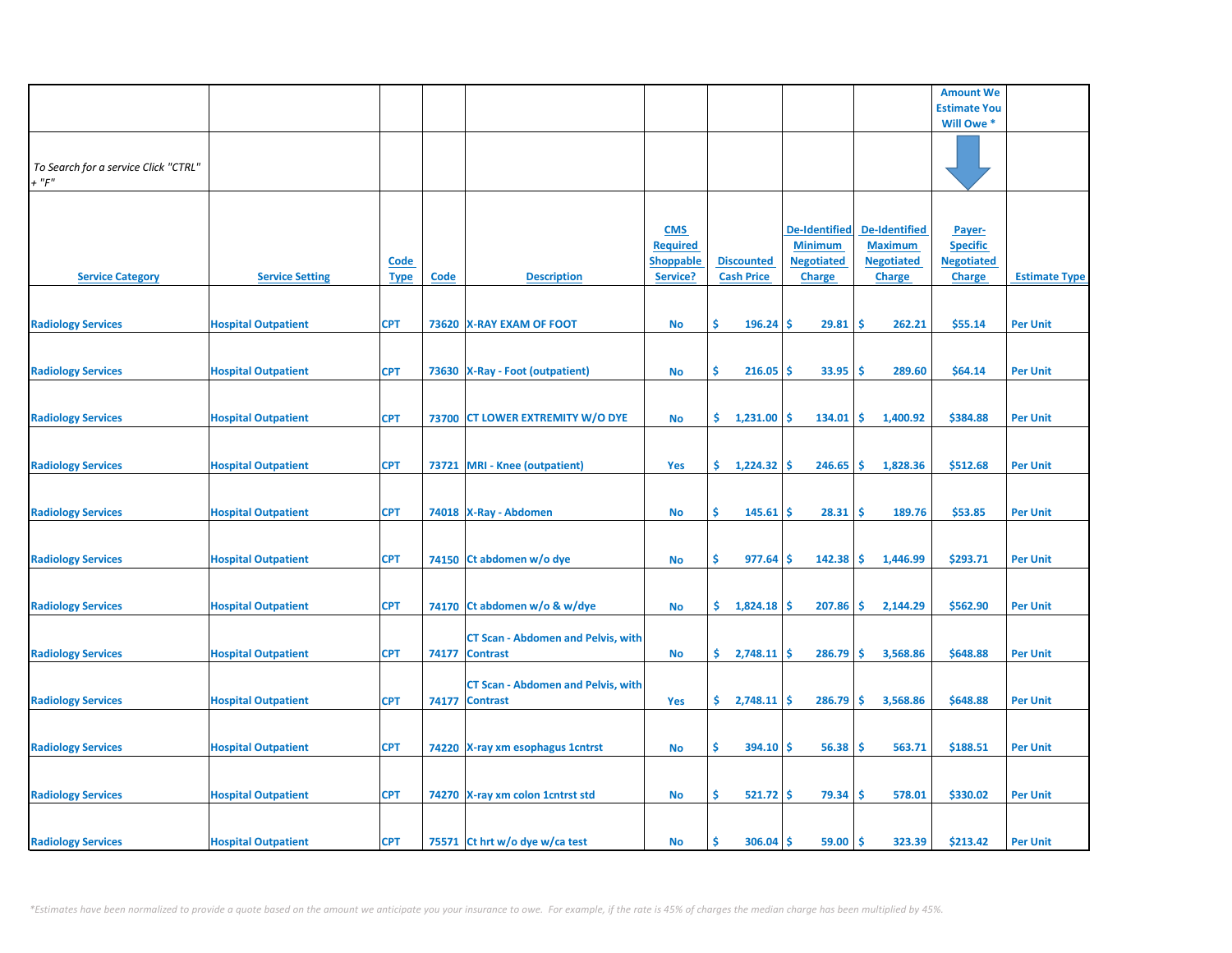|                                                     |                            |                            |             |                                               |                                                               |                                        |                                                                              |                                                                              | <b>Amount We</b>                                                |                      |
|-----------------------------------------------------|----------------------------|----------------------------|-------------|-----------------------------------------------|---------------------------------------------------------------|----------------------------------------|------------------------------------------------------------------------------|------------------------------------------------------------------------------|-----------------------------------------------------------------|----------------------|
|                                                     |                            |                            |             |                                               |                                                               |                                        |                                                                              |                                                                              | <b>Estimate You</b>                                             |                      |
|                                                     |                            |                            |             |                                               |                                                               |                                        |                                                                              |                                                                              | Will Owe *                                                      |                      |
| To Search for a service Click "CTRL"<br>$+$ " $F$ " |                            |                            |             |                                               |                                                               |                                        |                                                                              |                                                                              |                                                                 |                      |
| <b>Service Category</b>                             | <b>Service Setting</b>     | <u>Code</u><br><b>Type</b> | <b>Code</b> | <b>Description</b>                            | <b>CMS</b><br><b>Required</b><br><b>Shoppable</b><br>Service? | <b>Discounted</b><br><b>Cash Price</b> | <b>De-Identified</b><br><b>Minimum</b><br><b>Negotiated</b><br><b>Charge</b> | <b>De-Identified</b><br><b>Maximum</b><br><b>Negotiated</b><br><b>Charge</b> | Payer-<br><b>Specific</b><br><b>Negotiated</b><br><b>Charge</b> | <b>Estimate Type</b> |
| <b>Radiology Services</b>                           | <b>Hospital Outpatient</b> | <b>CPT</b>                 |             | 76536 Ultrasound - Head and Neck              | <b>No</b>                                                     | Ŝ.<br>460.62                           | \$<br>78.79                                                                  | <b>S</b><br>386.50                                                           | \$250.74                                                        | <b>Per Unit</b>      |
| <b>Radiology Services</b>                           | <b>Hospital Outpatient</b> | <b>CPT</b>                 | 76642       | <b>Ultrasound - Breast (outpatient)</b>       | <b>No</b>                                                     | \$<br>152.68                           | \$<br>78.52                                                                  | \$<br>249.30                                                                 | \$171.87                                                        | <b>Per Unit</b>      |
| <b>Radiology Services</b>                           | <b>Hospital Outpatient</b> | <b>CPT</b>                 |             | 76700 Ultrasound - Abdominal, Complete        | Yes                                                           | \$<br>361.43                           | 91.69<br>\$                                                                  | 433.80<br><b>S</b>                                                           | \$282.74                                                        | <b>Per Unit</b>      |
| <b>Radiology Services</b>                           | <b>Hospital Outpatient</b> | <b>CPT</b>                 |             | 76705 Ultrasound - Abdominal, Limited         | <b>No</b>                                                     | \$<br>327.93                           | 46.05<br>\$                                                                  | Ś<br>372.20                                                                  | \$219.25                                                        | <b>Per Unit</b>      |
| <b>Maternity/Delivery</b>                           | <b>Hospital Outpatient</b> | <b>CPT</b>                 |             | 76770 US EXAM ABDO BACK WALL COMP             | <b>No</b>                                                     | \$.<br>456.58                          | \$<br>76.54                                                                  | <b>S</b><br>400.80                                                           | \$267.44                                                        | <b>Per Unit</b>      |
| <b>Maternity/Delivery</b>                           | <b>Hospital Outpatient</b> | <b>CPT</b>                 |             | 76801 OB US < 14 WKS SINGLE FETUS             | <b>No</b>                                                     | \$<br>391.57                           | -\$<br>86.65                                                                 | \$<br>396.27                                                                 | \$242.33                                                        | <b>Per Unit</b>      |
| <b>Radiology Services</b>                           | <b>Hospital Outpatient</b> | <b>CPT</b>                 | 76805       | <b>Ultrasound - Pregnancy</b><br>(outpatient) | Yes                                                           | Ŝ.<br>367.73                           | 100.36<br>\$                                                                 | <b>S</b><br>437.10                                                           | \$287.03                                                        | <b>Per Unit</b>      |
| <b>Maternity/Delivery</b>                           | <b>Hospital Outpatient</b> | <b>CPT</b>                 |             | 76811 OB US DETAILED SNGL FETUS               | <b>No</b>                                                     | Ŝ.<br>522.04                           | 198.65<br>\$                                                                 | <b>S</b><br>587.50                                                           | \$334.50                                                        | <b>Per Unit</b>      |
| <b>Maternity/Delivery</b>                           | <b>Hospital Outpatient</b> | <b>CPT</b>                 |             | 76815 OB US LIMITED FETUS(S)                  | <b>No</b>                                                     | \$<br>309.95                           | 54.75<br>\$                                                                  | \$.<br>384.30                                                                | \$175.25                                                        | <b>Per Unit</b>      |
| <b>Radiology Services</b>                           | <b>Hospital Outpatient</b> | <b>CPT</b>                 |             | 76816 Ultrasound - Pregnancy Follow-Up        | <b>No</b>                                                     | \$<br>406.54                           | 64.37<br>\$                                                                  | \$<br>384.30                                                                 | \$225.57                                                        | <b>Per Unit</b>      |
| <b>Maternity/Delivery</b>                           | <b>Hospital Outpatient</b> | <b>CPT</b>                 |             | <b>76818 FETAL BIOPHYS PROFILE W/NST</b>      | <b>No</b>                                                     | Ŝ.<br>476.50                           | 82.20<br>s                                                                   | Ŝ<br>387.27                                                                  | \$229.06                                                        | <b>Per Unit</b>      |
| <b>Maternity/Delivery</b>                           | <b>Hospital Outpatient</b> | <b>CPT</b>                 |             | 76819 FETAL BIOPHYS PROFIL W/O NST            | <b>No</b>                                                     | 407.39<br>Ŝ                            | 97.44<br>\$                                                                  | \$<br>398.34                                                                 | \$167.53                                                        | <b>Per Unit</b>      |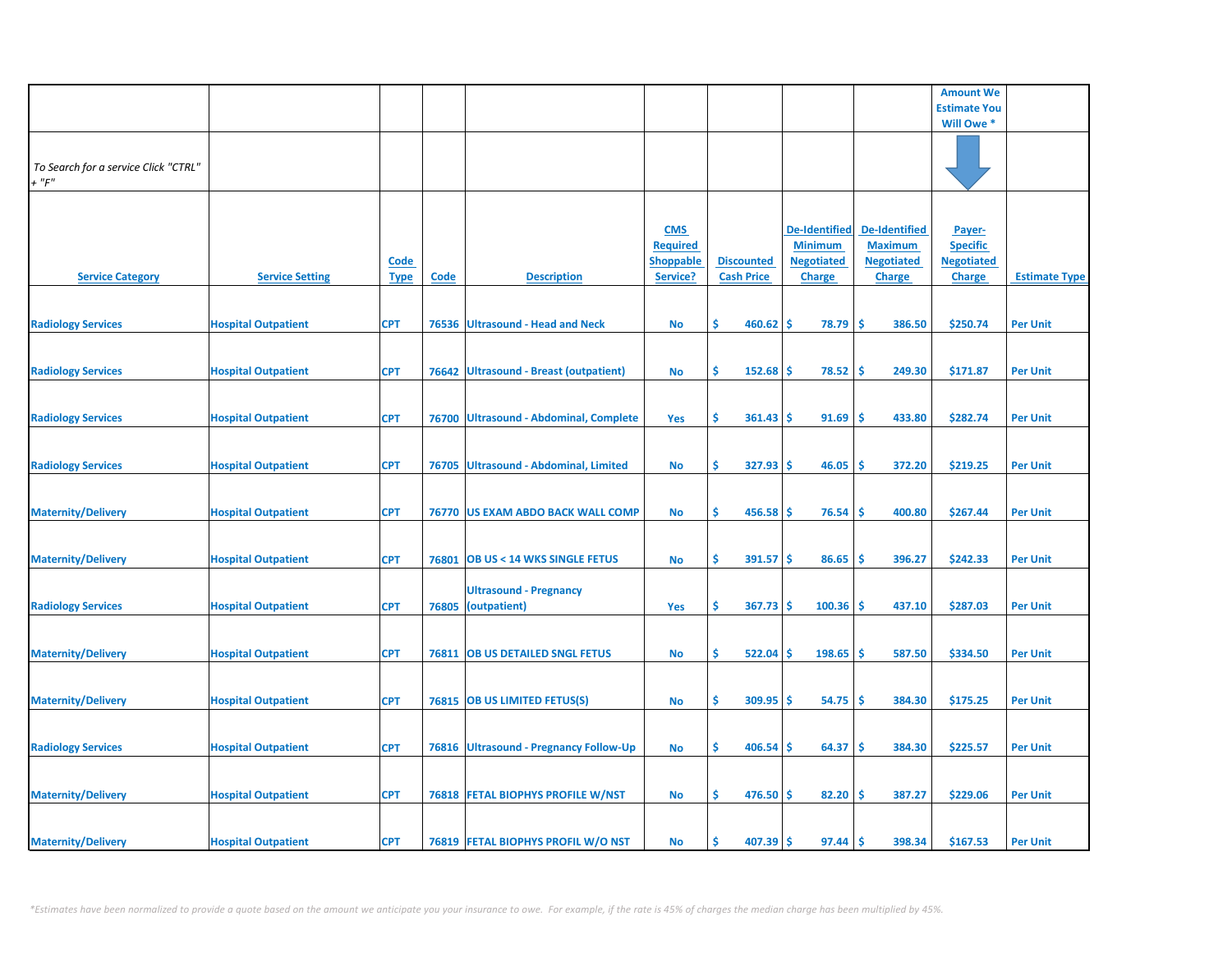|                                                     |                            |                            |             |                                                            |                                                               |                                        |                                                                              |                                                                              | <b>Amount We</b>                                                |                      |
|-----------------------------------------------------|----------------------------|----------------------------|-------------|------------------------------------------------------------|---------------------------------------------------------------|----------------------------------------|------------------------------------------------------------------------------|------------------------------------------------------------------------------|-----------------------------------------------------------------|----------------------|
|                                                     |                            |                            |             |                                                            |                                                               |                                        |                                                                              |                                                                              | <b>Estimate You</b>                                             |                      |
|                                                     |                            |                            |             |                                                            |                                                               |                                        |                                                                              |                                                                              | Will Owe *                                                      |                      |
| To Search for a service Click "CTRL"<br>$+$ " $F$ " |                            |                            |             |                                                            |                                                               |                                        |                                                                              |                                                                              |                                                                 |                      |
| <b>Service Category</b>                             | <b>Service Setting</b>     | <u>Code</u><br><b>Type</b> | <b>Code</b> | <b>Description</b>                                         | <b>CMS</b><br><b>Required</b><br><b>Shoppable</b><br>Service? | <b>Discounted</b><br><b>Cash Price</b> | <b>De-Identified</b><br><b>Minimum</b><br><b>Negotiated</b><br><b>Charge</b> | <b>De-Identified</b><br><b>Maximum</b><br><b>Negotiated</b><br><b>Charge</b> | Payer-<br><b>Specific</b><br><b>Negotiated</b><br><b>Charge</b> | <b>Estimate Type</b> |
| <b>Radiology Services</b>                           | <b>Hospital Outpatient</b> | <b>CPT</b>                 | 76821       | <b>MIDDLE CEREBRAL ARTERY ECHO</b>                         | No                                                            | Ŝ.<br>370.14                           | \$<br>88.69                                                                  | \$.<br>391.69                                                                | \$180.84                                                        | <b>Per Unit</b>      |
| <b>Radiology Services</b>                           | <b>Hospital Outpatient</b> | <b>CPT</b>                 | 76830       | <b>Ultrasound - Transvaginal (non-</b><br>maternity)       | Yes                                                           | \$<br>475.43                           | \$<br>98.63                                                                  | \$<br>463.90                                                                 | \$255.05                                                        | <b>Per Unit</b>      |
| <b>Radiology Services</b>                           | <b>Hospital Outpatient</b> | <b>CPT</b>                 |             | 76856 Ultrasound - Pelvic (outpatient)                     | <b>No</b>                                                     | \$<br>344.00                           | 70.34<br>\$.                                                                 | 408.50<br><b>S</b>                                                           | \$250.16                                                        | <b>Per Unit</b>      |
| <b>Radiology Services</b>                           | <b>Hospital Outpatient</b> | <b>CPT</b>                 |             | 77065 Mammography of one breast                            | Yes                                                           | \$<br>546.40                           | 107.57<br>\$                                                                 | \$.<br>501.03                                                                | \$269.26                                                        | <b>Per Unit</b>      |
| <b>Radiology Services</b>                           | <b>Hospital Outpatient</b> | <b>CPT</b>                 |             | 77066 Mammography of both breasts                          | Yes                                                           | \$<br>383.79                           | \$<br>135.81                                                                 | \$<br>629.70                                                                 | \$342.55                                                        | <b>Per Unit</b>      |
| <b>Radiology Services</b>                           | <b>Hospital Outpatient</b> | <b>CPT</b>                 |             | 77067 Mammogram (outpatient)                               | Yes                                                           | Ŝ.<br>406.73                           | 109.22<br>-\$                                                                | <b>S</b><br>504.02                                                           | \$278.46                                                        | <b>Per Unit</b>      |
|                                                     |                            |                            |             |                                                            |                                                               |                                        |                                                                              |                                                                              |                                                                 |                      |
| <b>Radiology Services</b>                           | <b>Hospital Outpatient</b> | <b>CPT</b>                 |             | 77080 Bone Density Scan (outpatient)                       | <b>No</b>                                                     | \$<br>247.25                           | \$<br>56.29                                                                  | \$.<br>393.45                                                                | \$101.10                                                        | <b>Per Unit</b>      |
| <b>Radiology Services</b>                           | <b>Hospital Outpatient</b> | <b>CPT</b>                 | 77081       | Dxa bone density/peripheral                                | No                                                            | \$<br>116.84                           | \$<br>33.80                                                                  | \$.<br>171.64                                                                | \$52.68                                                         | <b>Per Unit</b>      |
| <b>Radiology Services</b>                           | <b>Hospital Outpatient</b> | <b>CPT</b>                 |             | 78452 Myocardial Imaging (outpatient)                      | <b>No</b>                                                     | \$.<br>1,010.04                        | 336.74<br>\$                                                                 | \$<br>2,091.45                                                               | \$1,019.10                                                      | <b>Per Unit</b>      |
| <b>Laboratory &amp; Pathology Services</b>          | <b>Hospital Outpatient</b> | <b>CPT</b>                 |             | 80048 Blood Test - Basic Metabolic Panel                   | Yes                                                           | Ŝ.<br>158.03                           | \$.<br>11.84                                                                 | Ŝ<br>221.33                                                                  | \$28.46                                                         | <b>Per Unit</b>      |
| <b>Laboratory &amp; Pathology Services</b>          | <b>Hospital Outpatient</b> | <b>CPT</b>                 |             | <b>Blood Test - Comprehensive</b><br>80053 Metabolic Panel | Yes                                                           | Ś<br>93.73                             | \$<br>14.78                                                                  | -\$<br>136.89                                                                | \$35.56                                                         | <b>Per Unit</b>      |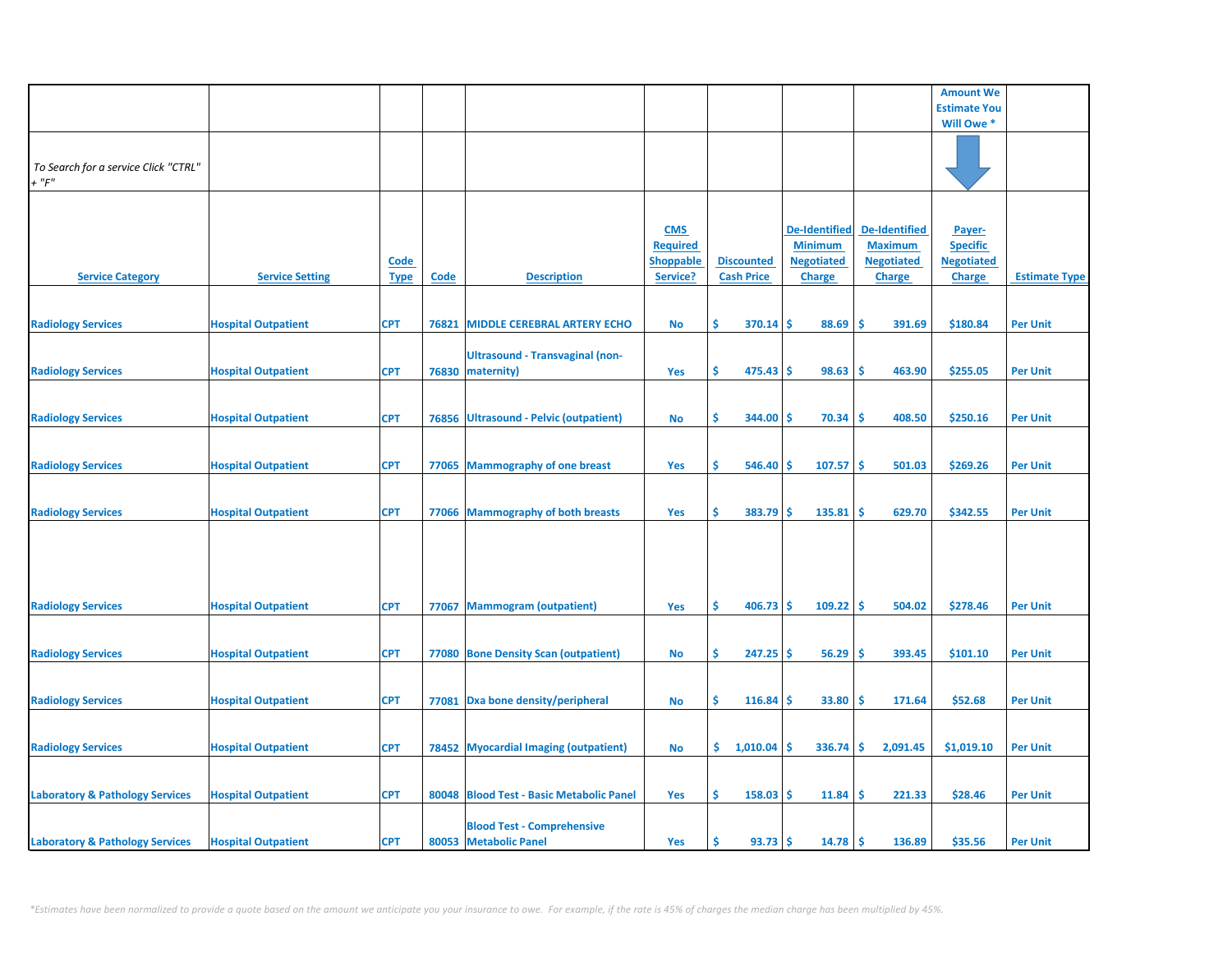|                                                     |                            |             |             |                                                                     |                                                   |                                           |                                                             |                                                             | <b>Amount We</b>                               |                      |
|-----------------------------------------------------|----------------------------|-------------|-------------|---------------------------------------------------------------------|---------------------------------------------------|-------------------------------------------|-------------------------------------------------------------|-------------------------------------------------------------|------------------------------------------------|----------------------|
|                                                     |                            |             |             |                                                                     |                                                   |                                           |                                                             |                                                             | <b>Estimate You</b>                            |                      |
|                                                     |                            |             |             |                                                                     |                                                   |                                           |                                                             |                                                             | Will Owe *                                     |                      |
| To Search for a service Click "CTRL"<br>$+$ " $F$ " |                            |             |             |                                                                     |                                                   |                                           |                                                             |                                                             |                                                |                      |
|                                                     | <b>Service Setting</b>     | <b>Code</b> |             | <b>Description</b>                                                  | <b>CMS</b><br><b>Required</b><br><b>Shoppable</b> | <b>Discounted</b><br><b>Cash Price</b>    | <b>De-Identified</b><br><b>Minimum</b><br><b>Negotiated</b> | <b>De-Identified</b><br><b>Maximum</b><br><b>Negotiated</b> | Payer-<br><b>Specific</b><br><b>Negotiated</b> | <b>Estimate Type</b> |
| <b>Service Category</b>                             |                            | <b>Type</b> | Code        |                                                                     | Service?                                          | N/A No                                    | <b>Charge</b><br>N/A No                                     | <b>Charge</b><br>N/A No                                     | <b>Charge</b><br>N/A No                        |                      |
| <b>Laboratory &amp; Pathology Services</b>          | <b>Hospital Outpatient</b> | <b>CPT</b>  | 80055 Panel | <b>Blood Test - Pregnancy (Obstetric)</b>                           | Yes                                               | <b>Service</b><br><b>Volume</b>           | <b>Service</b><br><b>Volume</b>                             | <b>Service</b><br><b>Volume</b>                             | <b>Service</b><br><b>Volume</b>                | <b>Per Unit</b>      |
| <b>Laboratory &amp; Pathology Services</b>          | <b>Hospital Outpatient</b> | <b>CPT</b>  | 80061 Panel | <b>Blood Test - Cholesterol Test, Lipid</b>                         | Yes                                               | \$<br>46.48                               | 12.05<br>Ŝ                                                  | \$.<br>101.77                                               | \$45.68                                        | <b>Per Unit</b>      |
| <b>Laboratory &amp; Pathology Services</b>          | <b>Hospital Outpatient</b> | <b>CPT</b>  |             | <b>Blood Test - Renal (Kidney)</b><br>80069 Function Panel          | Yes                                               | \$.<br>17.24                              | 8.68<br>-S                                                  | Ŝ.<br>34.59                                                 | \$28.46                                        | <b>Per Unit</b>      |
| <b>Laboratory &amp; Pathology Services</b>          | <b>Hospital Outpatient</b> | <b>CPT</b>  |             | <b>Blood Test - Hepatic (Liver)</b><br>80076 Function Panel         | Yes                                               | \$<br>146.77                              | <b>S</b><br>11.44                                           | \$,<br>205.84                                               | \$28.46                                        | <b>Per Unit</b>      |
| <b>Laboratory &amp; Pathology Services</b>          | <b>Hospital Outpatient</b> | <b>CPT</b>  | 80307       | Drug test prsmv chem anlyzr                                         | No                                                | Ŝ<br>$128.65$ \$                          | 55.93                                                       | ١\$<br>199.53                                               | \$199.53                                       | <b>Per Unit</b>      |
| <b>Laboratory &amp; Pathology Services</b>          | <b>Hospital Outpatient</b> | <b>CPT</b>  |             | 81000 Urinalysis nonauto w/scope                                    | Yes                                               | N/A No<br><b>Service</b><br><b>Volume</b> | N/A No<br><b>Service</b><br><b>Volume</b>                   | N/A No<br><b>Service</b><br><b>Volume</b>                   | N/A No<br><b>Service</b><br><b>Volume</b>      | <b>Per Unit</b>      |
| <b>Laboratory &amp; Pathology Services</b>          | <b>Hospital Outpatient</b> | <b>CPT</b>  | 81001       | <b>Urine Test - Automated with</b><br><b>Microscope Examination</b> | Yes                                               | \$.<br>23.46                              | Ŝ.<br>4.44                                                  | -Ś<br>34.47                                                 | \$13.06                                        | <b>Per Unit</b>      |
| <b>Laboratory &amp; Pathology Services</b>          | <b>Hospital Outpatient</b> | <b>CPT</b>  |             | 81002 Urine Test - Urinalysis, Manual Test                          | <b>Yes</b>                                        | \$.<br>7.24                               | 2.67<br><b>S</b>                                            | -\$<br>14.00                                                | \$8.73                                         | <b>Per Unit</b>      |
| <b>Laboratory &amp; Pathology Services</b>          | <b>Hospital Outpatient</b> | <b>CPT</b>  |             | <b>Urine Test - Automated without</b><br>81003 Microscope           | Yes                                               | \$<br>10.40                               | Ŝ.<br>3.16                                                  | -\$<br>11.25                                                | \$9.26                                         | <b>Per Unit</b>      |
|                                                     |                            |             |             |                                                                     |                                                   |                                           |                                                             |                                                             |                                                |                      |
| <b>Laboratory &amp; Pathology Services</b>          | <b>Hospital Outpatient</b> | <b>CPT</b>  |             | 81025 Urine Test - Pregnancy                                        | No                                                | \$.<br>40.87                              | 10.45<br>-S                                                 | -\$<br>58.29                                                | \$26.10                                        | <b>Per Unit</b>      |
| <b>Laboratory &amp; Pathology Services</b>          | <b>Hospital Outpatient</b> | <b>CPT</b>  |             | 82247 Bilirubin total                                               | No                                                | \$<br>41.02                               | 4.52<br>-Ś                                                  | -\$<br>55.22                                                | \$17.10                                        | <b>Per Unit</b>      |
| <b>Laboratory &amp; Pathology Services</b>          | <b>Hospital Outpatient</b> | <b>CPT</b>  |             | 82306 Blood Test - Vitamin D-3 Level                                | No                                                | Ś<br>$188.74$ \$                          | $26.64$ \$                                                  | 254.08                                                      | \$101.00                                       | <b>Per Unit</b>      |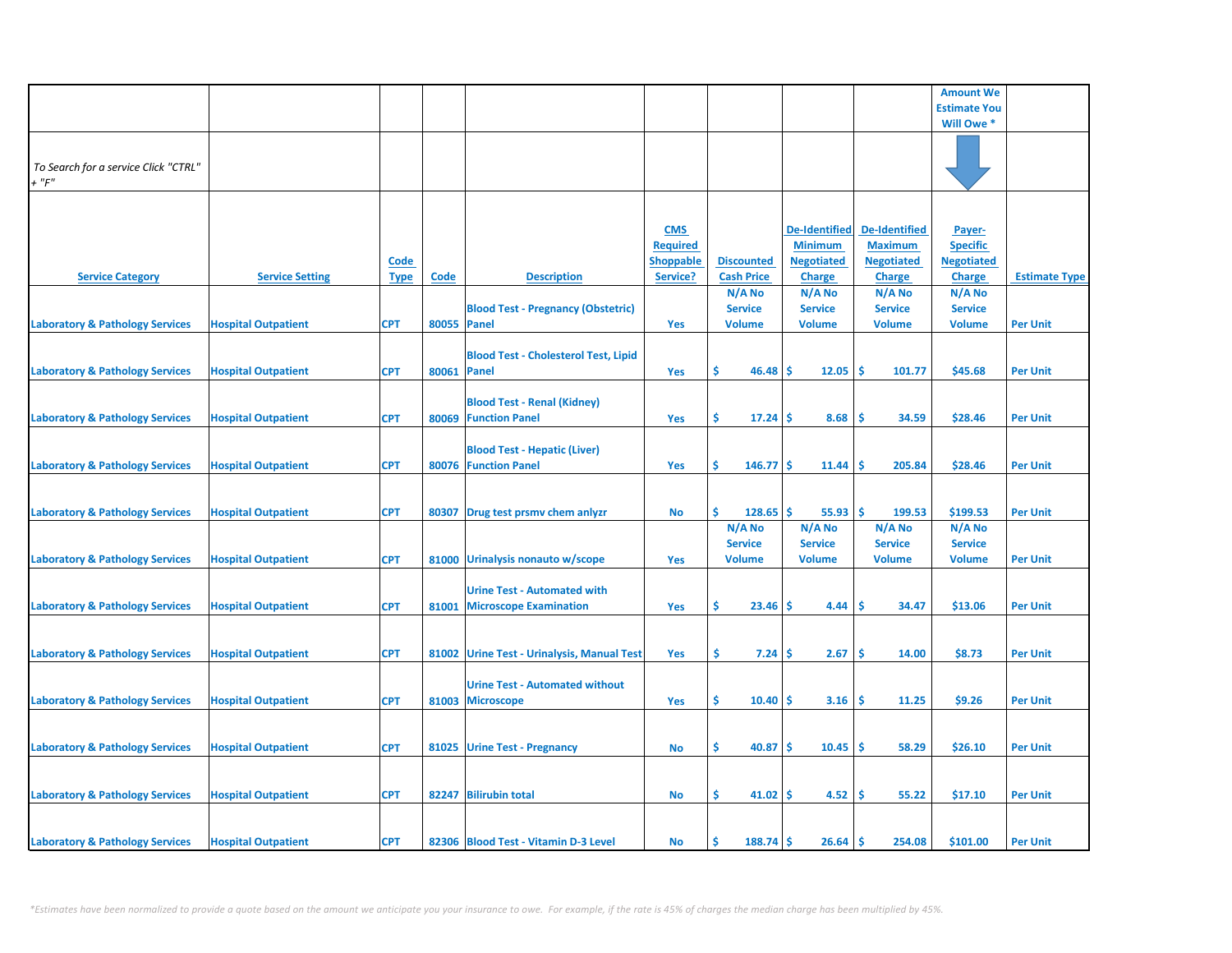|                                                     |                            |                            |                    |                                                            |                                                               |                                        |                                                                              |                                                                              | <b>Amount We</b>                                                |                      |
|-----------------------------------------------------|----------------------------|----------------------------|--------------------|------------------------------------------------------------|---------------------------------------------------------------|----------------------------------------|------------------------------------------------------------------------------|------------------------------------------------------------------------------|-----------------------------------------------------------------|----------------------|
|                                                     |                            |                            |                    |                                                            |                                                               |                                        |                                                                              |                                                                              | <b>Estimate You</b>                                             |                      |
|                                                     |                            |                            |                    |                                                            |                                                               |                                        |                                                                              |                                                                              | Will Owe *                                                      |                      |
| To Search for a service Click "CTRL"<br>$+$ " $F$ " |                            |                            |                    |                                                            |                                                               |                                        |                                                                              |                                                                              |                                                                 |                      |
| <b>Service Category</b>                             | <b>Service Setting</b>     | <b>Code</b><br><b>Type</b> | <b>Code</b>        | <b>Description</b>                                         | <b>CMS</b><br><b>Required</b><br><b>Shoppable</b><br>Service? | <b>Discounted</b><br><b>Cash Price</b> | <b>De-Identified</b><br><b>Minimum</b><br><b>Negotiated</b><br><b>Charge</b> | <b>De-Identified</b><br><b>Maximum</b><br><b>Negotiated</b><br><b>Charge</b> | Payer-<br><b>Specific</b><br><b>Negotiated</b><br><b>Charge</b> | <b>Estimate Type</b> |
| <b>Laboratory &amp; Pathology Services</b>          | <b>Hospital Outpatient</b> | <b>CPT</b>                 |                    | 82330 Assay of calcium                                     | <b>No</b>                                                     | \$<br>35.11                            | 12.31<br>-\$                                                                 | -\$<br>67.00                                                                 | \$46.63                                                         | <b>Per Unit</b>      |
| <b>Laboratory &amp; Pathology Services</b>          | <b>Hospital Outpatient</b> | <b>CPT</b>                 |                    | 82375 Assay carboxyhb quant                                | <b>No</b>                                                     | \$<br>114.13                           | 11.09<br>-S                                                                  | Ś<br>153.64                                                                  | \$42.03                                                         | <b>Per Unit</b>      |
| <b>Laboratory &amp; Pathology Services</b>          | <b>Hospital Outpatient</b> | <b>CPT</b>                 |                    | 82465 Assay bld/serum cholesterol                          | <b>No</b>                                                     | Ŝ.<br>15.28                            | 3.92<br>s                                                                    | \$.<br>23.76                                                                 | \$14.83                                                         | <b>Per Unit</b>      |
| <b>Laboratory &amp; Pathology Services</b>          | <b>Hospital Outpatient</b> | <b>CPT</b>                 |                    | 82550 Assay of ck (cpk)                                    | <b>No</b>                                                     | \$<br>12.70                            | \$<br>5.86                                                                   | <b>S</b><br>35.53                                                            | \$22.20                                                         | <b>Per Unit</b>      |
| <b>Laboratory &amp; Pathology Services</b>          | <b>Hospital Outpatient</b> | <b>CPT</b>                 |                    | 82552 Assay of cpk in blood                                | <b>No</b>                                                     | \$<br>26.14                            | 12.05<br>\$.                                                                 | -\$<br>75.41                                                                 | \$45.70                                                         | <b>Per Unit</b>      |
| <b>Laboratory &amp; Pathology Services</b>          | <b>Hospital Outpatient</b> | <b>CPT</b>                 |                    | 82565 Assay of creatinine                                  | <b>No</b>                                                     | \$<br>124.50                           | -\$<br>7.17                                                                  | -\$<br>70.25                                                                 | \$21.14                                                         | <b>Per Unit</b>      |
| <b>Laboratory &amp; Pathology Services</b>          | <b>Hospital Outpatient</b> | <b>CPT</b>                 | 82607              | <b>Blood Test - Vitamin B-12</b><br>(Cyanocobalamin) Level | <b>No</b>                                                     | Ŝ.<br>29.40                            | 13.57<br>\$.                                                                 | Ś<br>82.73                                                                   | \$51.40                                                         | <b>Per Unit</b>      |
| <b>Laboratory &amp; Pathology Services</b>          | <b>Hospital Outpatient</b> | <b>CPT</b>                 |                    | 82610 Cystatin c                                           | <b>No</b>                                                     | Ŝ.<br>140.40                           | \$.<br>14.17                                                                 | <b>S</b><br>405.00                                                           | \$33.03                                                         | <b>Per Unit</b>      |
| <b>Laboratory &amp; Pathology Services</b>          | <b>Hospital Outpatient</b> | <b>CPT</b>                 |                    | 82668 Assay of erythropoietin                              | <b>No</b>                                                     | \$<br>36.68                            | 16.91<br>\$                                                                  | \$.<br>99.20                                                                 | \$64.13                                                         | <b>Per Unit</b>      |
| <b>Laboratory &amp; Pathology Services</b>          | <b>Hospital Outpatient</b> | <b>CPT</b>                 |                    | 82670 Assay of estradiol                                   | <b>No</b>                                                     | \$<br>54.51                            | 25.15<br>\$.                                                                 | <b>S</b><br>152.33                                                           | \$95.30                                                         | <b>Per Unit</b>      |
| <b>Laboratory &amp; Pathology Services</b>          | <b>Hospital Outpatient</b> | <b>CPT</b>                 |                    | 82693 Assay of ethylene glycol                             | <b>No</b>                                                     | \$.<br>20.29                           | 13.41<br>\$                                                                  | -\$<br>40.08                                                                 | \$35.48                                                         | <b>Per Unit</b>      |
| <b>Laboratory &amp; Pathology Services</b>          | <b>Hospital Outpatient</b> | <b>CPT</b>                 | <b>82728 Level</b> | <b>Blood Test - Ferritin (Blood Protein)</b>               | <b>No</b>                                                     | Ś<br>33.53                             | 19.09<br>Ś                                                                   | Ŝ<br>96.63                                                                   | \$56.22                                                         | <b>Per Unit</b>      |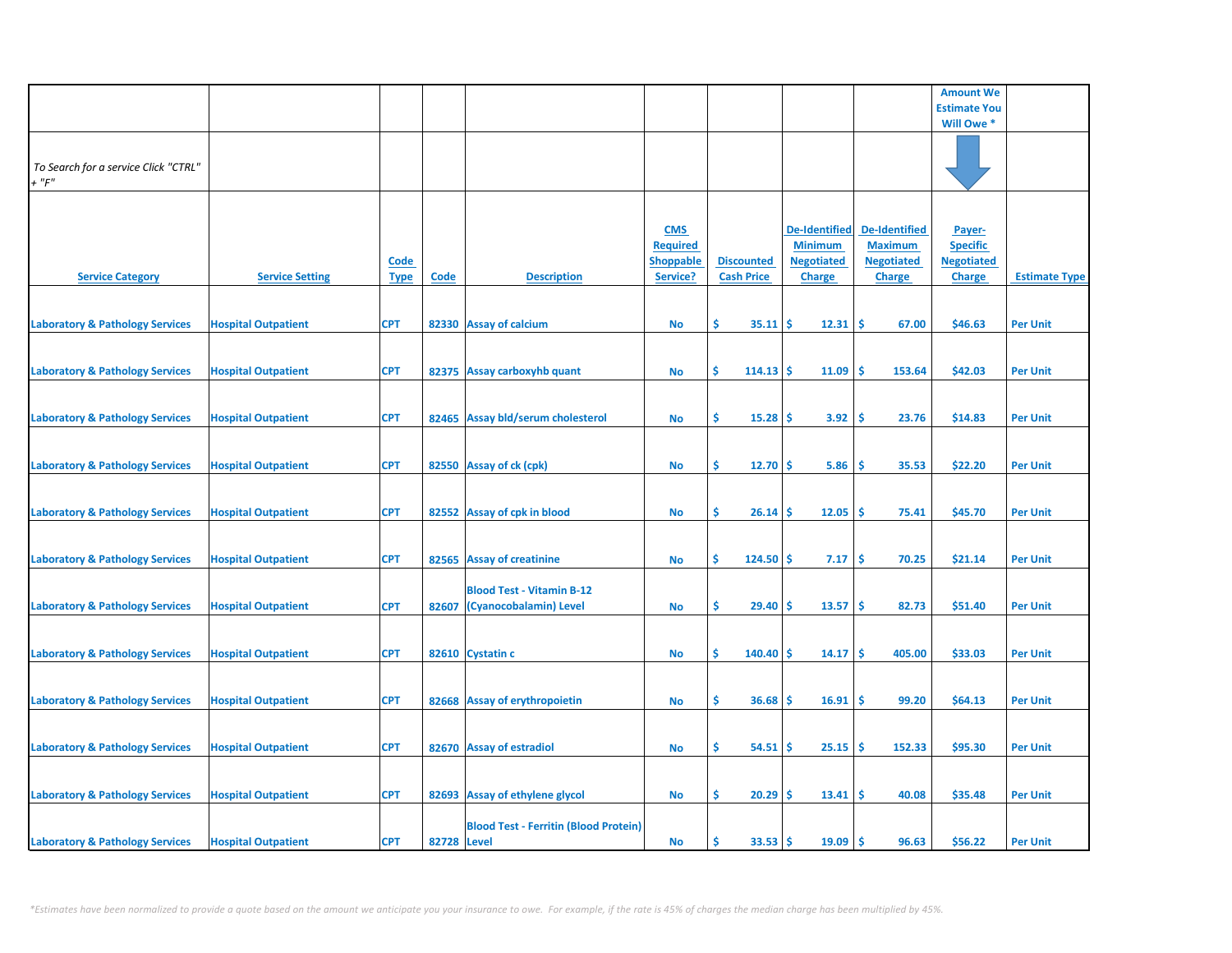|                                                     |                            |                            |             |                                                                     |                                                               |                                        |                                                                              |                                                                              | <b>Amount We</b>                                                |                      |
|-----------------------------------------------------|----------------------------|----------------------------|-------------|---------------------------------------------------------------------|---------------------------------------------------------------|----------------------------------------|------------------------------------------------------------------------------|------------------------------------------------------------------------------|-----------------------------------------------------------------|----------------------|
|                                                     |                            |                            |             |                                                                     |                                                               |                                        |                                                                              |                                                                              | <b>Estimate You</b>                                             |                      |
|                                                     |                            |                            |             |                                                                     |                                                               |                                        |                                                                              |                                                                              | Will Owe *                                                      |                      |
| To Search for a service Click "CTRL"<br>$+$ " $F$ " |                            |                            |             |                                                                     |                                                               |                                        |                                                                              |                                                                              |                                                                 |                      |
| <b>Service Category</b>                             | <b>Service Setting</b>     | <b>Code</b><br><b>Type</b> | Code        | <b>Description</b>                                                  | <b>CMS</b><br><b>Required</b><br><b>Shoppable</b><br>Service? | <b>Discounted</b><br><b>Cash Price</b> | <b>De-Identified</b><br><b>Minimum</b><br><b>Negotiated</b><br><b>Charge</b> | <b>De-Identified</b><br><b>Maximum</b><br><b>Negotiated</b><br><b>Charge</b> | Payer-<br><b>Specific</b><br><b>Negotiated</b><br><b>Charge</b> | <b>Estimate Type</b> |
| <b>Laboratory &amp; Pathology Services</b>          | <b>Hospital Outpatient</b> | <b>CPT</b>                 |             | 82746 Blood Test - Folic Acid Level                                 | <b>No</b>                                                     | \$<br>37.75                            | \$<br>13.23                                                                  | -\$<br>79.52                                                                 | \$50.15                                                         | <b>Per Unit</b>      |
| <b>Laboratory &amp; Pathology Services</b>          | <b>Hospital Outpatient</b> | <b>CPT</b>                 | 82803       | <b>Blood gases any combination</b>                                  | No                                                            | \$<br>73.40                            | \$.<br>20.17                                                                 | Ŝ<br>106.16                                                                  | \$66.00                                                         | <b>Per Unit</b>      |
| <b>Laboratory &amp; Pathology Services</b>          | <b>Hospital Outpatient</b> | <b>CPT</b>                 | 82947       | Assay glucose blood quant                                           | <b>No</b>                                                     | Ŝ.<br>34.04                            | 5.51<br>S                                                                    | \$.<br>49.42                                                                 | \$16.20                                                         | <b>Per Unit</b>      |
| <b>Laboratory &amp; Pathology Services</b>          | <b>Hospital Outpatient</b> | <b>CPT</b>                 |             | 82962 Glucose blood test                                            | <b>No</b>                                                     | \$.<br>45.55                           | \$<br>3.89                                                                   | \$.<br>61.82                                                                 | \$9.67                                                          | <b>Per Unit</b>      |
| <b>Laboratory &amp; Pathology Services</b>          | <b>Hospital Outpatient</b> | <b>CPT</b>                 |             | 83018 Heavy metal quant each nes                                    | <b>No</b>                                                     | \$<br>$172.97$ \$                      | 19.76                                                                        | -\$<br>498.96                                                                | \$74.90                                                         | <b>Per Unit</b>      |
| <b>Laboratory &amp; Pathology Services</b>          | <b>Hospital Outpatient</b> | <b>CPT</b>                 |             | <b>Blood Test - Blood Glucose Control</b><br>83036 (Hemoglobin A1C) | <b>No</b>                                                     | \$<br>71.27                            | \$<br>8.74                                                                   | -\$<br>95.94                                                                 | \$33.10                                                         | <b>Per Unit</b>      |
| <b>Laboratory &amp; Pathology Services</b>          | <b>Hospital Outpatient</b> | <b>CPT</b>                 |             | 83088 Assay of histamine                                            | <b>No</b>                                                     | Ŝ.<br>75.84                            | 26.58<br>\$.                                                                 | \$.<br>218.76                                                                | \$100.73                                                        | <b>Per Unit</b>      |
| <b>Laboratory &amp; Pathology Services</b>          | <b>Hospital Outpatient</b> | <b>CPT</b>                 |             | 83518 Immunoassay dipstick                                          | <b>No</b>                                                     | Ŝ.<br>147.09                           | \$.<br>6.55                                                                  | \$.<br>424.29                                                                | \$26.08                                                         | <b>Per Unit</b>      |
| <b>Laboratory &amp; Pathology Services</b>          | <b>Hospital Outpatient</b> | <b>CPT</b>                 |             | 83540 Blood Test - Iron Level                                       | <b>No</b>                                                     | \$<br>51.90                            | \$<br>9.06                                                                   | \$.<br>75.77                                                                 | \$26.71                                                         | <b>Per Unit</b>      |
| <b>Laboratory &amp; Pathology Services</b>          | <b>Hospital Outpatient</b> | <b>CPT</b>                 |             | 83605 Assay of lactic acid                                          | <b>No</b>                                                     | \$<br>27.44                            | 10.41<br>S                                                                   | \$.<br>58.05                                                                 | \$36.43                                                         | <b>Per Unit</b>      |
|                                                     |                            |                            |             | <b>Blood Test - Lipase (fat enzyme)</b>                             |                                                               |                                        |                                                                              |                                                                              |                                                                 |                      |
| <b>Laboratory &amp; Pathology Services</b>          | <b>Hospital Outpatient</b> | <b>CPT</b>                 | 83690 Level |                                                                     | <b>No</b>                                                     | \$.<br>69.47                           | 6.20<br>\$                                                                   | \$<br>93.51                                                                  | \$23.50                                                         | <b>Per Unit</b>      |
| <b>Laboratory &amp; Pathology Services</b>          | <b>Hospital Outpatient</b> | <b>CPT</b>                 |             | 83735 Assay of magnesium                                            | <b>No</b>                                                     | 53.82<br>Ś                             | 9.38<br>Ś                                                                    | Ŝ.<br>78.56                                                                  | \$27.64                                                         | <b>Per Unit</b>      |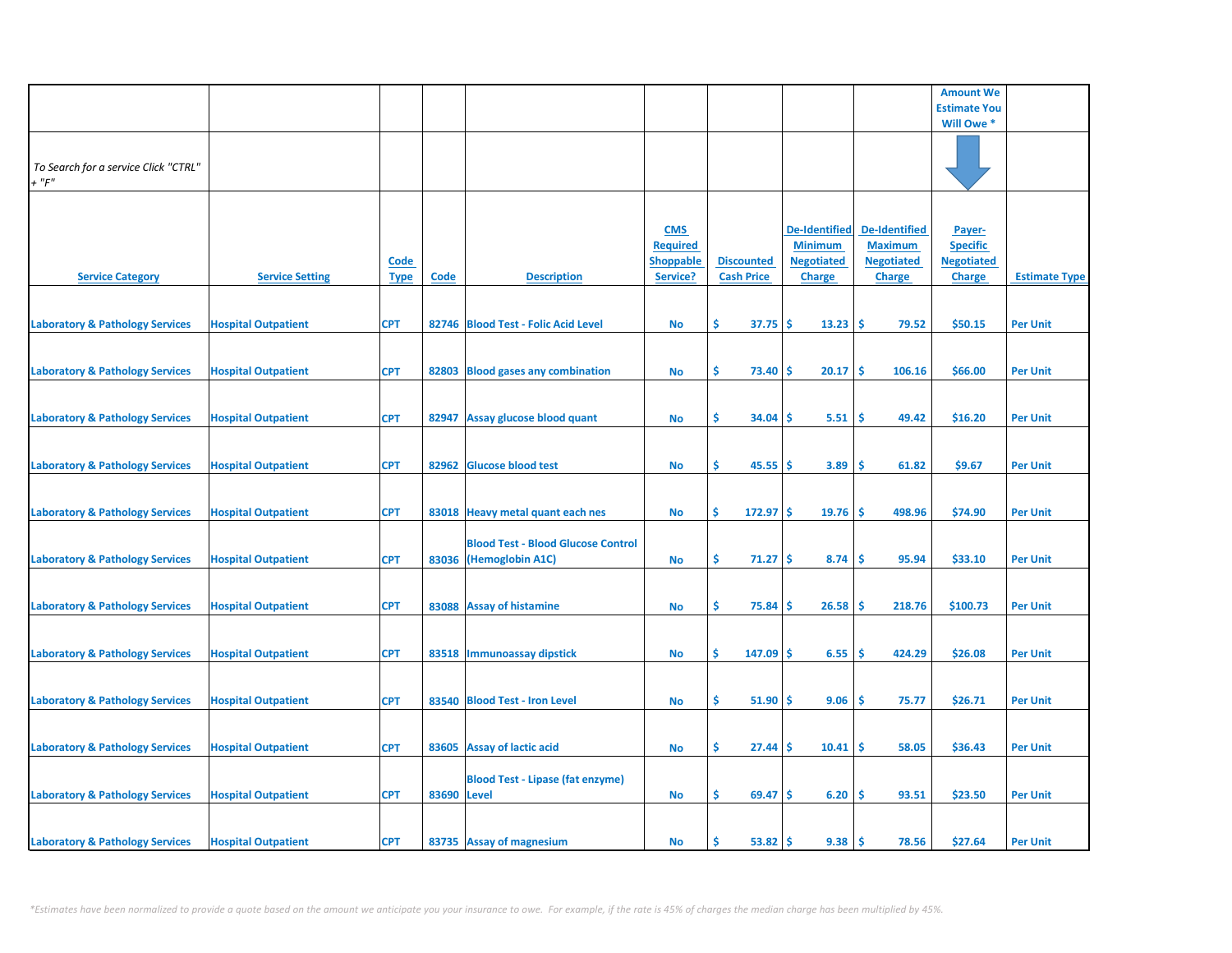|                                                     |                            |                            |      |                                                                       |                                                               |                                        |                                                                              |                                                                              | <b>Amount We</b>                                                |                      |
|-----------------------------------------------------|----------------------------|----------------------------|------|-----------------------------------------------------------------------|---------------------------------------------------------------|----------------------------------------|------------------------------------------------------------------------------|------------------------------------------------------------------------------|-----------------------------------------------------------------|----------------------|
|                                                     |                            |                            |      |                                                                       |                                                               |                                        |                                                                              |                                                                              | <b>Estimate You</b>                                             |                      |
|                                                     |                            |                            |      |                                                                       |                                                               |                                        |                                                                              |                                                                              | Will Owe *                                                      |                      |
| To Search for a service Click "CTRL"<br>$+$ " $F$ " |                            |                            |      |                                                                       |                                                               |                                        |                                                                              |                                                                              |                                                                 |                      |
| <b>Service Category</b>                             | <b>Service Setting</b>     | <b>Code</b><br><b>Type</b> | Code | <b>Description</b>                                                    | <b>CMS</b><br><b>Required</b><br><b>Shoppable</b><br>Service? | <b>Discounted</b><br><b>Cash Price</b> | <b>De-Identified</b><br><b>Minimum</b><br><b>Negotiated</b><br><b>Charge</b> | <b>De-Identified</b><br><b>Maximum</b><br><b>Negotiated</b><br><b>Charge</b> | Payer-<br><b>Specific</b><br><b>Negotiated</b><br><b>Charge</b> | <b>Estimate Type</b> |
| <b>Laboratory &amp; Pathology Services</b>          | <b>Hospital Outpatient</b> | <b>CPT</b>                 |      | 83880 Assay of natriuretic peptide                                    | No                                                            | \$<br>$172.55$ \$                      | 35.33                                                                        | -\$<br>232.27                                                                | \$115.78                                                        | <b>Per Unit</b>      |
| <b>Laboratory &amp; Pathology Services</b>          | <b>Hospital Outpatient</b> | <b>CPT</b>                 |      | 84100 Assay of phosphorus                                             | No                                                            | \$<br>61.73                            | <b>S</b><br>6.64                                                             | -\$<br>87.67                                                                 | \$18.03                                                         | <b>Per Unit</b>      |
| <b>Laboratory &amp; Pathology Services</b>          | <b>Hospital Outpatient</b> | <b>CPT</b>                 |      | 84132 Assay of serum potassium                                        | <b>No</b>                                                     | \$.<br>43.23                           | 6.66<br>-S                                                                   | Ŝ.<br>62.65                                                                  | \$18.97                                                         | <b>Per Unit</b>      |
| <b>Laboratory &amp; Pathology Services</b>          | <b>Hospital Outpatient</b> | <b>CPT</b>                 |      | 84132 Assay of serum potassium                                        | <b>No</b>                                                     | \$<br>43.23                            | <b>S</b><br>6.66                                                             | \$,<br>62.65                                                                 | \$18.97                                                         | <b>Per Unit</b>      |
| <b>Laboratory &amp; Pathology Services</b>          | <b>Hospital Outpatient</b> | <b>CPT</b>                 |      | 84144 Assay of progesterone                                           | No                                                            | \$<br>$52.59$ \$                       | 18.77                                                                        | ١\$<br>96.68                                                                 | \$71.15                                                         | <b>Per Unit</b>      |
| <b>Laboratory &amp; Pathology Services</b>          | <b>Hospital Outpatient</b> | <b>CPT</b>                 |      | <b>Blood Test - Prostate Specific</b><br>84153 Antigen (PSA) Level    | Yes                                                           | \$<br>74.21                            | 25.75<br>-\$                                                                 | -\$<br>116.68                                                                | \$75.88                                                         | <b>Per Unit</b>      |
| <b>Laboratory &amp; Pathology Services</b>          | <b>Hospital Outpatient</b> | <b>CPT</b>                 |      | 84154 PSA (prostate specific antigen)                                 | Yes                                                           | Ŝ.<br>$106.34$ \$                      | 16.55                                                                        | -Ś<br>143.15                                                                 | \$62.73                                                         | <b>Per Unit</b>      |
| <b>Laboratory &amp; Pathology Services</b>          | <b>Hospital Outpatient</b> | <b>CPT</b>                 |      | 84182 Protein western blot test                                       | No                                                            | Ŝ.<br>382.72                           | 18.76<br>-S                                                                  | \$,<br>588.80                                                                | \$61.38                                                         | <b>Per Unit</b>      |
| <b>Laboratory &amp; Pathology Services</b>          | <b>Hospital Outpatient</b> | <b>CPT</b>                 |      | 84295 Assay of serum sodium                                           | <b>No</b>                                                     | \$<br>42.10                            | 4.33<br>-Ś                                                                   | -\$<br>56.67                                                                 | \$16.40                                                         | <b>Per Unit</b>      |
| <b>Laboratory &amp; Pathology Services</b>          | <b>Hospital Outpatient</b> | <b>CPT</b>                 |      | <b>Blood Test - Thyroxine (Thyroid</b><br>84439 Chemical) Level, Free | No                                                            | \$.<br>66.21                           | 8.12<br>S                                                                    | -\$<br>89.13                                                                 | \$30.75                                                         | <b>Per Unit</b>      |
|                                                     |                            |                            |      | <b>Blood Test - Thyroid Stimulating</b>                               |                                                               |                                        |                                                                              |                                                                              |                                                                 |                      |
| <b>Laboratory &amp; Pathology Services</b>          | <b>Hospital Outpatient</b> | <b>CPT</b>                 |      | 84443 Hormone (TSH) Level<br><b>Blood Test - Thyroid Stimulating</b>  | No                                                            | \$<br>64.07                            | 23.52<br><b>S</b>                                                            | -\$<br>119.09                                                                | \$69.34                                                         | <b>Per Unit</b>      |
| <b>Laboratory &amp; Pathology Services</b>          | <b>Hospital Outpatient</b> | <b>CPT</b>                 |      | 84443 Hormone (TSH) Level                                             | Yes                                                           | 64.07<br>Ś                             | $23.52$ \$<br><b>S</b>                                                       | 119.09                                                                       | \$69.34                                                         | <b>Per Unit</b>      |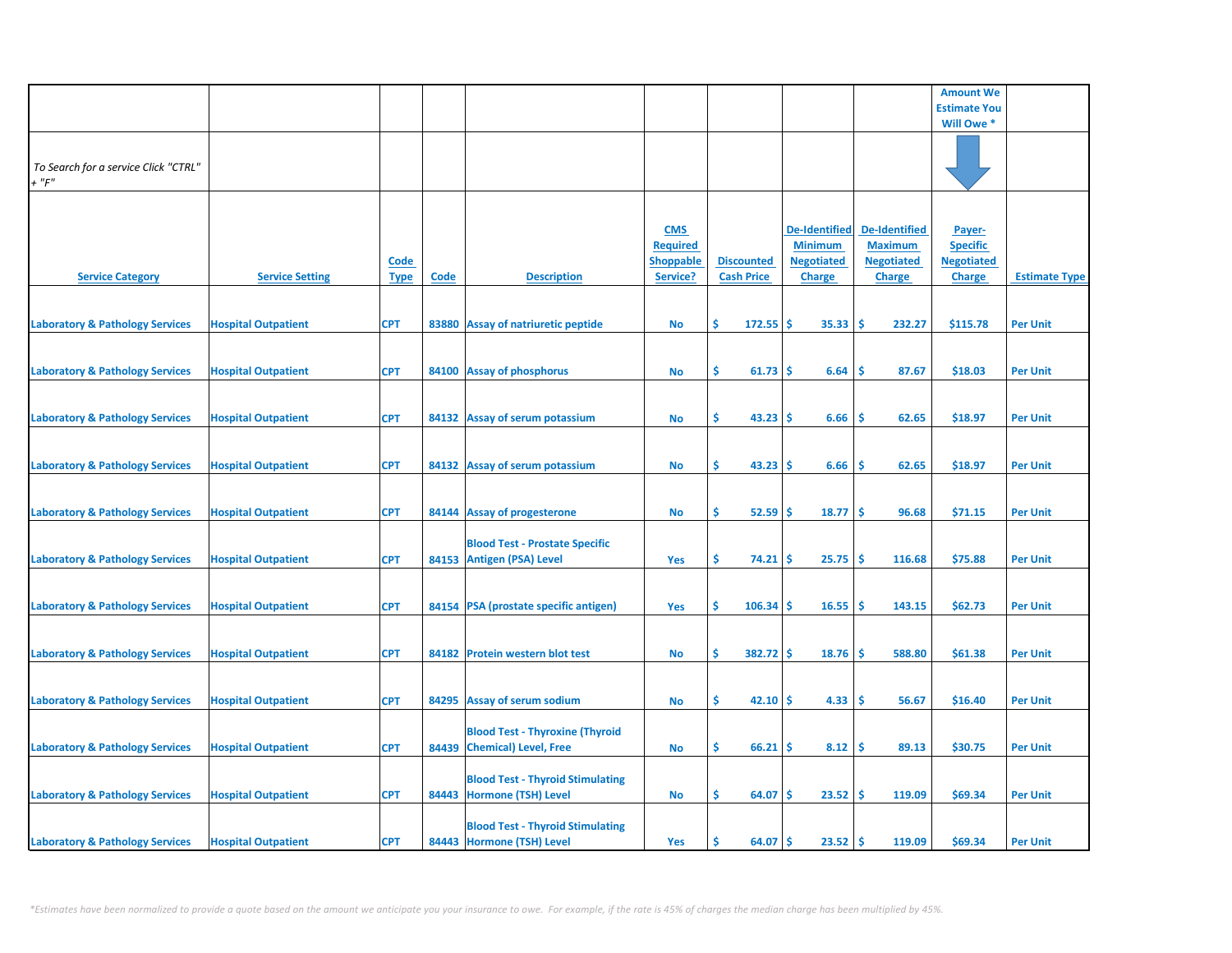|                                                     |                            |                            |             |                                                                          |                                                               |                                        |                                                                              |                                                                              | <b>Amount We</b>                                                |                      |
|-----------------------------------------------------|----------------------------|----------------------------|-------------|--------------------------------------------------------------------------|---------------------------------------------------------------|----------------------------------------|------------------------------------------------------------------------------|------------------------------------------------------------------------------|-----------------------------------------------------------------|----------------------|
|                                                     |                            |                            |             |                                                                          |                                                               |                                        |                                                                              |                                                                              | <b>Estimate You</b>                                             |                      |
|                                                     |                            |                            |             |                                                                          |                                                               |                                        |                                                                              |                                                                              | Will Owe *                                                      |                      |
| To Search for a service Click "CTRL"<br>$+$ " $F$ " |                            |                            |             |                                                                          |                                                               |                                        |                                                                              |                                                                              |                                                                 |                      |
| <b>Service Category</b>                             | <b>Service Setting</b>     | <b>Code</b><br><b>Type</b> | <b>Code</b> | <b>Description</b>                                                       | <b>CMS</b><br><b>Required</b><br><b>Shoppable</b><br>Service? | <b>Discounted</b><br><b>Cash Price</b> | <b>De-Identified</b><br><b>Minimum</b><br><b>Negotiated</b><br><b>Charge</b> | <b>De-Identified</b><br><b>Maximum</b><br><b>Negotiated</b><br><b>Charge</b> | Payer-<br><b>Specific</b><br><b>Negotiated</b><br><b>Charge</b> | <b>Estimate Type</b> |
| <b>Laboratory &amp; Pathology Services</b>          | <b>Hospital Outpatient</b> | <b>CPT</b>                 |             | 84480 Assay triiodothyronine (t3)                                        | <b>No</b>                                                     | Ŝ.<br>96.31                            | \$.<br>12.76                                                                 | <b>S</b><br>129.65                                                           | \$48.35                                                         | <b>Per Unit</b>      |
| <b>Laboratory &amp; Pathology Services</b>          | <b>Hospital Outpatient</b> | <b>CPT</b>                 | 84484       | <b>Assay of troponin quant</b>                                           | <b>No</b>                                                     | \$<br>81.70                            | \$<br>10.26                                                                  | \$<br>121.45                                                                 | \$33.55                                                         | <b>Per Unit</b>      |
| <b>Laboratory &amp; Pathology Services</b>          | <b>Hospital Outpatient</b> | <b>CPT</b>                 |             | 84702 Chorionic gonadotropin test                                        | <b>No</b>                                                     | \$<br>125.77                           | 11.54<br>\$.                                                                 | 169.31<br><b>S</b>                                                           | \$51.35                                                         | <b>Per Unit</b>      |
| <b>Laboratory &amp; Pathology Services</b>          | <b>Hospital Outpatient</b> | <b>CPT</b>                 |             | 85014 Hematocrit                                                         | <b>No</b>                                                     | \$.<br>26.95                           | 2.13<br>\$                                                                   | \$.<br>36.27                                                                 | \$8.08                                                          | <b>Per Unit</b>      |
| <b>Laboratory &amp; Pathology Services</b>          | <b>Hospital Outpatient</b> | <b>CPT</b>                 |             | <b>Blood Test - Complete Blood Cell</b><br>85025 Count and Automated WBC | Yes                                                           | \$.<br>77.98                           | 10.88<br>\$.                                                                 | <b>S</b><br>112.06                                                           | \$32.09                                                         | <b>Per Unit</b>      |
| <b>Laboratory &amp; Pathology Services</b>          | <b>Hospital Outpatient</b> | <b>CPT</b>                 | 85027       | <b>Blood Test - Complete Blood Cell</b><br><b>Count (Hemoglobin)</b>     | Yes                                                           | \$<br>60.79                            | 5.82<br>\$                                                                   | \$<br>81.83                                                                  | \$22.08                                                         | <b>Per Unit</b>      |
| <b>Laboratory &amp; Pathology Services</b>          | <b>Hospital Outpatient</b> | <b>CPT</b>                 |             | 85240 Clot factor viii ahg 1 stage                                       | <b>No</b>                                                     | Ŝ.<br>45.97                            | 16.11<br>s                                                                   | <b>S</b><br>95.56                                                            | \$61.08                                                         | <b>Per Unit</b>      |
| <b>Laboratory &amp; Pathology Services</b>          | <b>Hospital Outpatient</b> | <b>CPT</b>                 |             | 85378 Fibrin degrade semiquant                                           | <b>No</b>                                                     | \$<br>53.57                            | \$<br>7.44                                                                   | \$.<br>72.11                                                                 | \$24.33                                                         | <b>Per Unit</b>      |
| <b>Laboratory &amp; Pathology Services</b>          | <b>Hospital Outpatient</b> | <b>CPT</b>                 |             | 85610 Blood Test - Clotting Time                                         | Yes                                                           | \$<br>44.81                            | \$.<br>6.01                                                                  | \$<br>64.27                                                                  | \$16.24                                                         | <b>Per Unit</b>      |
| <b>Laboratory &amp; Pathology Services</b>          | <b>Hospital Outpatient</b> | <b>CPT</b>                 |             | 85613 Russell viper venom diluted                                        | <b>No</b>                                                     | \$<br>24.61                            | 8.24<br>\$                                                                   | \$<br>70.98                                                                  | \$32.65                                                         | <b>Per Unit</b>      |
| <b>Laboratory &amp; Pathology Services</b>          | <b>Hospital Outpatient</b> | <b>CPT</b>                 |             | 85660 RBC SICKLE CELL TEST                                               | No                                                            | Ŝ.<br>53.32                            | \$.<br>4.96                                                                  | Ŝ<br>71.77                                                                   | \$18.83                                                         | <b>Per Unit</b>      |
| <b>Laboratory &amp; Pathology Services</b>          | <b>Hospital Outpatient</b> | <b>CPT</b>                 |             | <b>Blood Test - Coagulation</b><br>85730 Assessment                      | Yes                                                           | 46.01<br>\$.                           | 5.41<br>\$.                                                                  | -\$<br>61.94                                                                 | \$20.48                                                         | <b>Per Unit</b>      |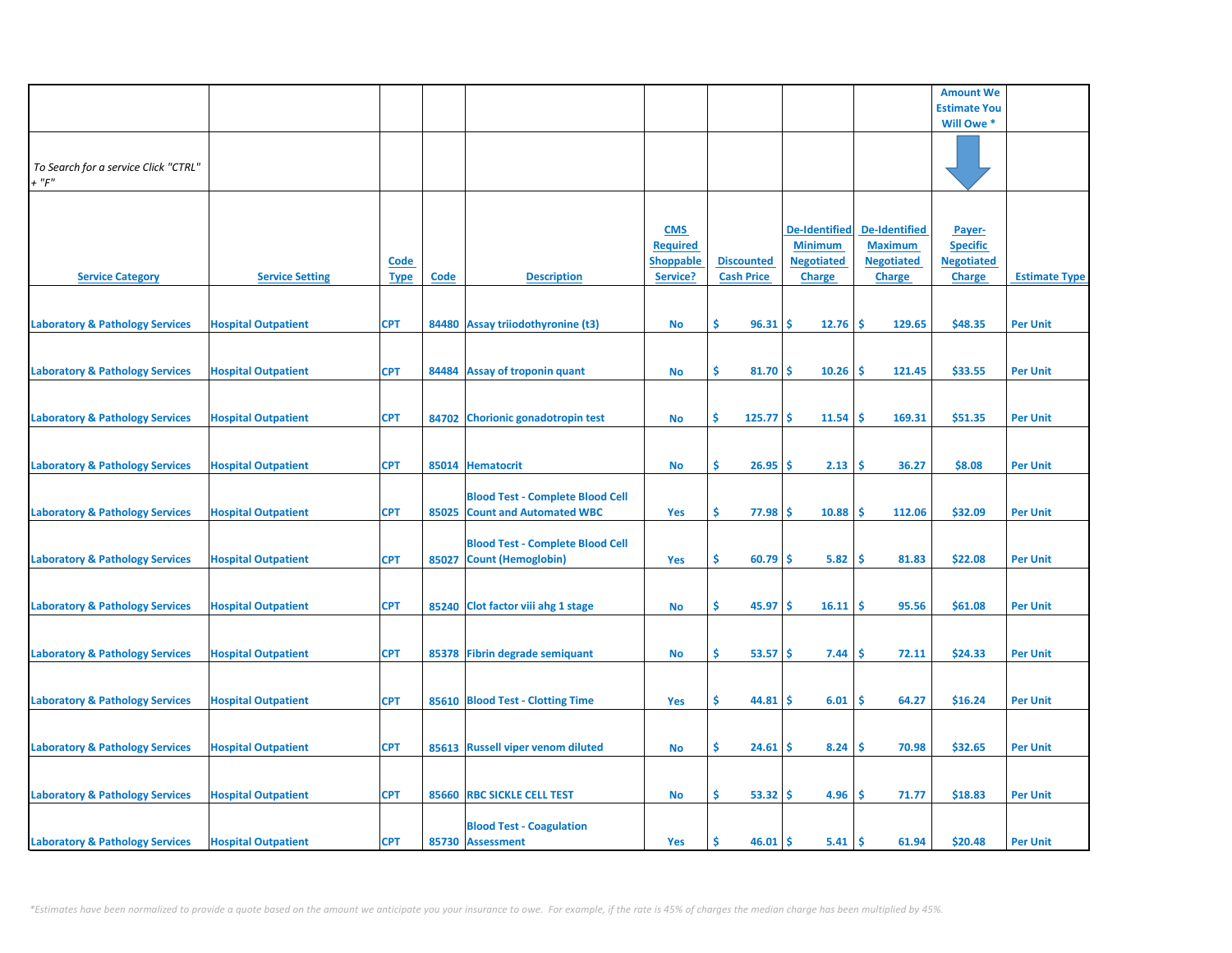|                                                     |                            |                            |             |                                    |                                                               |                                        |                                                                              |                                                                              | <b>Amount We</b>                                                |                      |
|-----------------------------------------------------|----------------------------|----------------------------|-------------|------------------------------------|---------------------------------------------------------------|----------------------------------------|------------------------------------------------------------------------------|------------------------------------------------------------------------------|-----------------------------------------------------------------|----------------------|
|                                                     |                            |                            |             |                                    |                                                               |                                        |                                                                              |                                                                              | <b>Estimate You</b>                                             |                      |
|                                                     |                            |                            |             |                                    |                                                               |                                        |                                                                              |                                                                              | Will Owe *                                                      |                      |
| To Search for a service Click "CTRL"<br>$+$ " $F$ " |                            |                            |             |                                    |                                                               |                                        |                                                                              |                                                                              |                                                                 |                      |
| <b>Service Category</b>                             | <b>Service Setting</b>     | <u>Code</u><br><b>Type</b> | <b>Code</b> | <b>Description</b>                 | <b>CMS</b><br><b>Required</b><br><b>Shoppable</b><br>Service? | <b>Discounted</b><br><b>Cash Price</b> | <b>De-Identified</b><br><b>Minimum</b><br><b>Negotiated</b><br><b>Charge</b> | <b>De-Identified</b><br><b>Maximum</b><br><b>Negotiated</b><br><b>Charge</b> | Payer-<br><b>Specific</b><br><b>Negotiated</b><br><b>Charge</b> | <b>Estimate Type</b> |
| <b>Laboratory &amp; Pathology Services</b>          | <b>Hospital Outpatient</b> | <b>CPT</b>                 |             | 85732 Thromboplastin time partial  | No                                                            | Ŝ.<br>12.63                            | \$.<br>5.82                                                                  | \$.<br>36.42                                                                 | \$22.08                                                         | <b>Per Unit</b>      |
| <b>Laboratory &amp; Pathology Services</b>          | <b>Hospital Outpatient</b> | <b>CPT</b>                 | 86140       | <b>C-reactive protein</b>          | <b>No</b>                                                     | \$<br>48.49                            | 4.66<br>\$                                                                   | \$<br>65.28                                                                  | \$17.65                                                         | <b>Per Unit</b>      |
| <b>Laboratory &amp; Pathology Services</b>          | <b>Hospital Outpatient</b> | <b>CPT</b>                 |             | 86360 T cell absolute count/ratio  | <b>No</b>                                                     | \$<br>65.00                            | 42.28<br>\$.                                                                 | 211.59<br><b>S</b>                                                           | \$160.25                                                        | <b>Per Unit</b>      |
| <b>Laboratory &amp; Pathology Services</b>          | <b>Hospital Outpatient</b> | <b>CPT</b>                 | 86361       | T cell absolute count              | No                                                            | \$<br>132.78                           | \$<br>24.10                                                                  | Ŝ<br>383.03                                                                  | \$91.33                                                         | <b>Per Unit</b>      |
| <b>Laboratory &amp; Pathology Services</b>          | <b>Hospital Outpatient</b> | <b>CPT</b>                 |             | 86431 Rheumatoid factor quant      | No                                                            | \$<br>52.70                            | -\$<br>5.10                                                                  | \$<br>70.95                                                                  | \$19.35                                                         | <b>Per Unit</b>      |
| <b>Laboratory &amp; Pathology Services</b>          | <b>Hospital Outpatient</b> | <b>CPT</b>                 |             | 86592 Syphilis test non-trep qual  | <b>No</b>                                                     | \$<br>37.81                            | \$<br>3.84                                                                   | \$<br>50.90                                                                  | \$14.03                                                         | <b>Per Unit</b>      |
| <b>Laboratory &amp; Pathology Services</b>          | <b>Hospital Outpatient</b> | <b>CPT</b>                 |             | 86592 Syphilis test non-trep qual  | No                                                            | Ŝ.<br>37.81                            | \$<br>3.84                                                                   | <b>S</b><br>50.90                                                            | \$14.03                                                         | <b>Per Unit</b>      |
| <b>Laboratory &amp; Pathology Services</b>          | <b>Hospital Outpatient</b> | <b>CPT</b>                 |             | 86611 Bartonella antibody          | <b>No</b>                                                     | \$<br>57.37                            | -\$<br>9.16                                                                  | \$<br>165.50                                                                 | \$34.73                                                         | <b>Per Unit</b>      |
| <b>Laboratory &amp; Pathology Services</b>          | <b>Hospital Outpatient</b> | <b>CPT</b>                 | 86615       | <b>Bordetella antibody</b>         | No                                                            | \$<br>25.74                            | \$<br>11.87                                                                  | -\$<br>81.45                                                                 | \$45.00                                                         | <b>Per Unit</b>      |
| <b>Laboratory &amp; Pathology Services</b>          | <b>Hospital Outpatient</b> | <b>CPT</b>                 |             | 86651 Encephalitis californ antbdy | <b>No</b>                                                     | \$<br>25.74                            | 11.87<br>\$                                                                  | \$<br>110.13                                                                 | \$45.00                                                         | <b>Per Unit</b>      |
| <b>Laboratory &amp; Pathology Services</b>          | <b>Hospital Outpatient</b> | <b>CPT</b>                 |             | 86652 Encephaltis east eqne anbdy  | No                                                            | Ŝ.<br>25.74                            | \$<br>11.87                                                                  | \$.<br>110.13                                                                | \$45.00                                                         | <b>Per Unit</b>      |
| <b>Laboratory &amp; Pathology Services</b>          | <b>Hospital Outpatient</b> | <b>CPT</b>                 |             | 86653 Encephaltis st louis antbody | No                                                            | Ś<br>25.74                             | 11.87<br>\$                                                                  | -\$<br>110.13                                                                | \$45.00                                                         | <b>Per Unit</b>      |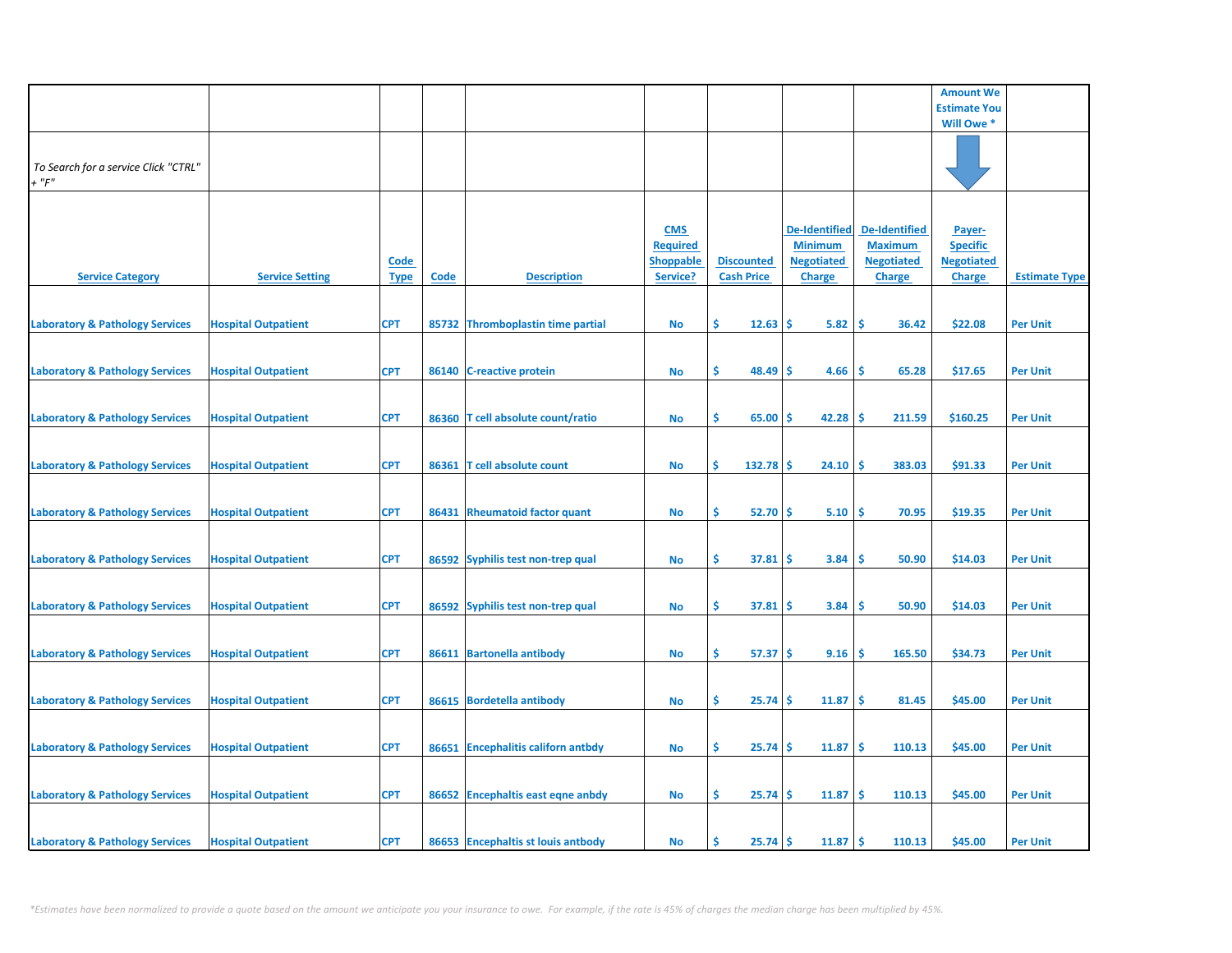|                                            |                            |             |       |                                     |                  |                   |                      |                      | <b>Amount We</b>    |                      |
|--------------------------------------------|----------------------------|-------------|-------|-------------------------------------|------------------|-------------------|----------------------|----------------------|---------------------|----------------------|
|                                            |                            |             |       |                                     |                  |                   |                      |                      | <b>Estimate You</b> |                      |
|                                            |                            |             |       |                                     |                  |                   |                      |                      | Will Owe *          |                      |
|                                            |                            |             |       |                                     |                  |                   |                      |                      |                     |                      |
|                                            |                            |             |       |                                     |                  |                   |                      |                      |                     |                      |
| To Search for a service Click "CTRL"       |                            |             |       |                                     |                  |                   |                      |                      |                     |                      |
| $+$ " $F$ "                                |                            |             |       |                                     |                  |                   |                      |                      |                     |                      |
|                                            |                            |             |       |                                     |                  |                   |                      |                      |                     |                      |
|                                            |                            |             |       |                                     |                  |                   |                      |                      |                     |                      |
|                                            |                            |             |       |                                     |                  |                   |                      |                      |                     |                      |
|                                            |                            |             |       |                                     | <b>CMS</b>       |                   | <b>De-Identified</b> | <b>De-Identified</b> | Payer-              |                      |
|                                            |                            |             |       |                                     | <b>Required</b>  |                   | <b>Minimum</b>       | <b>Maximum</b>       | <b>Specific</b>     |                      |
|                                            |                            | <u>Code</u> |       |                                     | <b>Shoppable</b> | <b>Discounted</b> | <b>Negotiated</b>    | <b>Negotiated</b>    | <b>Negotiated</b>   |                      |
| <b>Service Category</b>                    | <b>Service Setting</b>     | <b>Type</b> | Code  | <b>Description</b>                  | Service?         | <b>Cash Price</b> | <b>Charge</b>        | <b>Charge</b>        | <b>Charge</b>       | <b>Estimate Type</b> |
|                                            |                            |             |       |                                     |                  |                   |                      |                      |                     |                      |
|                                            |                            |             |       |                                     |                  |                   |                      |                      |                     |                      |
| <b>Laboratory &amp; Pathology Services</b> | <b>Hospital Outpatient</b> | <b>CPT</b>  |       | 86654 Encephaltis west eqne antbdy  | <b>No</b>        | \$<br>25.74       | \$.<br>11.87         | <b>S</b><br>110.13   | \$45.00             | <b>Per Unit</b>      |
|                                            |                            |             |       |                                     |                  |                   |                      |                      |                     |                      |
|                                            |                            |             |       |                                     |                  |                   |                      |                      |                     |                      |
| <b>Laboratory &amp; Pathology Services</b> | <b>Hospital Outpatient</b> | <b>CPT</b>  | 86663 | <b>Epstein-barr antibody</b>        | <b>No</b>        | \$<br>25.60       | Ś<br>11.81           | Ś<br>83.21           | \$44.75             | <b>Per Unit</b>      |
|                                            |                            |             |       |                                     |                  |                   |                      |                      |                     |                      |
|                                            |                            |             |       |                                     |                  |                   |                      |                      |                     |                      |
| <b>Laboratory &amp; Pathology Services</b> | <b>Hospital Outpatient</b> | <b>CPT</b>  | 86677 | <b>Helicobacter pylori antibody</b> | <b>No</b>        | Ŝ.<br>30.68       | 15.13<br>S           | Ŝ.<br>63.03          | \$49.50             | <b>Per Unit</b>      |
|                                            |                            |             |       |                                     |                  |                   |                      |                      |                     |                      |
|                                            |                            |             |       |                                     |                  |                   |                      |                      |                     |                      |
|                                            |                            |             |       |                                     |                  |                   |                      |                      |                     |                      |
| <b>Laboratory &amp; Pathology Services</b> | <b>Hospital Outpatient</b> | <b>CPT</b>  |       | 86692 Hepatitis delta agent antbdy  | <b>No</b>        | \$<br>29.16       | \$<br>15.44          | \$.<br>50.98         | \$50.98             | <b>Per Unit</b>      |
|                                            |                            |             |       |                                     |                  |                   |                      |                      |                     |                      |
|                                            |                            |             |       |                                     |                  |                   |                      |                      |                     |                      |
| <b>Laboratory &amp; Pathology Services</b> | <b>Hospital Outpatient</b> | <b>CPT</b>  |       | 86698 Histoplasma antibody          | <b>No</b>        | \$<br>79.65       | \$.<br>12.41         | 107.23<br>-\$        | \$42.63             | <b>Per Unit</b>      |
|                                            |                            |             |       |                                     |                  |                   |                      |                      |                     |                      |
|                                            |                            |             |       |                                     |                  |                   |                      |                      |                     |                      |
| <b>Laboratory &amp; Pathology Services</b> | <b>Hospital Outpatient</b> | <b>CPT</b>  |       | 86704 HEP B CORE ANTIBODY TOTAL     | <b>No</b>        | \$<br>86.11       | Ś<br>10.85           | <b>S</b><br>115.92   | \$41.10             | <b>Per Unit</b>      |
|                                            |                            |             |       |                                     |                  |                   |                      |                      |                     |                      |
|                                            |                            |             |       |                                     |                  |                   |                      |                      |                     |                      |
| <b>Laboratory &amp; Pathology Services</b> | <b>Hospital Outpatient</b> | <b>CPT</b>  |       | 86705 HEP B CORE ANTIBODY IGM       | <b>No</b>        | Ŝ.<br>22.98       | \$.<br>10.59         | \$.<br>57.38         | \$40.18             | <b>Per Unit</b>      |
|                                            |                            |             |       |                                     |                  |                   |                      |                      |                     |                      |
|                                            |                            |             |       |                                     |                  |                   |                      |                      |                     |                      |
| <b>Laboratory &amp; Pathology Services</b> | <b>Hospital Outpatient</b> | <b>CPT</b>  |       | 86706 HEP B SURFACE ANTIBODY        | <b>No</b>        | \$<br>98.98       | 9.67<br>\$.          | \$<br>133.25         | \$36.63             | <b>Per Unit</b>      |
|                                            |                            |             |       |                                     |                  |                   |                      |                      |                     |                      |
|                                            |                            |             |       |                                     |                  |                   |                      |                      |                     |                      |
| <b>Laboratory &amp; Pathology Services</b> | <b>Hospital Outpatient</b> | <b>CPT</b>  | 86707 | <b>Hepatitis be antibody</b>        | <b>No</b>        | \$.<br>22.56      | 10.41<br>\$.         | \$.<br>65.09         | \$39.45             | <b>Per Unit</b>      |
|                                            |                            |             |       |                                     |                  |                   |                      |                      |                     |                      |
|                                            |                            |             |       |                                     |                  |                   |                      |                      |                     |                      |
|                                            |                            |             |       |                                     |                  |                   |                      |                      |                     |                      |
| <b>Laboratory &amp; Pathology Services</b> | <b>Hospital Outpatient</b> | <b>CPT</b>  |       | 86708 Hepatitis a antibody          | <b>No</b>        | \$<br>22.71       | \$<br>11.15          | \$<br>56.71          | \$39.70             | <b>Per Unit</b>      |
|                                            |                            |             |       |                                     |                  |                   |                      |                      |                     |                      |
|                                            |                            |             |       |                                     |                  |                   |                      |                      |                     |                      |
| <b>Laboratory &amp; Pathology Services</b> | <b>Hospital Outpatient</b> | <b>CPT</b>  |       | 86762 Rubella antibody              | <b>No</b>        | \$.<br>78.19      | \$.<br>12.95         | <b>S</b><br>225.56   | \$49.10             | <b>Per Unit</b>      |
|                                            |                            |             |       |                                     |                  |                   |                      |                      |                     |                      |
|                                            |                            |             |       |                                     |                  |                   |                      |                      |                     |                      |
| <b>Laboratory &amp; Pathology Services</b> | <b>Hospital Outpatient</b> | <b>CPT</b>  |       | 86765 Rubeola antibody              | <b>No</b>        | Ŝ.<br>$25.14$ \$  | $11.59$ \$           | 72.53                | \$43.95             | <b>Per Unit</b>      |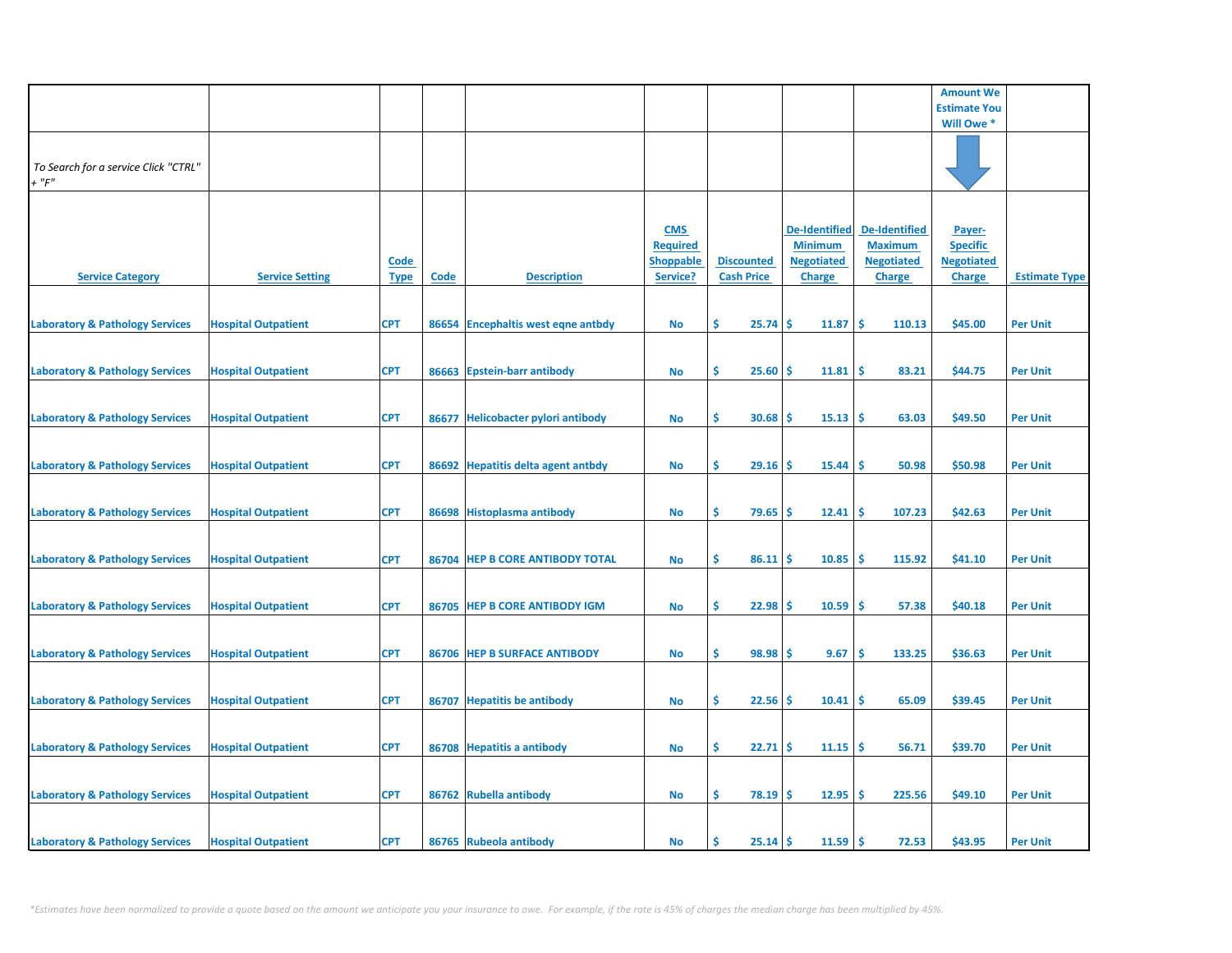|                                                     |                            |                            |             |                                               |                                                               |                                        |                                                                              |                                                                              | <b>Amount We</b>                                                |                      |
|-----------------------------------------------------|----------------------------|----------------------------|-------------|-----------------------------------------------|---------------------------------------------------------------|----------------------------------------|------------------------------------------------------------------------------|------------------------------------------------------------------------------|-----------------------------------------------------------------|----------------------|
|                                                     |                            |                            |             |                                               |                                                               |                                        |                                                                              |                                                                              | <b>Estimate You</b>                                             |                      |
|                                                     |                            |                            |             |                                               |                                                               |                                        |                                                                              |                                                                              | Will Owe *                                                      |                      |
| To Search for a service Click "CTRL"<br>$+$ " $F$ " |                            |                            |             |                                               |                                                               |                                        |                                                                              |                                                                              |                                                                 |                      |
| <b>Service Category</b>                             | <b>Service Setting</b>     | <u>Code</u><br><b>Type</b> | <b>Code</b> | <b>Description</b>                            | <b>CMS</b><br><b>Required</b><br><b>Shoppable</b><br>Service? | <b>Discounted</b><br><b>Cash Price</b> | <b>De-Identified</b><br><b>Minimum</b><br><b>Negotiated</b><br><b>Charge</b> | <b>De-Identified</b><br><b>Maximum</b><br><b>Negotiated</b><br><b>Charge</b> | Payer-<br><b>Specific</b><br><b>Negotiated</b><br><b>Charge</b> | <b>Estimate Type</b> |
| <b>Laboratory &amp; Pathology Services</b>          | <b>Hospital Outpatient</b> | <b>CPT</b>                 |             | 86769 - SARS-COV-2 COVID-19<br>86769 ANTIBODY | <b>No</b>                                                     | \$<br>51.48                            | \$.<br>$\omega$                                                              | \$.<br>112.07                                                                | \$0.00                                                          | <b>Per Unit</b>      |
| <b>Laboratory &amp; Pathology Services</b>          | <b>Hospital Outpatient</b> | <b>CPT</b>                 |             | 86790 Virus antibody nos                      | <b>No</b>                                                     | \$.<br>25.14                           | 11.59<br>\$.                                                                 | <b>S</b><br>76.53                                                            | \$43.95                                                         | <b>Per Unit</b>      |
| <b>Laboratory &amp; Pathology Services</b>          | <b>Hospital Outpatient</b> | <b>CPT</b>                 | 86803 Level | <b>Blood Test - Hepatitis C Antibody</b>      | <b>No</b>                                                     | \$<br>67.64                            | 12.84<br>S                                                                   | \$.<br>91.06                                                                 | \$48.68                                                         | <b>Per Unit</b>      |
| <b>Laboratory &amp; Pathology Services</b>          | <b>Hospital Outpatient</b> | <b>CPT</b>                 |             | 86804 Hep c ab test confirm                   | <b>No</b>                                                     | \$.<br>23.09                           | 13.94<br>S                                                                   | Ŝ<br>66.62                                                                   | \$40.38                                                         | <b>Per Unit</b>      |
| <b>Laboratory &amp; Pathology Services</b>          | <b>Hospital Outpatient</b> | <b>CPT</b>                 |             | 86850 Rbc antibody screen                     | <b>No</b>                                                     | \$<br>20.32                            | 5.00<br>-\$                                                                  | -\$<br>66.92                                                                 | \$38.60                                                         | <b>Per Unit</b>      |
| <b>Laboratory &amp; Pathology Services</b>          | <b>Hospital Outpatient</b> | <b>CPT</b>                 | 86885       | Coombs test indirect qual                     | <b>No</b>                                                     | \$<br>244.72                           | -S<br>5.65                                                                   | \$.<br>329.43                                                                | \$19.53                                                         | <b>Per Unit</b>      |
| <b>Laboratory &amp; Pathology Services</b>          | <b>Hospital Outpatient</b> | <b>CPT</b>                 | 86900       | <b>Blood typing serologic abo</b>             | <b>No</b>                                                     | \$<br>198.99                           | 3.78<br>\$                                                                   | \$<br>267.88                                                                 | \$10.18                                                         | <b>Per Unit</b>      |
| <b>Laboratory &amp; Pathology Services</b>          | <b>Hospital Outpatient</b> | <b>CPT</b>                 |             | 86900 Blood typing serologic abo              | <b>No</b>                                                     | \$<br>198.99                           | 3.78<br>s                                                                    | \$<br>267.88                                                                 | \$10.18                                                         | <b>Per Unit</b>      |
| <b>Laboratory &amp; Pathology Services</b>          | <b>Hospital Outpatient</b> | <b>CPT</b>                 | 86901       | Blood typing serologic rh(d)                  | <b>No</b>                                                     | \$<br>60.24                            | 3.78<br>\$.                                                                  | \$.<br>81.10                                                                 | \$10.18                                                         | <b>Per Unit</b>      |
| <b>Laboratory &amp; Pathology Services</b>          | <b>Hospital Outpatient</b> | <b>CPT</b>                 |             | 86901 Blood typing serologic rh(d)            | No                                                            | \$<br>60.24                            | 3.78<br>s                                                                    | \$.<br>81.10                                                                 | \$10.18                                                         | <b>Per Unit</b>      |
| <b>Laboratory &amp; Pathology Services</b>          | <b>Hospital Outpatient</b> | <b>CPT</b>                 |             | 86902 BLOOD TYPE ANTIGEN DONOR EA             | <b>No</b>                                                     | \$.<br>5.82                            | \$.<br>4.84                                                                  | <b>S</b><br>383.37                                                           | \$10.18                                                         | <b>Per Unit</b>      |
| <b>Laboratory &amp; Pathology Services</b>          | <b>Hospital Outpatient</b> | <b>CPT</b>                 |             | 86920 COMPATIBILITY TEST SPIN                 | <b>No</b>                                                     | $244.72$ \$<br>Ŝ.                      | 13.44                                                                        | \$ ا<br>344.22                                                               | \$55.50                                                         | <b>Per Unit</b>      |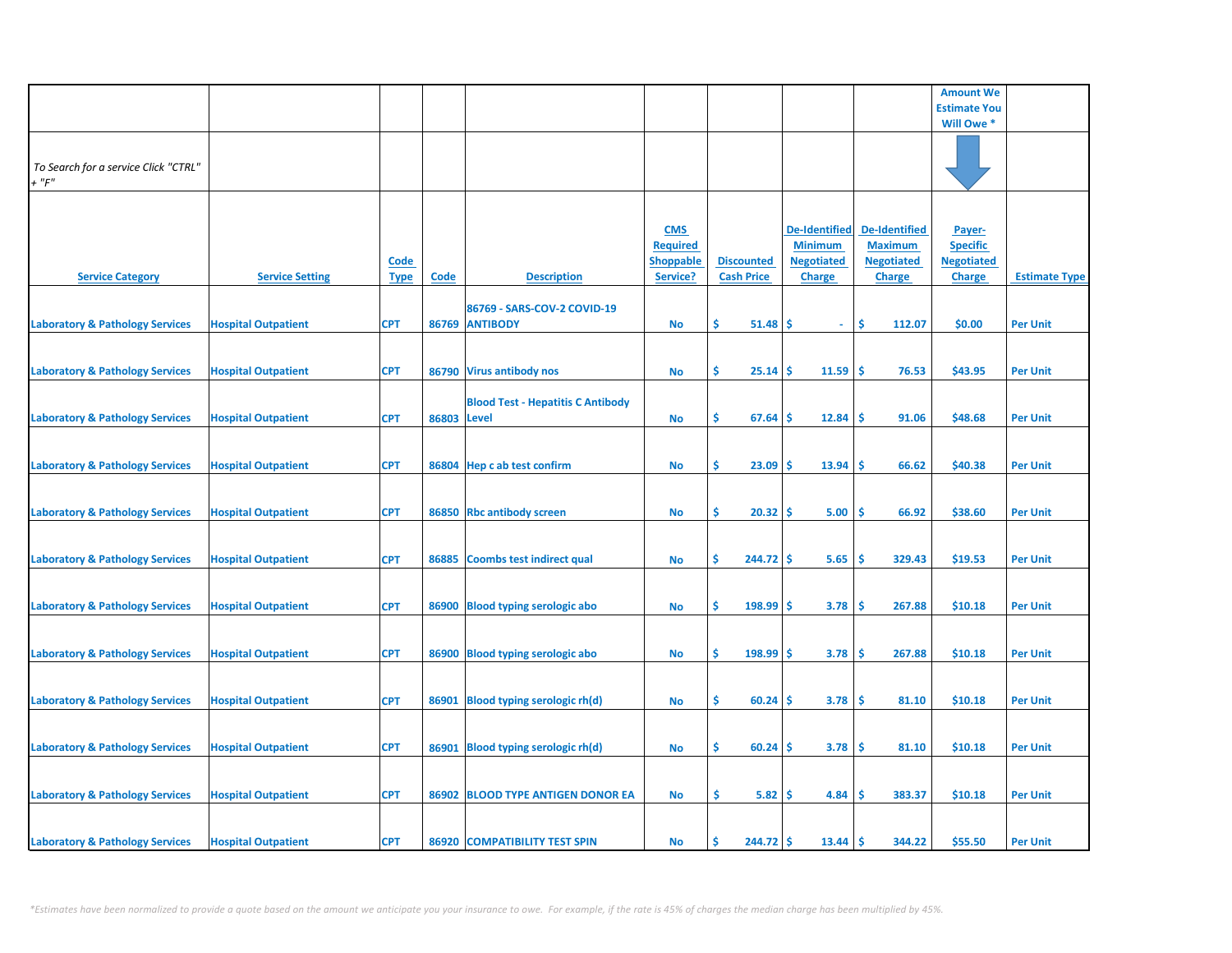|                                                     |                            |                            |       |                                                                                                          |                                                               |                                        |                                                                              |                                                                              | <b>Amount We</b>                                                |                      |
|-----------------------------------------------------|----------------------------|----------------------------|-------|----------------------------------------------------------------------------------------------------------|---------------------------------------------------------------|----------------------------------------|------------------------------------------------------------------------------|------------------------------------------------------------------------------|-----------------------------------------------------------------|----------------------|
|                                                     |                            |                            |       |                                                                                                          |                                                               |                                        |                                                                              |                                                                              | <b>Estimate You</b>                                             |                      |
|                                                     |                            |                            |       |                                                                                                          |                                                               |                                        |                                                                              |                                                                              | Will Owe *                                                      |                      |
| To Search for a service Click "CTRL"<br>$+$ " $F$ " |                            |                            |       |                                                                                                          |                                                               |                                        |                                                                              |                                                                              |                                                                 |                      |
| <b>Service Category</b>                             | <b>Service Setting</b>     | <b>Code</b><br><b>Type</b> | Code  | <b>Description</b>                                                                                       | <b>CMS</b><br><b>Required</b><br><b>Shoppable</b><br>Service? | <b>Discounted</b><br><b>Cash Price</b> | <b>De-Identified</b><br><b>Minimum</b><br><b>Negotiated</b><br><b>Charge</b> | <b>De-Identified</b><br><b>Maximum</b><br><b>Negotiated</b><br><b>Charge</b> | Payer-<br><b>Specific</b><br><b>Negotiated</b><br><b>Charge</b> | <b>Estimate Type</b> |
| <b>Laboratory &amp; Pathology Services</b>          | <b>Hospital Outpatient</b> | <b>CPT</b>                 |       | 87040 Blood culture for bacteria                                                                         | No                                                            | \$<br>133.90                           | <b>S</b><br>9.29                                                             | -\$<br>180.25                                                                | \$35.23                                                         | <b>Per Unit</b>      |
| <b>Laboratory &amp; Pathology Services</b>          | <b>Hospital Outpatient</b> | <b>CPT</b>                 |       | 87070 Bacterial Culture - Swab                                                                           | No                                                            | \$<br>138.63                           | Ŝ<br>7.76                                                                    | \$.<br>186.61                                                                | \$29.38                                                         | <b>Per Unit</b>      |
| <b>Laboratory &amp; Pathology Services</b>          | <b>Hospital Outpatient</b> | <b>CPT</b>                 | 87077 | <b>Bacterial Culture - Aerobic Isolates</b>                                                              | <b>No</b>                                                     | Ŝ.<br>60.43                            | 7.27<br>-S                                                                   | Ŝ.<br>81.35                                                                  | \$27.58                                                         | <b>Per Unit</b>      |
| <b>Laboratory &amp; Pathology Services</b>          | <b>Hospital Outpatient</b> | <b>CPT</b>                 | 87081 | <b>Test for Disease-Causing</b><br>(Pathogenic) Organisms, Not<br><b>Limited to a Specific Condition</b> | <b>No</b>                                                     | \$<br>81.17                            | 5.97<br><b>S</b>                                                             | \$,<br>109.26                                                                | \$22.63                                                         | <b>Per Unit</b>      |
| <b>Laboratory &amp; Pathology Services</b>          | <b>Hospital Outpatient</b> | <b>CPT</b>                 |       | <b>Urine Test - Bacterial Culture,</b><br>87086 Quantitative Colony Count                                | No                                                            | \$<br>$82.16$ \$                       | 7.26                                                                         | -\$<br>110.60                                                                | \$27.53                                                         | <b>Per Unit</b>      |
| <b>Laboratory &amp; Pathology Services</b>          | <b>Hospital Outpatient</b> | <b>CPT</b>                 | 87088 | <b>Urine Test - Bacterial Culture</b>                                                                    | <b>No</b>                                                     | \$<br>15.80                            | 7.28<br>-Ś                                                                   | -\$<br>43.86                                                                 | \$27.63                                                         | <b>Per Unit</b>      |
| <b>Laboratory &amp; Pathology Services</b>          | <b>Hospital Outpatient</b> | <b>CPT</b>                 |       | 87110 Chlamydia culture                                                                                  | No                                                            | Ŝ<br>130.74                            | 17.64<br>-S                                                                  | Ŝ<br>175.99                                                                  | \$66.83                                                         | <b>Per Unit</b>      |
| <b>Laboratory &amp; Pathology Services</b>          | <b>Hospital Outpatient</b> | <b>CPT</b>                 |       | <b>Evaluation of Antimicrobial Drug</b><br>87186 (antibiotic, antifungal, antiviral)                     | No                                                            | \$.<br>69.16                           | 7.79<br><b>S</b>                                                             | Ŝ.<br>93.10                                                                  | \$29.50                                                         | <b>Per Unit</b>      |
| <b>Laboratory &amp; Pathology Services</b>          | <b>Hospital Outpatient</b> | <b>CPT</b>                 |       | 87205 Lab Test - Smear for Microorganism                                                                 | <b>No</b>                                                     | \$<br>49.93                            | Ŝ.<br>3.84                                                                   | -\$<br>67.21                                                                 | \$14.55                                                         | <b>Per Unit</b>      |
| <b>Laboratory &amp; Pathology Services</b>          | <b>Hospital Outpatient</b> | <b>CPT</b>                 |       | <b>Lab Test - Detection test for</b><br>87340 Hepatitis B Surface Antigen                                | No                                                            | \$.<br>63.55                           | 9.30<br>-S                                                                   | -\$<br>85.55                                                                 | \$29.83                                                         | <b>Per Unit</b>      |
| <b>Laboratory &amp; Pathology Services</b>          | <b>Hospital Outpatient</b> | <b>CPT</b>                 |       | Lab Test - Detection test for HIV-1<br>87389 and HIV-2                                                   | No                                                            | \$<br>$110.43$ \$                      | 21.67                                                                        | -\$<br>148.66                                                                | \$82.15                                                         | <b>Per Unit</b>      |
| <b>Laboratory &amp; Pathology Services</b>          | <b>Hospital Outpatient</b> | <b>CPT</b>                 |       | 87425 Rotavirus ag ia                                                                                    | No                                                            | Ś<br>$37.44$ \$                        | 10.78                                                                        | ۱Ś<br>108.00                                                                 | \$39.05                                                         | <b>Per Unit</b>      |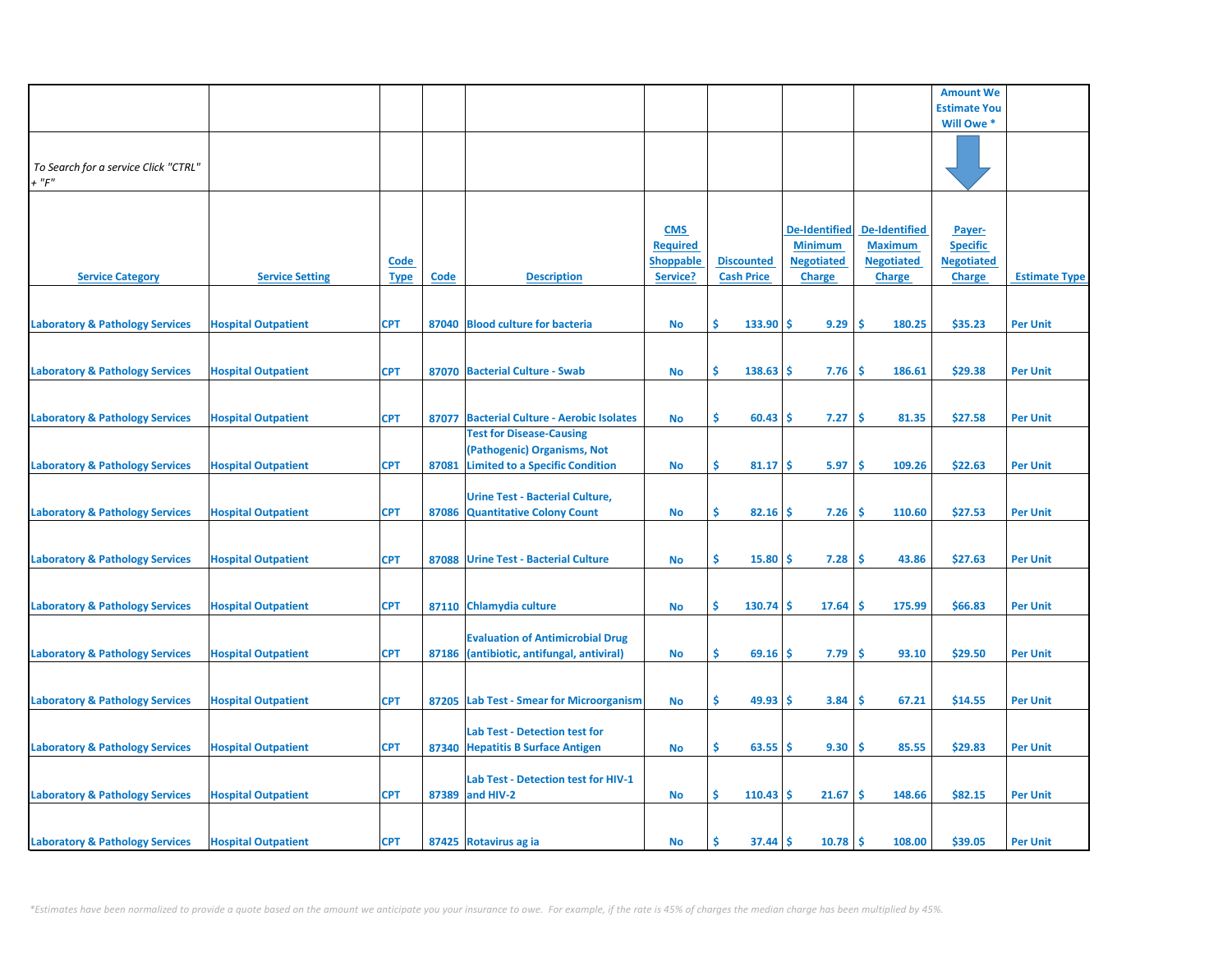|                                                     |                            |                            |             |                                                                        |                                                               |                                        |                                                                              |                                                                              | <b>Amount We</b>                                                |                      |
|-----------------------------------------------------|----------------------------|----------------------------|-------------|------------------------------------------------------------------------|---------------------------------------------------------------|----------------------------------------|------------------------------------------------------------------------------|------------------------------------------------------------------------------|-----------------------------------------------------------------|----------------------|
|                                                     |                            |                            |             |                                                                        |                                                               |                                        |                                                                              |                                                                              | <b>Estimate You</b>                                             |                      |
|                                                     |                            |                            |             |                                                                        |                                                               |                                        |                                                                              |                                                                              | Will Owe *                                                      |                      |
| To Search for a service Click "CTRL"<br>$+$ " $F$ " |                            |                            |             |                                                                        |                                                               |                                        |                                                                              |                                                                              |                                                                 |                      |
| <b>Service Category</b>                             | <b>Service Setting</b>     | <b>Code</b><br><b>Type</b> | <b>Code</b> | <b>Description</b>                                                     | <b>CMS</b><br><b>Required</b><br><b>Shoppable</b><br>Service? | <b>Discounted</b><br><b>Cash Price</b> | <b>De-Identified</b><br><b>Minimum</b><br><b>Negotiated</b><br><b>Charge</b> | <b>De-Identified</b><br><b>Maximum</b><br><b>Negotiated</b><br><b>Charge</b> | Payer-<br><b>Specific</b><br><b>Negotiated</b><br><b>Charge</b> | <b>Estimate Type</b> |
| <b>Laboratory &amp; Pathology Services</b>          | <b>Hospital Outpatient</b> | <b>CPT</b>                 |             | 87491 Urine Test - Chlamydia                                           | <b>No</b>                                                     | Ŝ.<br>108.43                           | \$<br>31.58                                                                  | <b>S</b><br>171.03                                                           | \$119.68                                                        | <b>Per Unit</b>      |
| <b>Laboratory &amp; Pathology Services</b>          | <b>Hospital Outpatient</b> | <b>CPT</b>                 | 87591       | <b>Urine Test - Gonorrhoeae</b><br>(Neisseria Gonorrhoeae Bacteria)    | No                                                            | Ŝ.<br>90.13                            | 31.58<br>\$.                                                                 | Ś<br>171.03                                                                  | \$119.68                                                        | <b>Per Unit</b>      |
| <b>Laboratory &amp; Pathology Services</b>          | <b>Hospital Outpatient</b> | <b>CPT</b>                 |             | 87635 - SARS-COV-2 COVID-19<br>87635 AMP PRB                           | <b>No</b>                                                     | Ŝ.<br>53.36                            | \$.<br>$\sim$                                                                | \$.<br>136.48                                                                | \$0.00                                                          | <b>Per Unit</b>      |
| <b>Laboratory &amp; Pathology Services</b>          | <b>Hospital Outpatient</b> | <b>CPT</b>                 |             | 87798 Detect agent nos dna amp                                         | <b>No</b>                                                     | Ŝ.<br>90.13                            | \$.<br>31.58                                                                 | Ŝ<br>171.03                                                                  | \$119.68                                                        | <b>Per Unit</b>      |
| <b>Laboratory &amp; Pathology Services</b>          | <b>Hospital Outpatient</b> | <b>CPT</b>                 |             | Lab Test - Detection test for<br>87804 Influenza Virus                 | No                                                            | \$<br>37.58                            | \$.<br>19.82                                                                 | -\$<br>70.50                                                                 | \$47.23                                                         | <b>Per Unit</b>      |
| <b>Laboratory &amp; Pathology Services</b>          | <b>Hospital Outpatient</b> | <b>CPT</b>                 |             | 87880 Strep Test (Streptococcus, group A)                              | No                                                            | \$<br>101.56                           | \$<br>19.87                                                                  | \$<br>143.48                                                                 | \$47.23                                                         | <b>Per Unit</b>      |
| <b>Laboratory &amp; Pathology Services</b>          | <b>Hospital Outpatient</b> | <b>CPT</b>                 | 88185       | Flowcytometry/tc add-on                                                | No                                                            | Ŝ.<br>68.81                            | s<br>$\sim$                                                                  | Ŝ.<br>120.30                                                                 | \$120.30                                                        | <b>Per Unit</b>      |
| <b>Vaccinations</b>                                 | <b>Physician Office</b>    | <b>CPT</b>                 |             | <b>Immunization Administration First</b><br>90460 Component            | No                                                            | \$<br>40.10                            | 11.68<br>Ŝ.                                                                  | \$.<br>75.93                                                                 | \$23.68                                                         | <b>Per Unit</b>      |
| <b>Vaccinations</b>                                 | <b>Physician Office</b>    | <b>CPT</b>                 | 90461       | <b>Immunization Administration Each</b><br><b>Additional Component</b> | No                                                            | \$<br>25.13                            | \$<br>10.49                                                                  | Ś<br>38.51                                                                   | \$11.70                                                         | <b>Per Unit</b>      |
| <b>Vaccinations</b>                                 | <b>Hospital Outpatient</b> | <b>CPT</b>                 | 90471       | <b>Immunization Administration</b>                                     | No                                                            | \$<br>44.49                            | 7.02<br>S                                                                    | \$.<br>81.80                                                                 | \$99.61                                                         | <b>Per Unit</b>      |
| <b>Vaccinations</b>                                 | <b>Hospital Outpatient</b> | <b>CPT</b>                 |             | <b>Immunization Administration Each</b><br>90472 Additional Component  | No                                                            | \$<br>12.56                            | \$<br>$\sim$                                                                 | \$<br>38.51                                                                  | \$50.21                                                         | <b>Per Unit</b>      |
| <b>Vaccinations</b>                                 | <b>Hospital Outpatient</b> | <b>CPT</b>                 |             | 90651 9V HPV Vaccine 2/3 Dose                                          | <b>No</b>                                                     | Ś<br>142.32                            | 9.56<br>\$                                                                   | Ŝ.<br>227.93                                                                 | \$205.28                                                        | <b>Per Unit</b>      |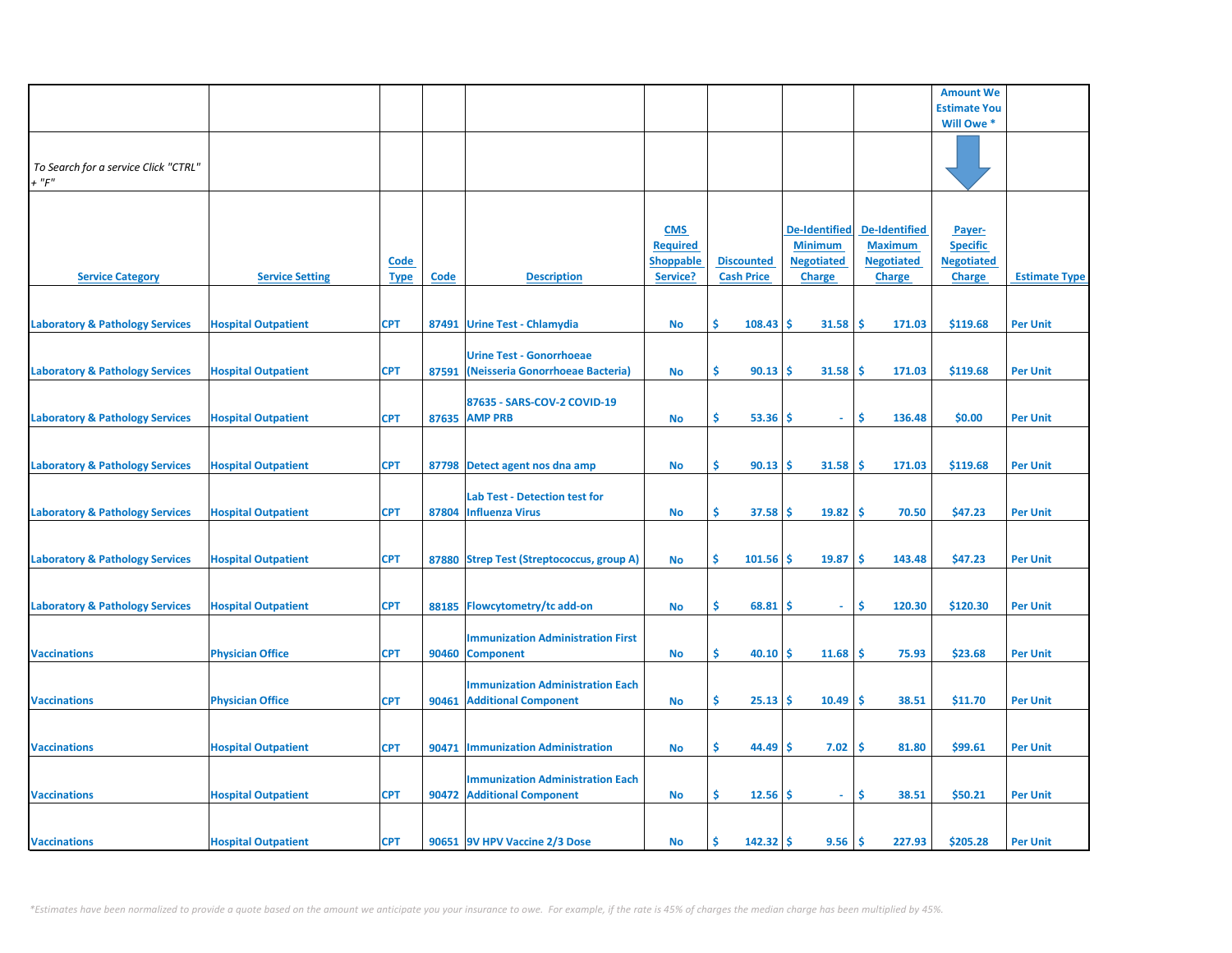|                                                                   |                              |             |             |                                         |                  |                             |                      |                      | <b>Amount We</b>         |                      |
|-------------------------------------------------------------------|------------------------------|-------------|-------------|-----------------------------------------|------------------|-----------------------------|----------------------|----------------------|--------------------------|----------------------|
|                                                                   |                              |             |             |                                         |                  |                             |                      |                      | <b>Estimate You</b>      |                      |
|                                                                   |                              |             |             |                                         |                  |                             |                      |                      | Will Owe *               |                      |
|                                                                   |                              |             |             |                                         |                  |                             |                      |                      |                          |                      |
| To Search for a service Click "CTRL"                              |                              |             |             |                                         |                  |                             |                      |                      |                          |                      |
| $+$ " $F$ "                                                       |                              |             |             |                                         |                  |                             |                      |                      |                          |                      |
|                                                                   |                              |             |             |                                         |                  |                             |                      |                      |                          |                      |
|                                                                   |                              |             |             |                                         |                  |                             |                      |                      |                          |                      |
|                                                                   |                              |             |             |                                         | <b>CMS</b>       |                             | <b>De-Identified</b> | <b>De-Identified</b> | Payer-                   |                      |
|                                                                   |                              |             |             |                                         | <b>Required</b>  |                             | <b>Minimum</b>       | <b>Maximum</b>       | <b>Specific</b>          |                      |
|                                                                   |                              | <b>Code</b> |             |                                         | <b>Shoppable</b> | <b>Discounted</b>           | <b>Negotiated</b>    | <b>Negotiated</b>    | <b>Negotiated</b>        |                      |
| <b>Service Category</b>                                           | <b>Service Setting</b>       | <b>Type</b> | <b>Code</b> | <b>Description</b>                      | Service?         | <b>Cash Price</b>           | <b>Charge</b>        | <b>Charge</b>        | <b>Charge</b>            | <b>Estimate Type</b> |
|                                                                   |                              |             |             | <b>Vaccine - Pneumococcal Conjugate</b> |                  |                             |                      |                      |                          |                      |
| <b>Vaccination</b>                                                | <b>Hospital Outpatient</b>   | <b>CPT</b>  |             | 90670 for Injection into Muscle         | No               | Ŝ<br>285.59                 | Ŝ<br>9.56            | -Ś<br>345.21         | \$411.91                 | <b>Per Unit</b>      |
|                                                                   |                              |             |             | Vaccine - Tetanus, Diptheria            |                  |                             |                      |                      |                          |                      |
|                                                                   |                              |             |             | <b>Toxoids, and Acellular Pertussis</b> |                  |                             |                      |                      |                          |                      |
|                                                                   |                              |             |             | (Whooping Cough) for Injection          |                  |                             |                      |                      |                          |                      |
| <b>Vaccination</b>                                                | <b>Hospital Outpatient</b>   | <b>CPT</b>  |             | 90715 into Muscle                       | <b>No</b>        | \$<br>57.74                 | Ŝ<br>$\omega$        | \$<br>77.73          | \$0.00                   | <b>Per Unit</b>      |
|                                                                   |                              |             |             |                                         |                  |                             |                      |                      |                          |                      |
|                                                                   |                              |             |             |                                         |                  | Ŝ.                          | 118.93               | -Ś<br>198.74         |                          |                      |
| <b>Evaluation &amp; Management Services Professional Services</b> |                              | <b>CPT</b>  |             | 90791 Psychiatric Diagnostic Evaluation | <b>No</b>        | 308.81                      | <b>S</b>             |                      | \$172.38                 | <b>Per Unit</b>      |
|                                                                   |                              |             |             |                                         |                  |                             |                      |                      |                          |                      |
| <b>Evaluation &amp; Management Services Professional Services</b> |                              | <b>CPT</b>  |             | 90832 Psychotherapy - 30 Minutes        | Yes              | \$<br>88.03                 | 57.92<br><b>S</b>    | -Ś<br>99.25          | \$94.06                  | <b>Per Unit</b>      |
|                                                                   |                              |             |             |                                         |                  |                             |                      |                      |                          |                      |
|                                                                   |                              |             |             |                                         |                  |                             |                      |                      |                          |                      |
| <b>Evaluation &amp; Management Services Professional Services</b> |                              | <b>CPT</b>  |             | 90834 Psychotherapy - 45 Minutes        | Yes              | \$<br>$116.77$ \$           | 77.37                | -\$<br>132.34        | \$125.34                 | <b>Per Unit</b>      |
|                                                                   |                              |             |             |                                         |                  |                             |                      |                      |                          |                      |
|                                                                   |                              |             |             |                                         |                  |                             |                      |                      |                          |                      |
| <b>Evaluation &amp; Management Services Professional Services</b> |                              | <b>CPT</b>  |             | 90837 Psychotherapy - 60 Minutes        | Yes              | Ŝ.<br>$174.90$ \$<br>N/A No | $116.00$ \$          | 198.22<br>N/A No     | \$188.40                 | <b>Per Unit</b>      |
|                                                                   |                              |             |             |                                         |                  | <b>Service</b>              |                      | <b>Service</b>       | N/A No<br><b>Service</b> |                      |
| <b>Evaluation &amp; Management Services Professional Services</b> |                              | <b>CPT</b>  |             | 90846 Family psytx w/o pt 50 min        | Yes              | <b>Volume</b>               | \$                   | <b>Volume</b>        | <b>Volume</b>            | <b>Per Unit</b>      |
|                                                                   |                              |             |             |                                         |                  |                             |                      |                      |                          |                      |
|                                                                   |                              |             |             |                                         |                  |                             |                      |                      |                          |                      |
| <b>Evaluation &amp; Management Services Professional Services</b> |                              | <b>CPT</b>  |             | 90847 Psychotherapy - Family Session    | Yes              | Ś.<br>146.15                | -Ś<br>97.13          | ١\$<br>166.18        | \$157.61                 | <b>Per Unit</b>      |
|                                                                   |                              |             |             |                                         |                  | N/A No                      |                      | N/A No               | N/A No                   |                      |
|                                                                   |                              |             |             |                                         |                  | <b>Service</b>              |                      | <b>Service</b>       | <b>Service</b>           |                      |
| <b>Evaluation &amp; Management Services Professional Services</b> |                              | <b>CPT</b>  |             | 90853 Psychotherapy - Group Session     | Yes              | <b>Volume</b>               | Ś                    | <b>Volume</b>        | <b>Volume</b>            | <b>Per Unit</b>      |
|                                                                   |                              |             |             |                                         |                  |                             |                      |                      |                          |                      |
| <b>Medicine Speech Therapy</b>                                    | <b>Hospital Outpatient</b>   | <b>CPT</b>  | 92507       | <b>SPEECH/HEARING THERAPY</b>           | No               | \$.<br>52.00                | \$.<br>17.40         | ١\$<br>251.43        | \$251.43                 | <b>Per Unit</b>      |
|                                                                   |                              |             |             |                                         |                  |                             |                      |                      |                          |                      |
|                                                                   |                              |             |             | Electrocardiogram, routine, with        |                  |                             |                      |                      |                          |                      |
| <b>Medicine Cardiovascular</b>                                    | <b>Professional Services</b> | <b>CPT</b>  |             | 93000 interpretation and report         | Yes              | \$<br>36.27                 | 28.12<br><b>S</b>    | ١\$<br>95.52         | \$28.61                  | <b>Per Unit</b>      |
|                                                                   |                              |             |             |                                         |                  |                             |                      |                      |                          |                      |
|                                                                   |                              |             |             |                                         |                  |                             |                      |                      |                          |                      |
| <b>Medicine Other</b>                                             | <b>Hospital Outpatient</b>   | <b>CPT</b>  |             | 93005 Electrocardiogram (ECG or EKG)    | No               | 142.29<br>Ŝ.                | Ŝ<br>÷.              | \$<br>295.26         | \$39.33                  | <b>Per Unit</b>      |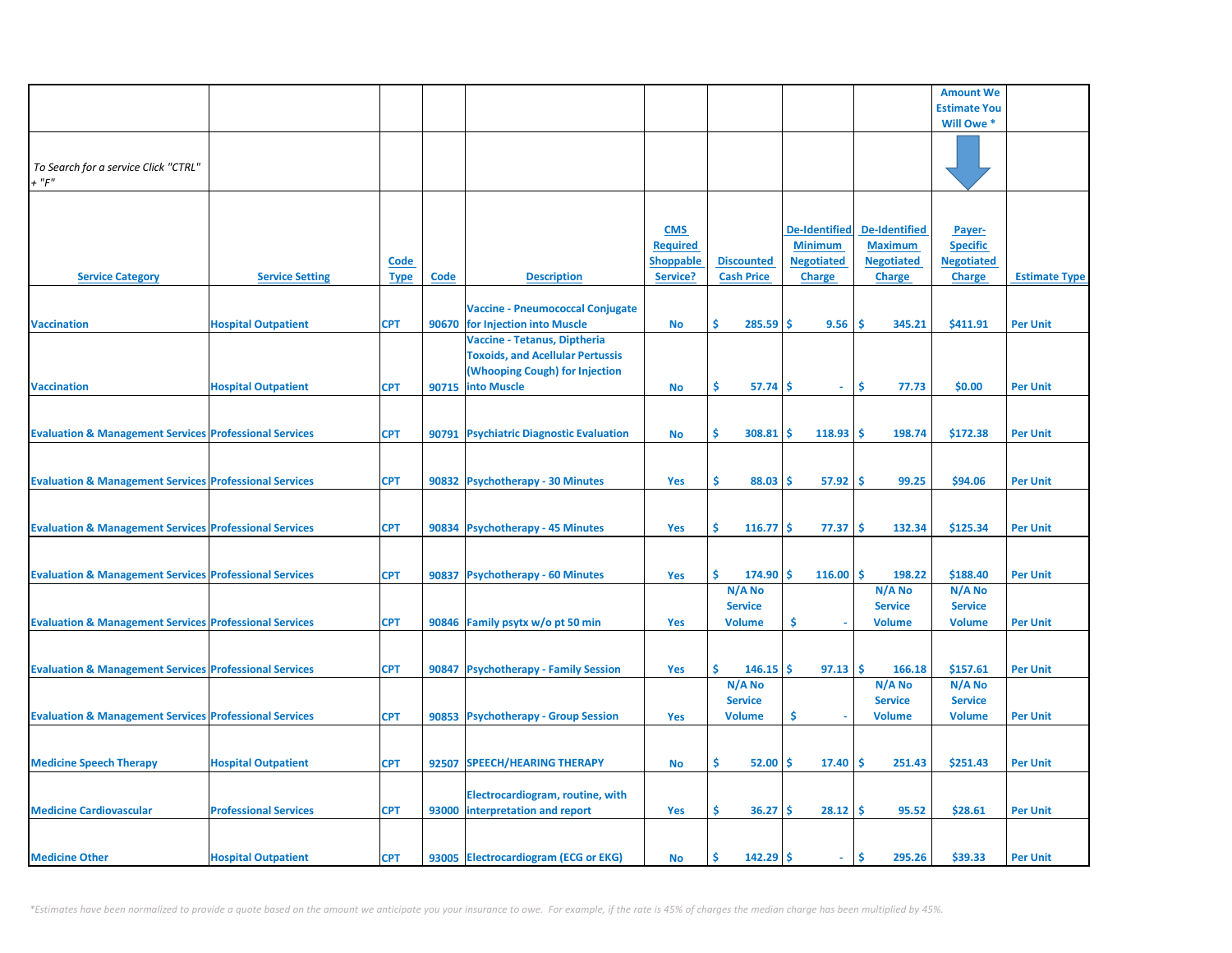|                                                                |                            |                            |             |                                                                                                |                                                               |                                           |                                                                              |                                                                              | <b>Amount We</b>                                                |                      |
|----------------------------------------------------------------|----------------------------|----------------------------|-------------|------------------------------------------------------------------------------------------------|---------------------------------------------------------------|-------------------------------------------|------------------------------------------------------------------------------|------------------------------------------------------------------------------|-----------------------------------------------------------------|----------------------|
|                                                                |                            |                            |             |                                                                                                |                                                               |                                           |                                                                              |                                                                              | <b>Estimate You</b>                                             |                      |
|                                                                |                            |                            |             |                                                                                                |                                                               |                                           |                                                                              |                                                                              | Will Owe *                                                      |                      |
| To Search for a service Click "CTRL"<br>$+$ " $F$ "            |                            |                            |             |                                                                                                |                                                               |                                           |                                                                              |                                                                              |                                                                 |                      |
| <b>Service Category</b>                                        | <b>Service Setting</b>     | <b>Code</b><br><b>Type</b> | <b>Code</b> | <b>Description</b>                                                                             | <b>CMS</b><br><b>Required</b><br><b>Shoppable</b><br>Service? | <b>Discounted</b><br><b>Cash Price</b>    | <b>De-Identified</b><br><b>Minimum</b><br><b>Negotiated</b><br><b>Charge</b> | <b>De-Identified</b><br><b>Maximum</b><br><b>Negotiated</b><br><b>Charge</b> | Payer-<br><b>Specific</b><br><b>Negotiated</b><br><b>Charge</b> | <b>Estimate Type</b> |
| <b>Medicine Cardiac Stress Test</b>                            | <b>Hospital Outpatient</b> | <b>CPT</b>                 | 93017       | <b>CARDIOVASCULAR STRESS TEST</b>                                                              |                                                               | Ŝ.<br>471.40                              | Ŝ.<br>61.00                                                                  | -S<br>634.57                                                                 | \$115.27                                                        | <b>Per Unit</b>      |
|                                                                |                            |                            |             |                                                                                                | No                                                            |                                           |                                                                              |                                                                              |                                                                 |                      |
| <b>Medicine Other</b>                                          | <b>Hospital Outpatient</b> | <b>CPT</b>                 |             | 93306 Tte w/doppler complete                                                                   | No                                                            | \$.<br>1,404.83                           | 322.26<br><b>S</b>                                                           | -S<br>1,593.05                                                               | \$589.21                                                        | <b>Per Unit</b>      |
|                                                                |                            |                            |             | Insertion of catheter into left heart                                                          |                                                               |                                           |                                                                              |                                                                              |                                                                 |                      |
| <b>Hospital Outpatient Procedure</b>                           | <b>Hospital Outpatient</b> | <b>CPT</b>                 |             | 93452 for diagnosis                                                                            | Yes                                                           | \$.<br>8,847.45                           | Ś<br>579.93                                                                  | ا\$<br>12,920.92                                                             | \$2,834.21                                                      | <b>Case Rate</b>     |
|                                                                |                            |                            |             |                                                                                                |                                                               |                                           |                                                                              |                                                                              |                                                                 |                      |
| <b>Medicine Other</b>                                          | <b>Hospital Outpatient</b> | <b>CPT</b>                 |             | 93971 Extremity study                                                                          | <b>No</b>                                                     | \$<br>240.64                              | 92.64<br>\$.                                                                 | <b>S</b><br>400.67                                                           | \$302.66                                                        | <b>Per Unit</b>      |
|                                                                |                            |                            |             |                                                                                                |                                                               |                                           |                                                                              |                                                                              |                                                                 |                      |
| <b>Medicine Other</b>                                          | <b>Hospital Outpatient</b> | <b>CPT</b>                 |             | 95044 Allergy patch tests                                                                      | No                                                            | Ś.<br>189.82                              | Ŝ.                                                                           | -\$<br>1,229.53                                                              | \$273.77                                                        | <b>Per Unit</b>      |
| <b>Medicine Neurology and</b><br><b>Neuromuscular</b>          | <b>Hospital Outpatient</b> | <b>CPT</b>                 |             | 95810 Sleep study                                                                              | Yes                                                           | N/A No<br><b>Service</b><br><b>Volume</b> | N/A No<br><b>Service</b><br><b>Volume</b>                                    | N/A No<br><b>Service</b><br><b>Volume</b>                                    | N/A No<br><b>Service</b><br><b>Volume</b>                       | <b>Per Unit</b>      |
|                                                                |                            |                            |             |                                                                                                |                                                               |                                           |                                                                              |                                                                              |                                                                 |                      |
| <b>Injections</b>                                              | <b>Hospital Outpatient</b> | <b>CPT</b>                 |             | 96402 Chemo hormon antineopl sq/im                                                             | No                                                            | Ś.<br>110.26                              | \$.<br>66.86                                                                 | \$<br>196.20                                                                 | \$138.73                                                        | <b>Case Rate</b>     |
| <b>Medicine Physical Medicine and</b><br><b>Rehabilitation</b> | <b>Hospital Outpatient</b> | <b>CPT</b>                 |             | <b>Physical Therapy - Manual</b><br><b>Electrical Stimulation Therapy, 15</b><br>97032 minutes | No                                                            | \$.<br>31.26                              | Ŝ.<br>12.56                                                                  | Ŝ<br>59.90                                                                   | \$59.90                                                         | <b>Per Unit</b>      |
| <b>Medicine Physical Medicine and</b><br><b>Rehabilitation</b> | <b>Hospital Outpatient</b> | <b>CPT</b>                 |             | <b>Physical Therapy - Ultrasound</b><br>97035 Therapy                                          | No                                                            | \$.<br>26.92                              | 11.95<br>s                                                                   | <b>S</b><br>40.29                                                            | \$40.29                                                         | <b>Per Unit</b>      |
|                                                                |                            |                            |             |                                                                                                |                                                               |                                           |                                                                              |                                                                              |                                                                 |                      |
| <b>Medicine Physical Medicine and</b><br><b>Rehabilitation</b> | <b>Hospital Outpatient</b> | <b>CPT</b>                 |             | <b>Physical Therapy - Therapeutic</b><br>97110 Exercises                                       | Yes                                                           | \$.<br>88.74                              | 17.40<br><b>S</b>                                                            | Ŝ.<br>119.46                                                                 | \$100.52                                                        | <b>Per Unit</b>      |
| <b>Medicine Physical Medicine and</b><br><b>Rehabilitation</b> | <b>Hospital Outpatient</b> | <b>CPT</b>                 |             | <b>Physical Therapy - Neuromuscular</b><br>97112 Reeducation                                   | No                                                            | \$.<br>69.93                              | \$.<br>26.14                                                                 | <b>S</b><br>104.78                                                           | \$104.78                                                        | <b>Per Unit</b>      |
| <b>Medicine Physical Medicine and</b><br>Rehabilitation        | <b>Hospital Outpatient</b> | <b>CPT</b>                 |             | 97116 GAIT TRAINING THERAPY                                                                    | No                                                            | Ś<br>77.61                                | Ŝ.<br>22.90                                                                  | \$<br>104.48                                                                 | \$89.30                                                         | <b>Per Unit</b>      |

*\*Estimates have been normalized to provide a quote based on the amount we anticipate you your insurance to owe. For example, if the rate is 45% of charges the median charge has been multiplied by 45%.*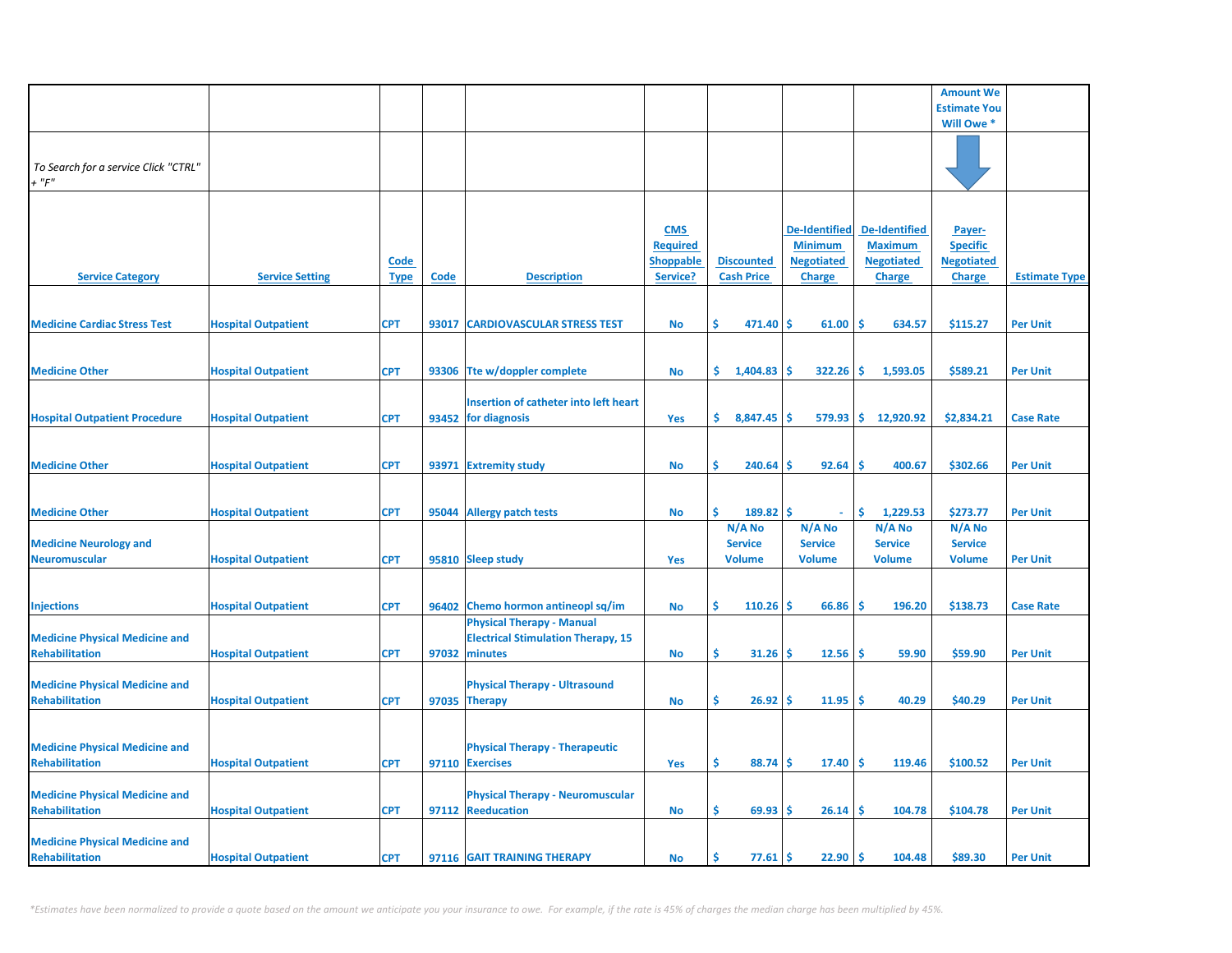|                                                                   |                            |                            |      |                                                                   |                                                               |                                        |                                                                              |                                                                              | <b>Amount We</b>                                                |                      |
|-------------------------------------------------------------------|----------------------------|----------------------------|------|-------------------------------------------------------------------|---------------------------------------------------------------|----------------------------------------|------------------------------------------------------------------------------|------------------------------------------------------------------------------|-----------------------------------------------------------------|----------------------|
|                                                                   |                            |                            |      |                                                                   |                                                               |                                        |                                                                              |                                                                              | <b>Estimate You</b>                                             |                      |
|                                                                   |                            |                            |      |                                                                   |                                                               |                                        |                                                                              |                                                                              | Will Owe *                                                      |                      |
| To Search for a service Click "CTRL"<br>$+$ " $F$ "               |                            |                            |      |                                                                   |                                                               |                                        |                                                                              |                                                                              |                                                                 |                      |
| <b>Service Category</b>                                           | <b>Service Setting</b>     | <b>Code</b><br><b>Type</b> | Code | <b>Description</b>                                                | <b>CMS</b><br><b>Required</b><br><b>Shoppable</b><br>Service? | <b>Discounted</b><br><b>Cash Price</b> | <b>De-Identified</b><br><b>Minimum</b><br><b>Negotiated</b><br><b>Charge</b> | <b>De-Identified</b><br><b>Maximum</b><br><b>Negotiated</b><br><b>Charge</b> | Payer-<br><b>Specific</b><br><b>Negotiated</b><br><b>Charge</b> | <b>Estimate Type</b> |
|                                                                   |                            |                            |      |                                                                   |                                                               |                                        |                                                                              |                                                                              |                                                                 |                      |
| <b>Medicine Physical Medicine and</b><br><b>Rehabilitation</b>    | <b>Hospital Outpatient</b> | <b>CPT</b>                 |      | 97140 Physical Therapy - Manual Therapy                           | No                                                            | \$<br>$56.20$ \$                       | $23.73$ \$                                                                   | 93.92                                                                        | \$131.78                                                        | <b>Per Unit</b>      |
| <b>Medicine Physical Medicine and</b><br><b>Rehabilitation</b>    | <b>Hospital Outpatient</b> | <b>CPT</b>                 |      | <b>Physical Therapy - Low Complexity</b><br>97161 Evaluation      | <b>No</b>                                                     | \$.<br>168.06                          | -Ś<br>71.97                                                                  | -Ś<br>252.78                                                                 | \$252.78                                                        | <b>Per Unit</b>      |
| <b>Medicine Physical Medicine and</b><br><b>Rehabilitation</b>    | <b>Hospital Outpatient</b> | <b>CPT</b>                 |      | <b>Physical Therapy - Moderate</b><br>97162 Complexity Evaluation | <b>No</b>                                                     | \$<br>62.40                            | -\$<br>71.97                                                                 | -Ś<br>252.78                                                                 | \$252.78                                                        | <b>Per Unit</b>      |
| <b>Medicine Physical Medicine and</b><br><b>Rehabilitation</b>    | <b>Hospital Outpatient</b> | <b>CPT</b>                 |      | <b>Physical Therapy - High Complexity</b><br>97163 Evaluation     | No                                                            | \$.<br>168.06                          | 71.97<br>-S                                                                  | 252.78<br>-\$                                                                | \$252.78                                                        | <b>Per Unit</b>      |
| <b>Medicine Physical Medicine and</b><br><b>Rehabilitation</b>    | <b>Hospital Outpatient</b> | <b>CPT</b>                 |      | 97164 Physical Therapy - Re-Evaluation                            | No                                                            | \$<br>113.34                           | -Ś<br>48.67                                                                  | -Ś<br>170.97                                                                 | \$170.97                                                        | <b>Per Unit</b>      |
| <b>Medicine Occupational Therapy</b>                              | <b>Hospital Outpatient</b> | <b>CPT</b>                 |      | 97165 OT EVAL LOW COMPLEX 30 MIN                                  | No                                                            | 180.88<br>\$.                          | 77.05<br>-Ś                                                                  | 245.32<br>-\$                                                                | \$245.32                                                        | <b>Per Unit</b>      |
|                                                                   |                            |                            |      |                                                                   |                                                               |                                        |                                                                              |                                                                              |                                                                 |                      |
| <b>Medicine Occupational Therapy</b>                              | <b>Hospital Outpatient</b> | <b>CPT</b>                 |      | 97166 OT EVAL MOD COMPLEX 45 MIN                                  | No                                                            | \$<br>62.40                            | 72.00<br>-Ś                                                                  | 245.32<br>.S                                                                 | \$245.32                                                        | <b>Per Unit</b>      |
| <b>Medicine Physical Medicine and</b><br><b>Rehabilitation</b>    | <b>Hospital Outpatient</b> | <b>CPT</b>                 |      | <b>Physical Therapy - Therapeutic</b><br>97530 Activities         | No                                                            | Ś<br>92.45                             | -Ś<br>17.40                                                                  | -Ś<br>124.45                                                                 | \$108.90                                                        | <b>Per Unit</b>      |
| <b>Medicine Physical Medicine and</b>                             |                            |                            |      | <b>Physical Therapy - Self-care or</b>                            |                                                               |                                        |                                                                              |                                                                              |                                                                 |                      |
| <b>Rehabilitation</b>                                             | <b>Hospital Outpatient</b> | <b>CPT</b>                 |      | 97535 Home Management Training                                    | No                                                            | \$<br>$68.89$ \$                       | $\sim$                                                                       | -Ś<br>109.03                                                                 | \$152.71                                                        | <b>Per Unit</b>      |
| <b>Evaluation &amp; Management Services Professional Services</b> |                            | <b>CPT</b>                 |      | 99024 Postop follow-up visit                                      | No                                                            | \$<br>$\mathbf{r}$                     | Ś<br>$\sim$                                                                  | Ŝ.<br>14.27                                                                  | \$0.00                                                          | <b>Per Unit</b>      |
| <b>Evaluation &amp; Management Services Professional Services</b> |                            | <b>CPT</b>                 |      | 99202 Office Visit - New Patient, Minor                           | No                                                            | Ś.<br>167.93                           | 90.34                                                                        | -Ś<br>200.08                                                                 | \$70.42                                                         | <b>Per Unit</b>      |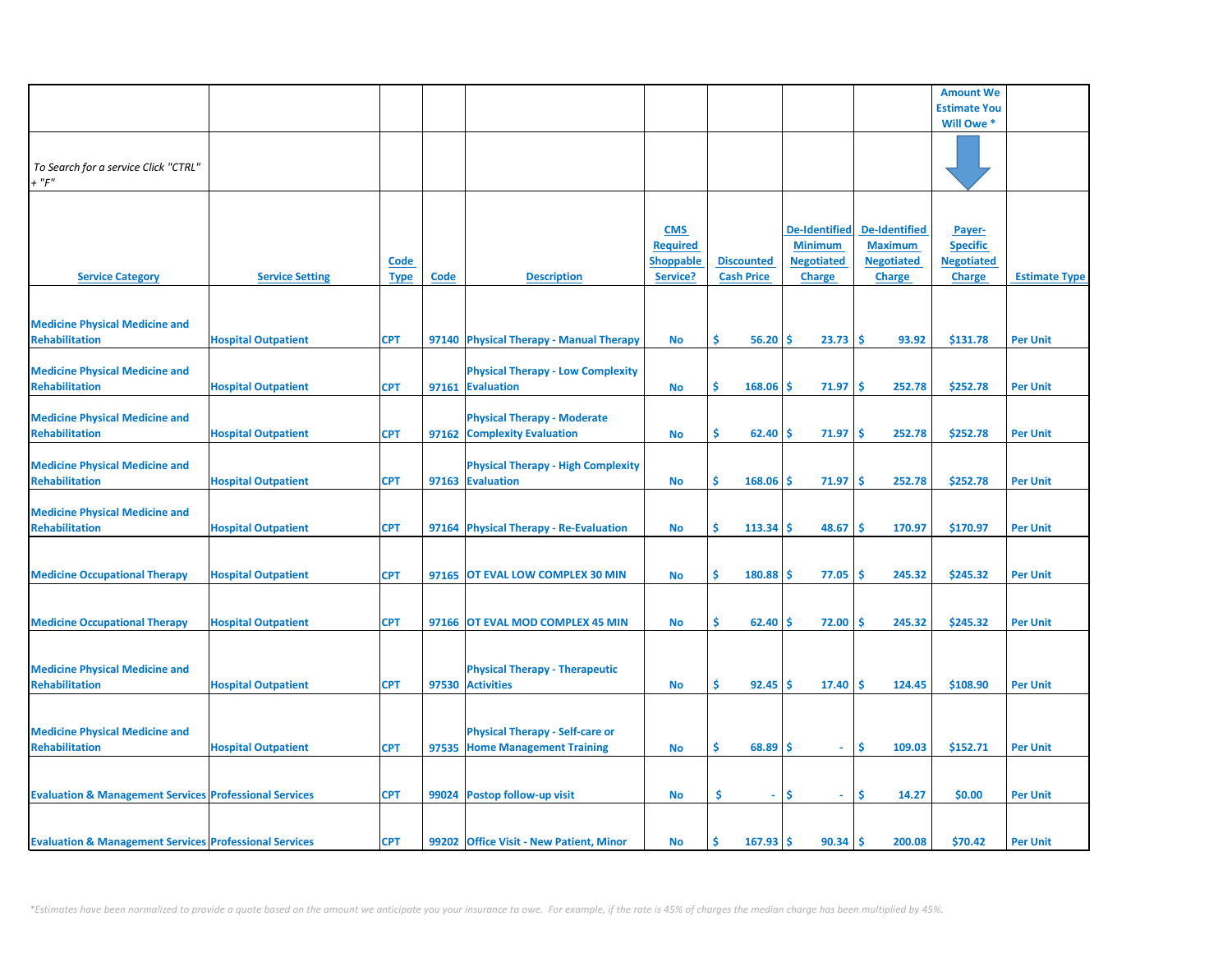|                                                                   |                              |                            |       |                                                                          |                                                               |                                        |                                                                              |                                                                              | <b>Amount We</b>                                         |                      |
|-------------------------------------------------------------------|------------------------------|----------------------------|-------|--------------------------------------------------------------------------|---------------------------------------------------------------|----------------------------------------|------------------------------------------------------------------------------|------------------------------------------------------------------------------|----------------------------------------------------------|----------------------|
|                                                                   |                              |                            |       |                                                                          |                                                               |                                        |                                                                              |                                                                              | <b>Estimate You</b>                                      |                      |
|                                                                   |                              |                            |       |                                                                          |                                                               |                                        |                                                                              |                                                                              | Will Owe *                                               |                      |
| To Search for a service Click "CTRL"<br>$+$ " $F$ "               |                              |                            |       |                                                                          |                                                               |                                        |                                                                              |                                                                              |                                                          |                      |
| <b>Service Category</b>                                           | <b>Service Setting</b>       | <b>Code</b><br><b>Type</b> | Code  | <b>Description</b>                                                       | <b>CMS</b><br><b>Required</b><br><b>Shoppable</b><br>Service? | <b>Discounted</b><br><b>Cash Price</b> | <b>De-Identified</b><br><b>Minimum</b><br><b>Negotiated</b><br><b>Charge</b> | <b>De-Identified</b><br><b>Maximum</b><br><b>Negotiated</b><br><b>Charge</b> | Payer-<br><b>Specific</b><br><b>Negotiated</b><br>Charge | <b>Estimate Type</b> |
| <b>Evaluation &amp; Management Services Professional Services</b> |                              | <b>CPT</b>                 |       | <b>Office Visit - New Patient, Low</b><br>99203 Complexity               | Yes                                                           | \$<br>$182.06$ \$                      | $132.54$ \$                                                                  | 273.99                                                                       | \$107.40                                                 | <b>Per Unit</b>      |
| <b>Evaluation &amp; Management Services Professional Services</b> |                              | <b>CPT</b>                 | 99204 | <b>Office Visit - New Patient,</b><br><b>Moderate Complexity</b>         | Yes                                                           | \$<br>250.69                           | -Ś<br>$177.01$ \$                                                            | 432.49                                                                       | \$183.43                                                 | <b>Per Unit</b>      |
| <b>Evaluation &amp; Management Services Professional Services</b> |                              | <b>CPT</b>                 |       | New patient office of other<br>99205 outpatient visit, typically 60 min  | Yes                                                           | \$<br>448.04                           | 156.38<br>-Ś                                                                 | -Ś<br>553.76                                                                 | \$236.25                                                 | <b>Per Unit</b>      |
| <b>Evaluation &amp; Management Services Professional Services</b> |                              | <b>CPT</b>                 |       | 99212 Office Visit - Basic                                               | <b>No</b>                                                     | \$<br>58.74                            | -S<br>46.41                                                                  | -Ś<br>133.24                                                                 | \$35.19                                                  | <b>Per Unit</b>      |
| <b>Evaluation &amp; Management Services Professional Services</b> |                              | <b>CPT</b>                 |       | <b>Office Visit - Established Patient,</b><br>99213 Low Complexity       | <b>No</b>                                                     | 99.67<br>\$                            | -Ś<br>81.71                                                                  | 201.59<br>-S                                                                 | \$71.56                                                  | <b>Per Unit</b>      |
| <b>Evaluation &amp; Management Services Professional Services</b> |                              | <b>CPT</b>                 |       | <b>Office Visit - Established Patient,</b><br>99214 Moderate Complexity  | <b>No</b>                                                     | Ś<br>151.19                            | 140.90<br>-Ś                                                                 | 279.47<br>S                                                                  | \$110.46                                                 | <b>Per Unit</b>      |
| <b>Evaluation &amp; Management Services Professional Services</b> |                              | <b>CPT</b>                 |       | <b>Office Visit - Established Patient,</b><br>99215 High Complexity      | <b>No</b>                                                     | \$<br>315.87                           | -Ś<br>192.33                                                                 | 385.34<br>۱\$                                                                | \$155.63                                                 | <b>Per Unit</b>      |
| <b>Professional Services Associated</b><br>with Inpatient Stay    | <b>Professional Services</b> | <b>CPT</b>                 |       | 99232 Subsequent hospital care                                           | <b>No</b>                                                     | \$<br>159.88                           | 50.60<br>-\$                                                                 | 111.92<br>۱\$                                                                | \$101.44                                                 | <b>Per Unit</b>      |
| <b>Evaluation &amp; Management Services Professional Services</b> |                              | <b>CPT</b>                 |       | Patient office consultation,<br>99243 typically 40 min                   | Yes                                                           | Ś<br>212.43                            | \$-                                                                          | \$<br>142.18                                                                 | \$135.07                                                 | <b>Per Unit</b>      |
| <b>Evaluation &amp; Management Services Professional Services</b> |                              | <b>CPT</b>                 |       | Patient office consultation,<br>99244 typically 60 min                   | Yes                                                           | \$<br>338.80                           | \$-                                                                          | \$<br>226.38                                                                 | \$215.06                                                 | <b>Per Unit</b>      |
| <b>Emergency Room Visit</b>                                       | <b>Hospital Outpatient</b>   | <b>CPT</b>                 | 99281 | <b>Emergency Department Visit -</b><br><b>Minor (outpatient)</b>         | <b>No</b>                                                     | Ś.<br>230.81                           | -Ś<br>74.98                                                                  | ١Ś<br>689.88                                                                 | \$660.66                                                 | <b>Case Rate</b>     |
| <b>Emergency Room Visit</b>                                       | <b>Hospital Outpatient</b>   | <b>CPT</b>                 |       | <b>Emergency Department Visit - Low</b><br>99282 Complexity (outpatient) | <b>No</b>                                                     | Ś.<br>$430.38$ \$                      | $93.52 \mid \frac{2}{3}$                                                     | 1,114.22                                                                     | \$1,037.08                                               | <b>Case Rate</b>     |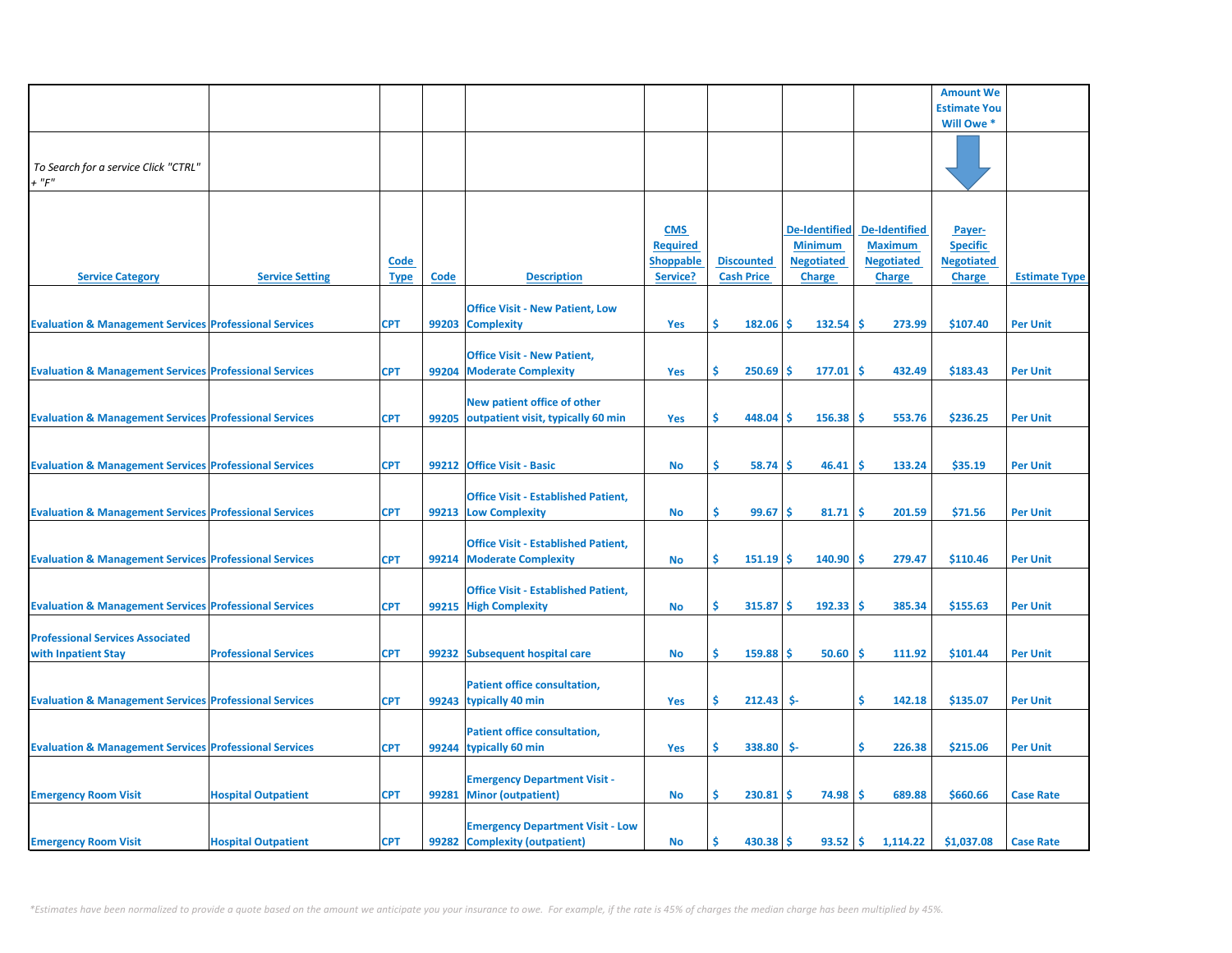|                                                                   |                            |             |       |                                          |                  |                   |                      |                      | <b>Amount We</b>    |                      |
|-------------------------------------------------------------------|----------------------------|-------------|-------|------------------------------------------|------------------|-------------------|----------------------|----------------------|---------------------|----------------------|
|                                                                   |                            |             |       |                                          |                  |                   |                      |                      | <b>Estimate You</b> |                      |
|                                                                   |                            |             |       |                                          |                  |                   |                      |                      | Will Owe *          |                      |
|                                                                   |                            |             |       |                                          |                  |                   |                      |                      |                     |                      |
|                                                                   |                            |             |       |                                          |                  |                   |                      |                      |                     |                      |
| To Search for a service Click "CTRL"                              |                            |             |       |                                          |                  |                   |                      |                      |                     |                      |
| $+$ " $F$ "                                                       |                            |             |       |                                          |                  |                   |                      |                      |                     |                      |
|                                                                   |                            |             |       |                                          |                  |                   |                      |                      |                     |                      |
|                                                                   |                            |             |       |                                          |                  |                   |                      |                      |                     |                      |
|                                                                   |                            |             |       |                                          |                  |                   |                      |                      |                     |                      |
|                                                                   |                            |             |       |                                          | <b>CMS</b>       |                   | <b>De-Identified</b> | <b>De-Identified</b> | Payer-              |                      |
|                                                                   |                            |             |       |                                          | <b>Required</b>  |                   | <b>Minimum</b>       | <b>Maximum</b>       | <b>Specific</b>     |                      |
|                                                                   |                            | <b>Code</b> |       |                                          | <b>Shoppable</b> | <b>Discounted</b> | <b>Negotiated</b>    | <b>Negotiated</b>    | <b>Negotiated</b>   |                      |
| <b>Service Category</b>                                           | <b>Service Setting</b>     | <b>Type</b> | Code  | <b>Description</b>                       | Service?         | <b>Cash Price</b> | <b>Charge</b>        | <b>Charge</b>        | <b>Charge</b>       | <b>Estimate Type</b> |
|                                                                   |                            |             |       |                                          |                  |                   |                      |                      |                     |                      |
|                                                                   |                            |             |       | <b>Emergency Department Visit -</b>      |                  |                   |                      |                      |                     |                      |
| <b>Emergency Room Visit</b>                                       | <b>Hospital Outpatient</b> | <b>CPT</b>  | 99283 | <b>Moderate Complexity (outpatient)</b>  | <b>No</b>        | Ŝ.<br>932.99      | \$.<br>182.62        | Ŝ.<br>2,714.83       | \$1,909.87          | <b>Case Rate</b>     |
|                                                                   |                            |             |       |                                          |                  |                   |                      |                      |                     |                      |
|                                                                   |                            |             |       | <b>Emergency Department Visit -</b>      |                  |                   |                      |                      |                     |                      |
| <b>Emergency Room Visit</b>                                       | <b>Hospital Outpatient</b> | <b>CPT</b>  | 99284 | <b>Higher Complexity (outpatient)</b>    | <b>No</b>        | 2,400.69<br>S.    | \$.<br>270.43        | Ŝ.<br>4,475.48       | \$2,616.74          | <b>Case Rate</b>     |
|                                                                   |                            |             |       |                                          |                  |                   |                      |                      |                     |                      |
|                                                                   |                            |             |       | <b>Emergency Department Visit - High</b> |                  |                   |                      |                      |                     |                      |
| <b>Emergency Room Visit</b>                                       | <b>Hospital Outpatient</b> | <b>CPT</b>  | 99285 | <b>Complexity (outpatient)</b>           | <b>No</b>        | Ŝ.<br>3,149.91    | Ś<br>458.20          | Ŝ.<br>5,806.95       | \$5,782.17          | <b>Case Rate</b>     |
|                                                                   |                            |             |       |                                          |                  |                   |                      |                      |                     |                      |
|                                                                   |                            |             |       | <b>Emergency Department Visit -</b>      |                  |                   |                      |                      |                     |                      |
| <b>Emergency Room Visit</b>                                       | <b>Hospital Outpatient</b> | <b>CPT</b>  | 99291 | <b>Critical Care (outpatient)</b>        | <b>No</b>        | \$17,860.61       | Ś<br>425.50          | Ŝ.<br>6,308.07       | \$12,048.67         | <b>Case Rate</b>     |
|                                                                   |                            |             |       |                                          |                  |                   |                      |                      |                     |                      |
|                                                                   |                            |             |       | <b>Office Visit - Comprehensive</b>      |                  |                   |                      |                      |                     |                      |
|                                                                   |                            |             |       |                                          |                  |                   |                      |                      |                     |                      |
|                                                                   |                            |             |       | <b>Preventive Medicine Evaluation</b>    |                  |                   |                      |                      |                     |                      |
|                                                                   |                            |             |       | and Management, New Patient,             |                  |                   |                      |                      |                     |                      |
| <b>Evaluation &amp; Management Services Professional Services</b> |                            | <b>CPT</b>  | 99381 | <b>Younger than 1 Year Old</b>           | <b>No</b>        | Ŝ<br>156.75       | Ŝ.<br>÷.             | \$.<br>225.38        | \$111.46            | <b>Per Unit</b>      |
|                                                                   |                            |             |       | <b>Office Visit - Comprehensive</b>      |                  |                   |                      |                      |                     |                      |
|                                                                   |                            |             |       | <b>Preventive Medicine Evaluation</b>    |                  |                   |                      |                      |                     |                      |
|                                                                   |                            |             |       | and Management, New Patient, 1-          |                  |                   |                      |                      |                     |                      |
| <b>Evaluation &amp; Management Services Professional Services</b> |                            | <b>CPT</b>  | 99382 | 4 Years Old                              | <b>No</b>        | Ŝ<br>163.82       | Ŝ<br>$\omega$        | Ŝ<br>236.91          | \$118.40            | <b>Per Unit</b>      |
|                                                                   |                            |             |       | <b>Office Visit - Comprehensive</b>      |                  |                   |                      |                      |                     |                      |
|                                                                   |                            |             |       | <b>Preventive Medicine Evaluation</b>    |                  |                   |                      |                      |                     |                      |
|                                                                   |                            |             |       | and Management, New Patient, 5-          |                  |                   |                      |                      |                     |                      |
| <b>Evaluation &amp; Management Services Professional Services</b> |                            | <b>CPT</b>  |       | 99383 11 Years Old                       | <b>No</b>        | Ŝ<br>170.96       | Ŝ<br>$\omega$        | Ś<br>413.46          | \$125.89            | <b>Per Unit</b>      |
|                                                                   |                            |             |       | <b>Office Visit - Comprehensive</b>      |                  |                   |                      |                      |                     |                      |
|                                                                   |                            |             |       | <b>Preventive Medicine Evaluation</b>    |                  |                   |                      |                      |                     |                      |
|                                                                   |                            |             |       | and Management, New Patient, 12-         |                  |                   |                      |                      |                     |                      |
| <b>Evaluation &amp; Management Services Professional Services</b> |                            | <b>CPT</b>  |       | 99384 17 Years Old                       | <b>No</b>        | Ŝ<br>193.58       | Ŝ<br>$\sim$          | \$.<br>280.75        | \$148.37            | <b>Per Unit</b>      |
|                                                                   |                            |             |       | <b>Office Visit - Comprehensive</b>      |                  |                   |                      |                      |                     |                      |
|                                                                   |                            |             |       | <b>Preventive Medicine Evaluation</b>    |                  |                   |                      |                      |                     |                      |
|                                                                   |                            |             |       | and Management, New Patient, 18-         |                  |                   |                      |                      |                     |                      |
| <b>Evaluation &amp; Management Services Professional Services</b> |                            | <b>CPT</b>  | 99385 | 39 Years Old                             | Yes              | Ŝ<br>187.80       | Ŝ<br>59.23           | Ŝ.<br>347.60         | \$142.69            | <b>Per Unit</b>      |
|                                                                   |                            |             |       | <b>Office Visit - Comprehensive</b>      |                  |                   |                      |                      |                     |                      |
|                                                                   |                            |             |       | <b>Preventive Medicine Evaluation</b>    |                  |                   |                      |                      |                     |                      |
|                                                                   |                            |             |       |                                          |                  |                   |                      |                      |                     |                      |
|                                                                   |                            |             |       | and Management, New Patient, 40-         |                  |                   |                      |                      |                     |                      |
| <b>Evaluation &amp; Management Services Professional Services</b> |                            | <b>CPT</b>  |       | 99386 64 Years Old                       | Yes              | Ś.<br>217.32      | Ś<br>91.72           | \$.<br>1,293.56      | \$172.63            | <b>Per Unit</b>      |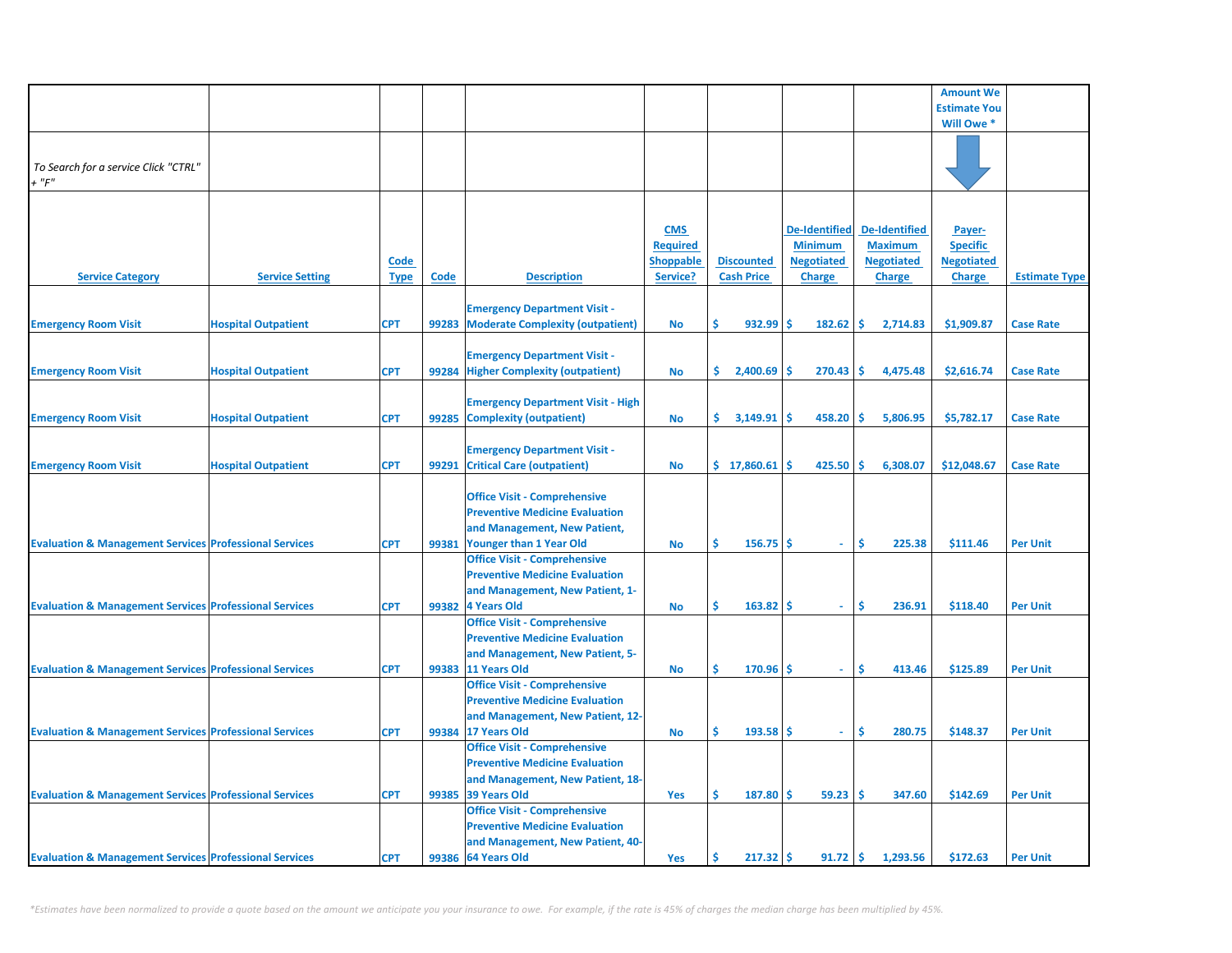|                                                                   |                            |                            |              |                                                                                                                                    |                                                               |                                        |                                                                              |                                                                              | <b>Amount We</b>                                                                                              |                      |
|-------------------------------------------------------------------|----------------------------|----------------------------|--------------|------------------------------------------------------------------------------------------------------------------------------------|---------------------------------------------------------------|----------------------------------------|------------------------------------------------------------------------------|------------------------------------------------------------------------------|---------------------------------------------------------------------------------------------------------------|----------------------|
|                                                                   |                            |                            |              |                                                                                                                                    |                                                               |                                        |                                                                              |                                                                              | <b>Estimate You</b>                                                                                           |                      |
|                                                                   |                            |                            |              |                                                                                                                                    |                                                               |                                        |                                                                              |                                                                              | Will Owe *                                                                                                    |                      |
| To Search for a service Click "CTRL"<br>$+$ " $F$ "               |                            |                            |              |                                                                                                                                    |                                                               |                                        |                                                                              |                                                                              |                                                                                                               |                      |
| <b>Service Category</b>                                           | <b>Service Setting</b>     | <b>Code</b><br><b>Type</b> | Code         | <b>Description</b>                                                                                                                 | <b>CMS</b><br><b>Required</b><br><b>Shoppable</b><br>Service? | <b>Discounted</b><br><b>Cash Price</b> | <b>De-Identified</b><br><b>Minimum</b><br><b>Negotiated</b><br><b>Charge</b> | <b>De-Identified</b><br><b>Maximum</b><br><b>Negotiated</b><br><b>Charge</b> | Payer-<br><b>Specific</b><br><b>Negotiated</b><br><b>Charge</b>                                               | <b>Estimate Type</b> |
|                                                                   |                            |                            |              |                                                                                                                                    |                                                               |                                        |                                                                              |                                                                              |                                                                                                               |                      |
| <b>Evaluation &amp; Management Services Professional Services</b> |                            | <b>CPT</b>                 |              | <b>Office Visit - Comprehensive</b><br><b>Preventive Medicine Reevaluation</b><br>and Management, Younger than 1<br>99391 Year Old | <b>No</b>                                                     | Ŝ<br>$141.19$ \$                       | $\sim$                                                                       | Ŝ.<br>267.83                                                                 | \$101.43                                                                                                      | <b>Per Unit</b>      |
| <b>Evaluation &amp; Management Services Professional Services</b> |                            | <b>CPT</b>                 |              | <b>Office Visit - Comprehensive</b><br><b>Preventive Medicine Reevaluation</b><br>99392 and Management, 1-4 Years Old              | No                                                            | Ŝ<br>150.93                            | -Ś<br>$\sim$                                                                 | Ŝ<br>305.91                                                                  | \$111.46                                                                                                      | <b>Per Unit</b>      |
| <b>Evaluation &amp; Management Services Professional Services</b> |                            | <b>CPT</b>                 |              | <b>Office Visit - Comprehensive</b><br><b>Preventive Medicine Reevaluation</b><br>99393 and Management, 5-11 Years Old             | No                                                            | \$<br>150.44                           | -S<br>$\sim$                                                                 | -S<br>305.91                                                                 | \$111.46                                                                                                      | <b>Per Unit</b>      |
| <b>Evaluation &amp; Management Services Professional Services</b> |                            | <b>CPT</b>                 |              | <b>Office Visit - Comprehensive</b><br><b>Preventive Medicine Reevaluation</b><br>99394 and Management, 12-17 Years Old            | No                                                            | Ś.<br>165.14                           | -Ś<br>$\sim$                                                                 | Ŝ<br>398.57                                                                  | \$125.89                                                                                                      | <b>Per Unit</b>      |
| <b>Evaluation &amp; Management Services Professional Services</b> |                            | <b>CPT</b>                 |              | <b>Office Visit - Comprehensive</b><br><b>Preventive Medicine Reevaluation</b><br>99395 and Management, 18-39 Years Old            | No                                                            | \$<br>168.81                           | 37.07<br>-Ś                                                                  | 304.60<br>-Ś                                                                 | \$129.50                                                                                                      | <b>Per Unit</b>      |
| <b>Evaluation &amp; Management Services Professional Services</b> |                            | <b>CPT</b>                 | 99396        | <b>Office Visit - Comprehensive</b><br><b>Preventive Medicine Reevaluation</b><br>and Management, 40-64 Years Old                  | <b>No</b>                                                     | $180.12$ \$<br>Ś                       | 64.57                                                                        | 429.79<br>١Ś                                                                 | \$140.87                                                                                                      | <b>Per Unit</b>      |
| <b>Exablate</b>                                                   | <b>Hospital Outpatient</b> | <b>CPT</b>                 | <b>0398T</b> | <b>Focused Ultrasound</b>                                                                                                          | <b>No</b>                                                     |                                        |                                                                              | $\frac{1}{2}$ 32,139.56 $\frac{1}{2}$ 11,272.90 $\frac{1}{2}$ 11,272.90      | <b>Covered</b><br><b>Service</b><br><b>Beginning</b><br>1/1/2021<br><b>Rate Not Yet</b><br><b>Established</b> | <b>Case Rate</b>     |
|                                                                   |                            |                            |              |                                                                                                                                    |                                                               |                                        |                                                                              |                                                                              |                                                                                                               |                      |
| <b>Vaccinations</b>                                               | <b>Hospital Outpatient</b> | <b>CPT</b>                 |              | G0008 Admin influenza virus vaccine                                                                                                | No                                                            | Ś.<br>70.15                            | -Ś                                                                           | Ŝ<br>126.95                                                                  | \$99.61                                                                                                       | <b>Per Unit</b>      |